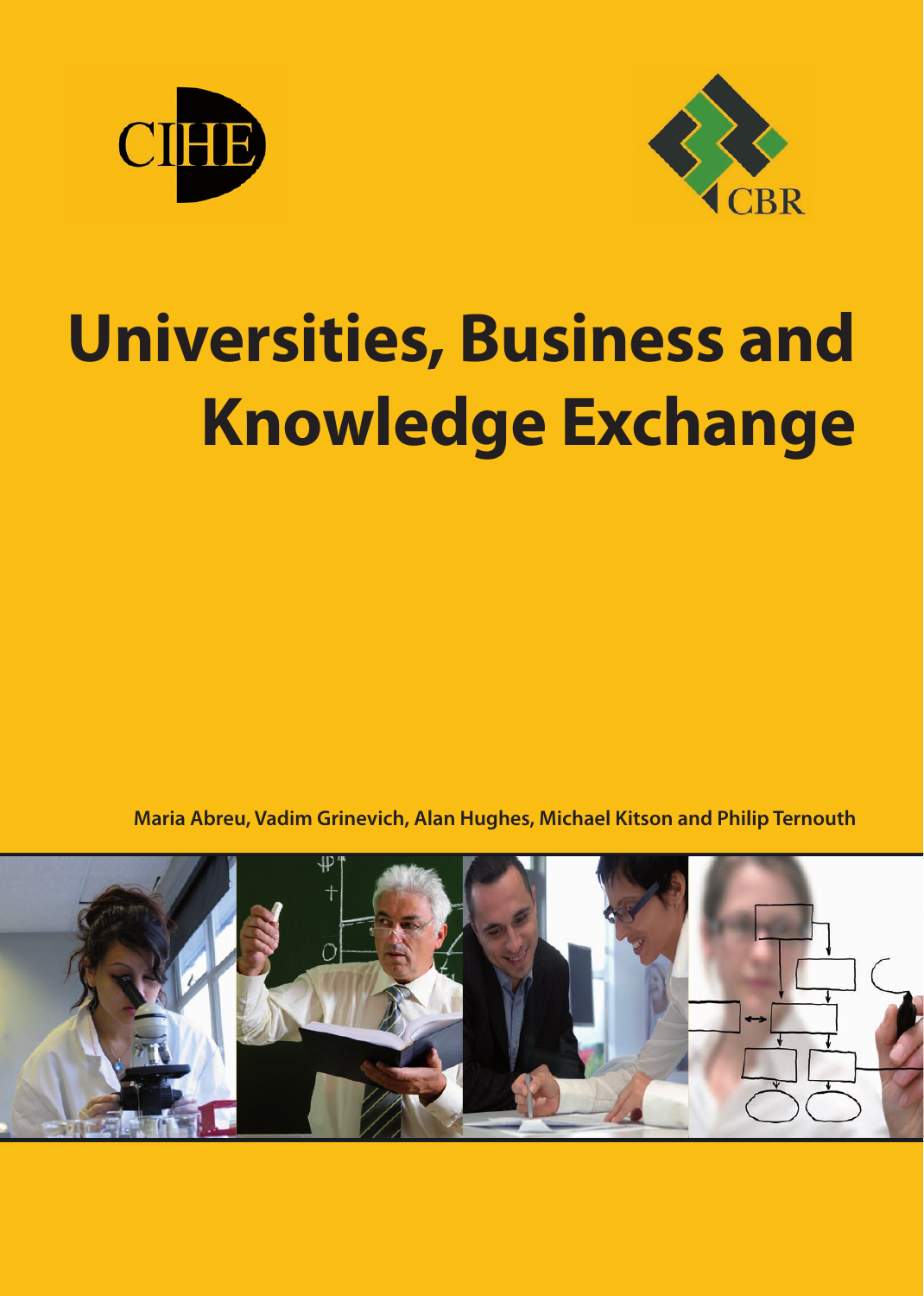## *The Centre for Business Research (CBR)*

The CBR is an independent research institution within the University of Cambridge. The study of enterprise and innovation is a key area of research alongside work on corporate governance. The Centre draws on expertise in several University of Cambridge Departments including Economics, Law, Geography, Land Economy, Engineering and the Judge Business School, and the research has a substantial policy and practitioner focus (www.cbr.cam.ac.uk).

## *The Council for Industry and Higher Education (CIHE)*

Our aim is to foster close working and understanding between business and higher education so that world-class learning and research can improve the international competitiveness of both sectors and the capabilities of graduates and those already in the workforce. The Council leads in developing an agreed agenda on the higher level learning issues that affect our global competitiveness, social cohesion and individual development.

## **THE COUNCIL**

Prof Sir Roy Anderson • William Archer • Simon Bradley • Mike Carr • Dominic Casserley • Prof Antony Chapman • Dr Andrew Cubie • Sir Howard Davies • Martin Davidson • Dr Annette Doherty • Peter Duffy • Carolyn Eadie • Prof David Eastwood • Gordon Frazer • Rona Fairhead • Prof Dame Janet Finch CBE • Prof Alan Gilbert • Prof Caroline Gipps • Prof Brenda Gourley • Olivia Grant OBE DL • Sir Anthony Greener • John Griffith-Jones • Charles Hall • Prof Deian Hopkin • Dr Geraldine Kenney-Wallace • Prof Bernard King CBE • Russell King • Sam Laidlaw • Sir Peter Lampl OBE • Sir Michael Latham DL • Terry McGraw III • Sir Tom McKillop • Sir Rob Margetts CBE FEng • Peter Mather • Tim Melville-Ross • Charles Miller Smith • Richard Olver • Prof Shirley Pearce • Andy Powell • Ian Powell • Sir Michael Rake • Dr Martin Read • Prof Alison Richard • James Ross • Sir Muir Russell • Prof Sir Peter Scott • Dame Ruth Silver CBE • Paul Skinner • Ian Smith Prof Christopher Snowden • Sir Martin Sorrell • Prof Elaine Thomas • Prof Eric Thomas • David Thomlinson

Prof Rick Trainor • Prof Paul Wellings • John Widdowson • Prof Dianne Willcocks CBE

Prof Tim Wilson • Nick Winser

| Chairman                  | <b>Chief Executive</b> | <b>Deputy Chief Executive</b> |
|---------------------------|------------------------|-------------------------------|
| <b>Richard Greenhalgh</b> | Richard A Brown        | Keith Hermann                 |

## **ORGANISATIONS SUPPORTING CIHE**

Accenture • Anglo American plc • AstraZeneca plc • BAE Systems plc • BG Group • BP International plc • British Council • BT • Centrica plc • City & Guilds • CITB-Construction Skills • Committee of University Chairmen EADS Innovation Works • Edge • Financial Times Group • Guild HE • Higher Education Funding Council for England • HSBC Bank plc • i-graduate • Imperial College • Kaplan International Ltd • Keele University • Kingston University • KPMG LLP • Legal & General • Logica plc • London School of Economics • London South Bank University • Loughborough University • McKinsey & Company • Microsoft Limited • McGraw Hill Companies • National Grid plc • New College Durham • Open University • Oracle Corporation UK Ltd • Pfizer UK• PricewaterhouseCoopers • Quality & Curriculum Authority • Rio Tinto plc • Royal Bank of Scotland plc • Scottish Power plc • Shell International Ltd • Spencer Stuart • The Sutton Trust • Tesco plc • UK Commission for Employment and Skills • United Utilities • University of Abertay Dundee • University of the Arts London University of Bristol • University of Cambridge • University of Glasgow • University of Hertfordshire University of Manchester • University of Newcastle • University of Surrey • University of Wales Institute Cardiff • University of Wolverhampton •• Universities UK • WPP Group plc • York St John's University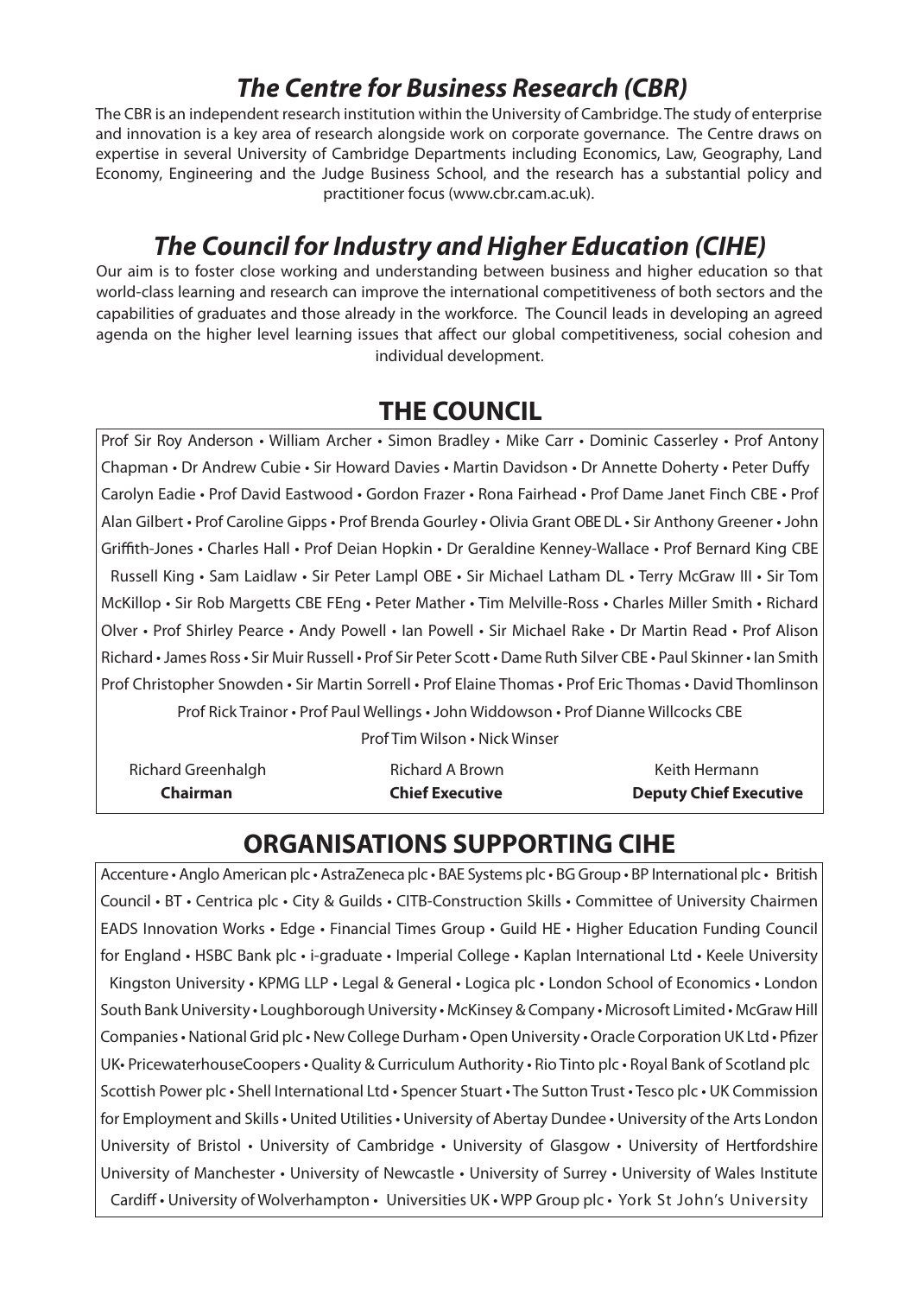## **Universities, Business and Knowledge Exchange**

## Maria Abreu\*, Vadim Grinevich\*\*, Alan Hughes\*\*, **Michael Kitson\*\* and Philip Ternouth\*\*\***

This report is based on a research project funded by the Economic and Social Research Council (ESRC), Grant RES-171-25-0018 and the Sasakawa Peace Foundation

The views expressed in this report are those solely of the authors and do not necessarily reflect those of the case study companies, the Sasakawa Peace Foundation or the Economic and Social Sciences Research Council.

© Council for Industry and Higher Education, and Centre for Business Research 2008

The Council for Industry and Higher Education Studio 11, Tiger House, Burton Street, London, WC1H 9BY Tel: 020 7383 7667 Fax: 020 7383 3433 cihe@cihe-uk.com www.cihe-uk.com

Photo credits: i-stockphoto.com

\* Centre for Business Research, University of Cambridge \*\* Judge Business School and Centre for Business Research, University of Cambridge \*\*\* The Council for Industry and Higher Education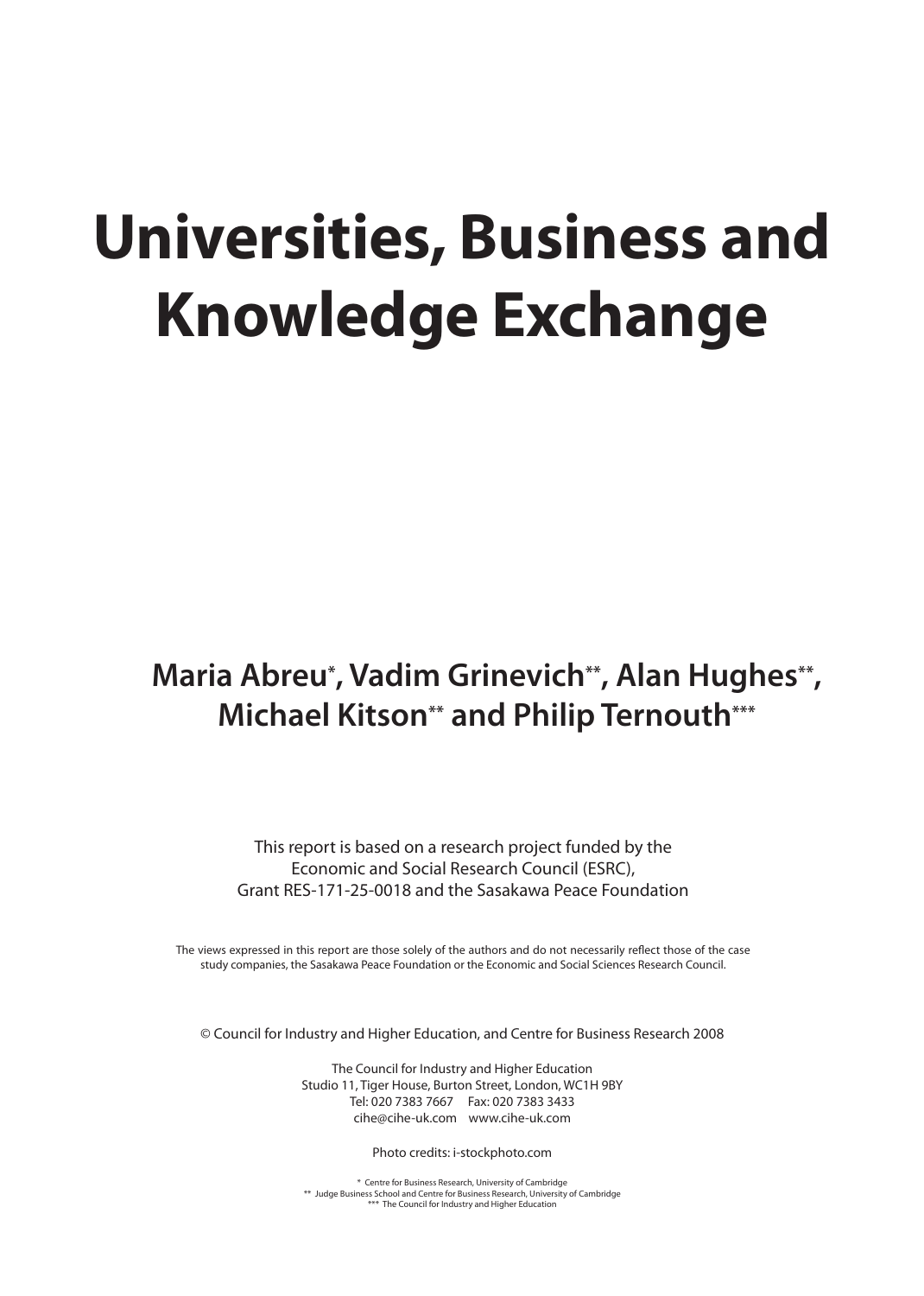## **Contents**

### **Executive summary 5**

| 1.  | Introduction                                                             | 7  |
|-----|--------------------------------------------------------------------------|----|
| 2.  | <b>UK Policy context</b>                                                 | 9  |
| 3.  | What we know about university-business interactions in the UK            | 11 |
| 4.  | Conceptual frameworks and the case studies                               | 15 |
| 5.  | Key motivations and objectives for collaborating                         | 19 |
| 6.  | Developing university-business interactions                              | 23 |
| 7.  | Factors that affect the choice of mode of interaction                    | 27 |
| 8.  | <b>Measures of success</b>                                               | 31 |
| 9.  | Business evaluation of the impact on innovative activity and value-added | 33 |
| 10. | Geographical determinants and knowledge-exchange relationships           | 39 |
| 11. | <b>Discussion</b>                                                        | 41 |
| 12. | <b>Conclusions</b>                                                       | 45 |
| 13. | <b>CIHE Policy Recommendations</b>                                       | 47 |

### **Appendices**

| Appendix 1        | 49 |
|-------------------|----|
| Appendix 2        | 55 |
| Appendix 3        | 57 |
| <b>References</b> | 59 |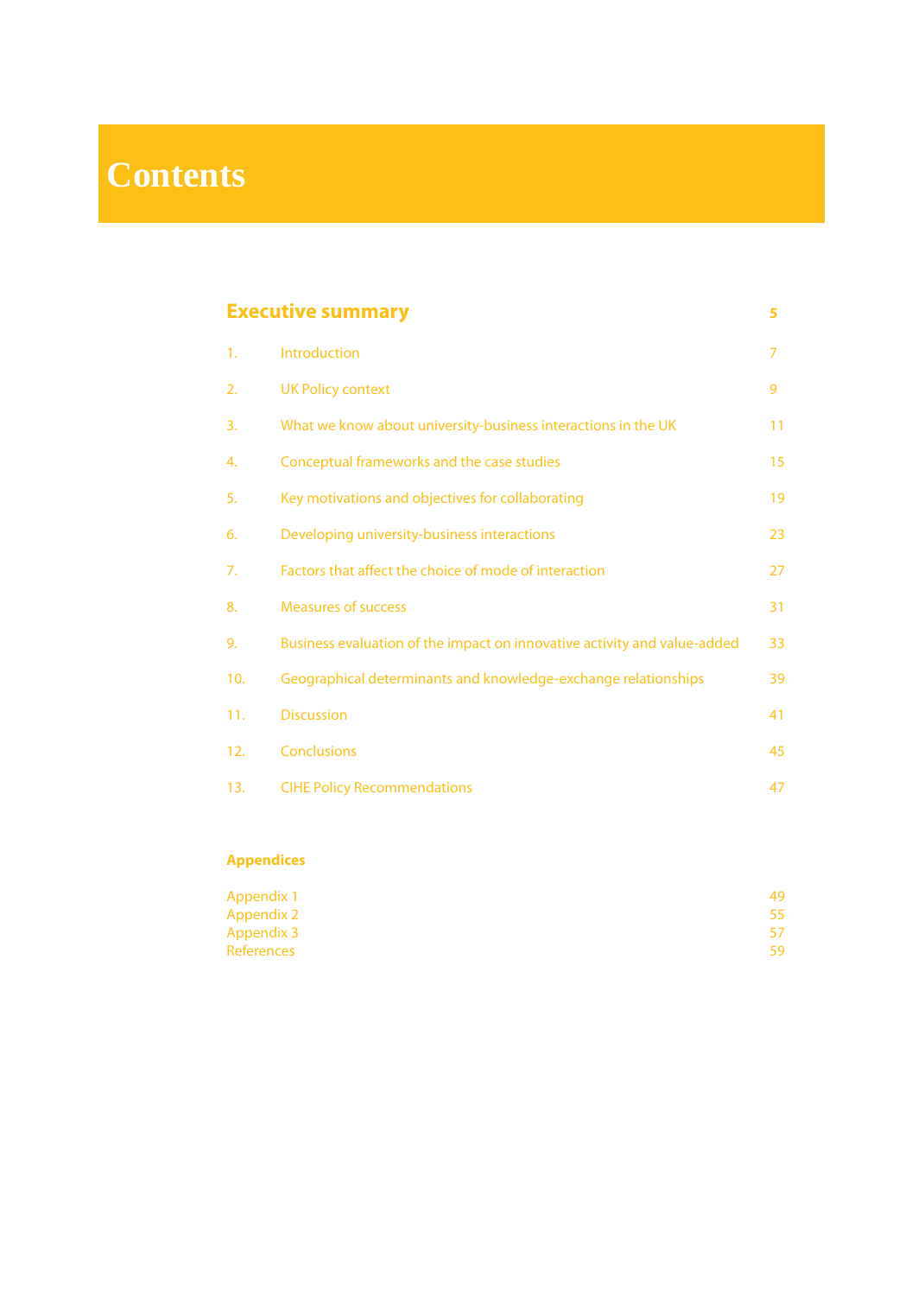## **Executive summary**

*Universities are central generators and repositories of knowledge in our society. How that*  knowledge is developed, disseminated and applied affects not only the cultural richness of *our society, but also our global competitiveness. To meet the challenges of the latter, we need policies that encourage and facilitate closer understanding and joint working between*  universities and businesses. To be effective, these policies need to be based on evidence of *what works and why and the processes that need to be in place to enable the dialogue and interaction to be most productive. Our work seeks to help illuminate those issues.* 

This report reflects the results of semi-structured interviews with over 30 UK businesses *on where they see universities most adding value in the process of exchanging and codeveloping knowledge. It confirms that technology transfer is only one aspect of the knowledge exchange process; the very notion of exchange highlights the interdependent and evolutionary nature of interactions with others and particularly those in business.* 

### *Valuing relational approaches, not just transactions*

*There are indeed multiple knowledge exchange mechanisms and our work has again stressed the importance of personal relationships and the development of mutual trust built up over time. Our cases highlight the importance of relational rather than contractual interactions. Indeed sometimes when university intermediaries were required to formalise contracts they appeared to be pursuing their own agenda, not adding value and even distorting the project. These relationships are often built up through common networks (the most common form of interaction was via collaborative or consortia research) where the project or problem to*  be addressed evolved following a series of interactions rather than being specified up-front. *It is the contact between individuals rather than institutional relationships that dominate the opening phase of university-business relationships.*

### *A vital role for enabling gatekeepers to encourage collaboration*

*Many projects developed from a business identifying a broad problem area or challenge rather than specifying a narrow technical issue. Indeed just solving a problem does*  not necessarily enhance the capability of a business. Defining mutual benefit from an *interaction is also most likely if the area is broad. The different value systems also need to be well understood. Hence our study reveals the vital role played by gatekeepers who sit at the interface and can both explain the issues, identify the appropriate researchers and translate the results in ways that impart knowledge throughout the organisation.* 

### *Businesses value the broad perspectives contributed by academics*

*There are several ways in which businesses evaluate the success of their relationships with universities. These range from the informal through formal metric based approaches and KPIs to financial returns (though there were few examples of the latter). In general the relationships which are most valued stem from the contributions of knowledge and expertise and the ability of academics to take a wider view. This is particularly the case with those larger companies that had a more mature relationship.*

### *Variety and richness in university-business collaborations*

*A signicant result from the eldwork is the variety and richness of the types of impact the university-business collaborations have on the research value chain. These extend far more widely than the traditional view, whereby a technology developed in a university is incorporated into a commercial product, a view which has been encouraged by the focus*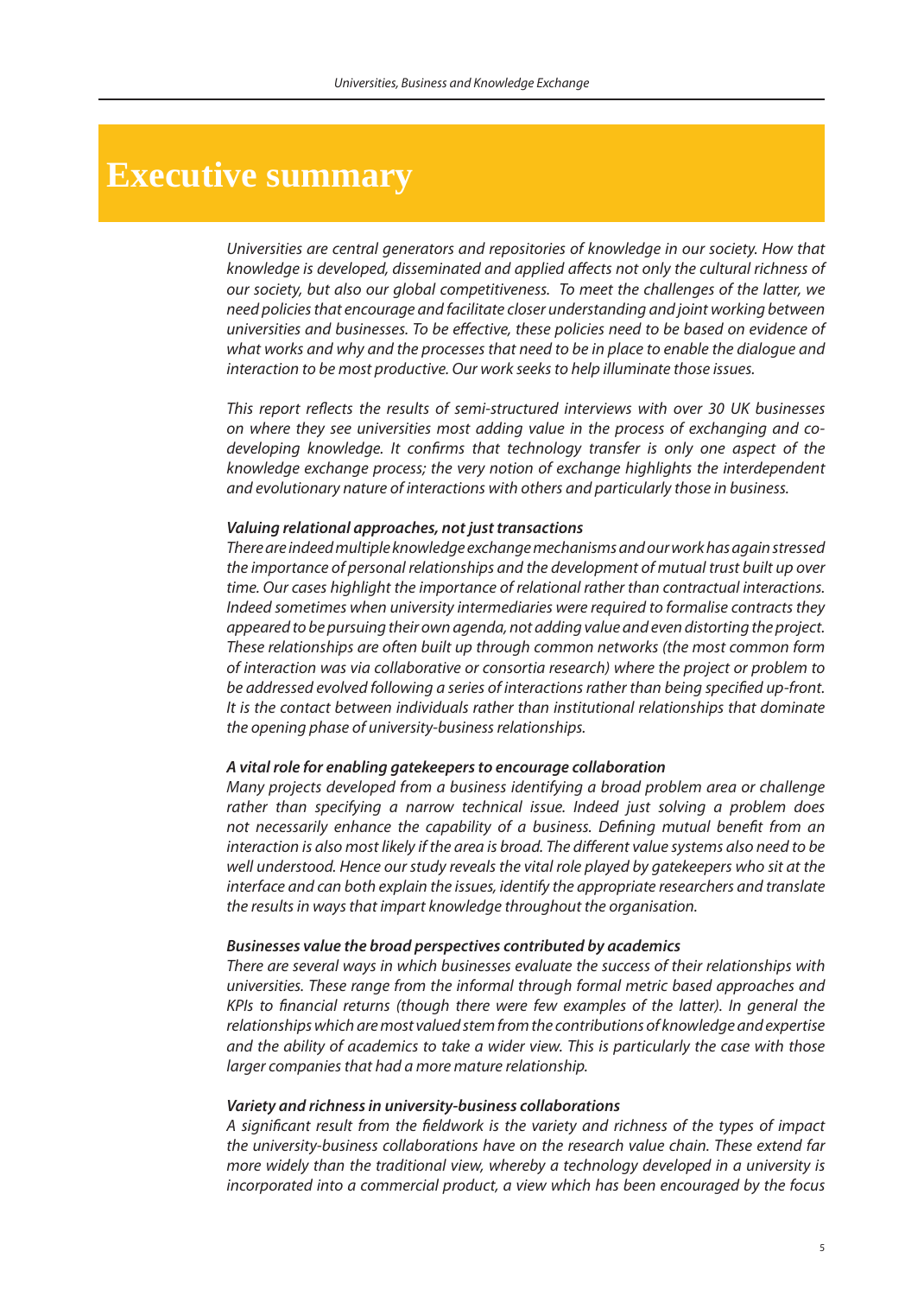given to it by policymakers. Indeed, the cases indicate that the highest identifiable financial *impacts arise from a re-engineering of the production process rather than from the sales of new products. Indeed technology-based companies may not need assistance from university researchers in the development of their technology, but may benefit from marketing and management science in the development and deployment of business processes involved in supporting their technology in the field. The complexity of the impact on the value chain* is also illustrated by the fact that even when the research is described as 'applied', it may still *need substantial development for incorporation into process and product; the deliverables may be in the form of prototypes which need re-engineering or redeveloping for use in*   $d$ *ifferent product areas.* 

### *Investing in internal capacity to embed knowledge generated*

*A key issue that arose in the course of our research was the extent to which knowledge became embedded in a business and the types of processes used to ensure this embeddedness. Some saw this as critical to the value that a university adds and to maintaining the relationship and hence devoted considerable resources to this effort. But in others, the embedding was seen as an additional cost rather than an investment in capacity building. Some businesses have*  specific structures, procedures and internal networks and appreciate that one of the success *criteria for KTPs, for example, is this insistence on there being an embedding strategy.*

### *A dierent view on proximity*

*It is a commonly held view that proximity matters; that clusters build because of the close interaction of people including from academia and business. Our work offers an added insight since it suggests that proximity may be more important for small businesses than for large and also that proximity is, at least partly a matter of perception. BT and MIT have a proximity because the former considers the relationship so important that it embeds a person in the MIT laboratory. 'Local' therefore depends on the reach of the business and the strength and excellence of the research. The relationship can be much more important than the increase in transaction costs implied by distance. This view also underlines the importance that mature businesses attach to the longevity of their relationship with academics.*

### *Businesses want access to the possessor of tacit knowledge*

The effectiveness of the relationship depends on how far the general can be translated and *made specific for a particular business context. Academics generally deal with the former whether that be explicit or tacit knowledge. The process of transforming tacit knowledge*  into explicit or codified knowledge is particularly difficult. Businesses generally want access *to the possessor of the tacit knowledge which underpins what might be explicit. Therein lies the tension with knowledge transfer and IP intermediaries and whether value is most likely to be created by the business commercialising the knowledge (and writing the patent) or the university.*

### *Moving beyond linear metrics, recognising complexity*

There is often a trade-off between the simplicity and transparency needed for policy metrics *and the complexity of the processes that such metrics are attempting to measure and influence. The current policy agenda is concerned with the transfer of technology from the research base supported by a focus on STEM graduates, support for technology transfer oces in universities and the use of instruments (such as tax credits) that seek to encourage R&D. This focus, however, can too easily ignore many of the varied ways by which universities and businesses together influence innovation and business performance. Also, it ignores* some of the greatest challenges and difficulties which are concerned with absorbing and *embedding knowledge within businesses. This report suggests that there is now a need to broaden the knowledge exchange policy agenda.*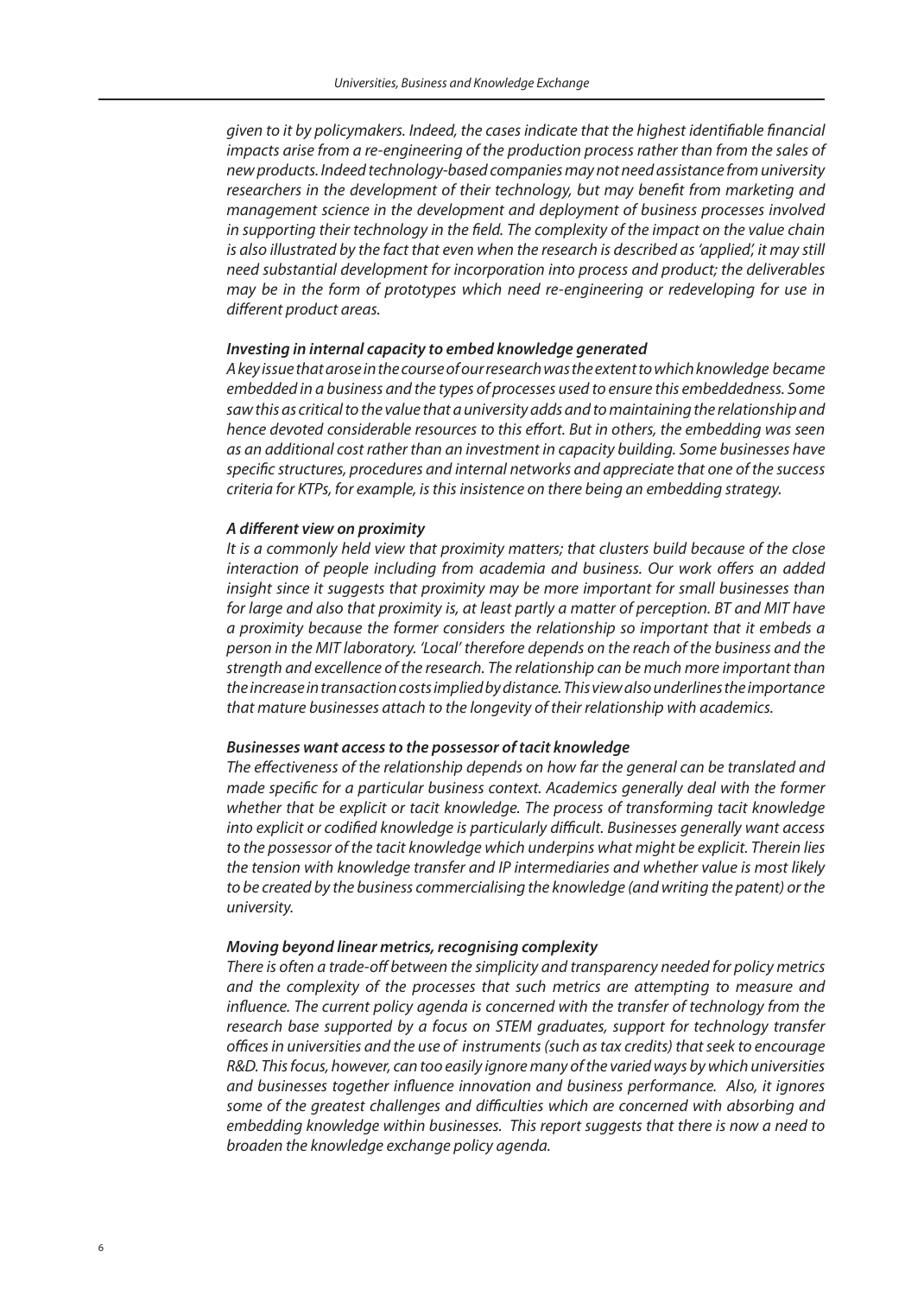

## **Introduction**

This report sets out the findings of a case-based study of knowledge exchange processes involving more than thirty UK companies and UK universities.

It provides a qualitative examination of university-business interactions which goes beyond an analysis of patterns and structures of knowledge exchange to uncover the processes by which modes of exchange emerge, develop and are assessed. It offers business views on the nature of the research value chain and the roles they see universities play in that process.

The cases cover a wide range of firm sizes and sectors including firms in the services sector. They are intended to be illustrative and are not intended to be representative samples of the UK as a whole.

The report is based on research carried out by the Council for Industry and Higher Education (CIHE) and the Centre for Business Research (CBR) at Cambridge University, and represents the UK Country Report for a Sasakawa Peace Foundation (SPF) funded project titled *'Improving the Effectiveness of University-Business Interaction'*. The project also forms the first stage of an Economic and Social Research Council (ESRC) funded project by CBR titled *'University-Industry Knowledge Exchange: Demand Pull, Supply Push and the Public Space Role of Higher Education Institutions in the UK Regions'*. The case study research was designed to ensure that critical insights affecting the dynamics of knowledge exchange practice and outcomes could be captured, a requirement which was common to each project. These insights will be included in survey instruments to be administered in large scale surveys of both businesses and academics in the UK for the ESRC project. The collaboration with its dual funding has enabled an enlargement of the number of case studies to be included in the research with consequent benefits to each project. The SPF project will go on to provide a comparison of the case results with similar work in the USA, Japan and Canada.

In order to provide an empirical and conceptual background to the cases the report begins with a brief overview of current interpretations of the state of university-business knowledge exchange and government policy initiatives in this area in the UK. This serves to highlight some unresolved questions which have motivated the research project as a whole. The insights from the cases are then set out. These provide:

- **•** a qualitative assessment of the ways in which university-industry knowledge exchange activities are both created and successfully exploited;
- an analysis of the processes by which appropriate modes of knowledge exchange or 'paths' along which knowledge exchange can flow are chosen;
- an analysis of the interaction between the nature of research and the mode of knowledge exchange and the ways in which modes may vary across different sectors and types of business;
- $\blacksquare$  an analysis of the factors affecting the geographic location of knowledge exchange partners and consequent impacts upon regional and sub-regional economies;
- **•** an analysis of how knowledge exchange partners evaluate their success and how they interpret their impact upon their "home" organisations in business and academia.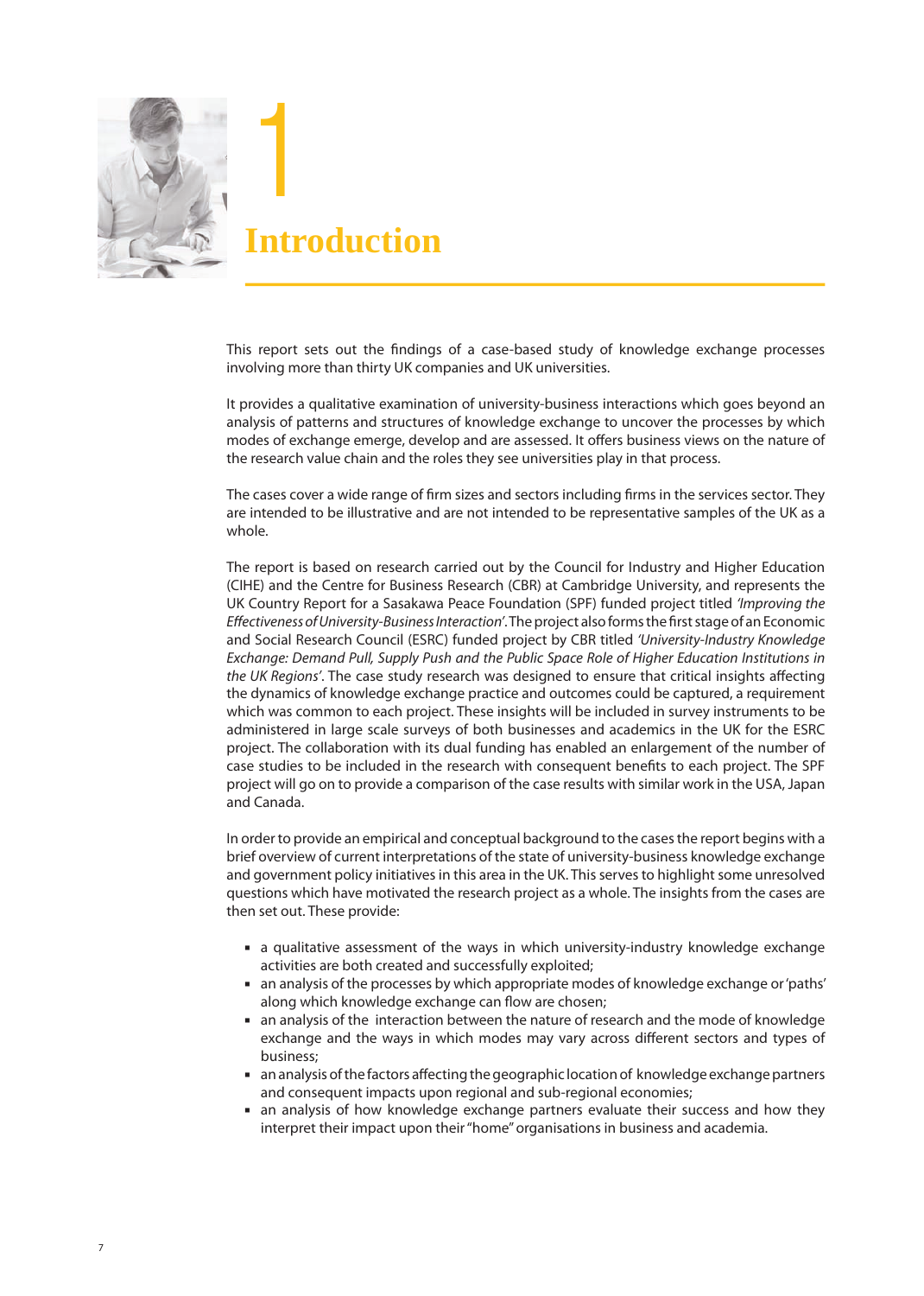In the cross-cutting review we will address in detail the specific SPF project objectives by combining and comparing the findings from the four country reports. This will enable us to:

- **.** further the understanding of the modalities of relationships between universities and business and industry;
- identify and characterise the processes which aid the translation of different types of research in a range of sectors into application;
- **Example 1** identify modalities of interaction which may be particularly suited to open innovation models;
- develop practical interventions in policy and practice which will accelerate and improve the ability of universities and business to work together;
- quide investment in knowledge exchange support;
- quide the development of the Knowledge Transfer (TLO) function in universities;
- $\blacksquare$  identify effective knowledge exchange mechanisms and therefore indicate the professional expertise, skills, training and personal characteristics likely to be most effective in knowledge exchange;
- assist the development of more "intelligent" performance indicators and measures of success;
- **■** identify effective support networks for innovation.

On the basis of our cases we draw some suggested implications for the way that policy should approach the fostering and development of knowledge exchange between business and academia. We note in particular where these emerging findings reinforce or are reinforced by findings from earlier studies. In the main we emphasise the importance of the process aspects and co-evolving nature of the mechanisms of knowledge exchange and the learning experienced by individuals as they develop knowledge exchange activities.

We argue that attention needs to be paid to the ways in which policy can affect the likelihood of potentially fruitful interactions occurring and the most effective way in which they can be fostered. We note in particular the importance that certain '*gatekeeping*' and '*boundary-spanning*' roles play if effective information exchange between the business and the research base is to occur. We also emphasise the extent to which resources and internal structures are required to shape and embed relevant information and technical knowledge flows from the research base into business product and practice. Finally, we draw attention to the large extent to which, in our cases, knowledge exchange is concerned with processes of product and service production and delivery, and with organisational change as opposed to final new product development<sup>1</sup>.

<sup>1</sup> We note that in some service sectors in particular the process and product distinction may be harder to draw (see Abreu et al, 2008b).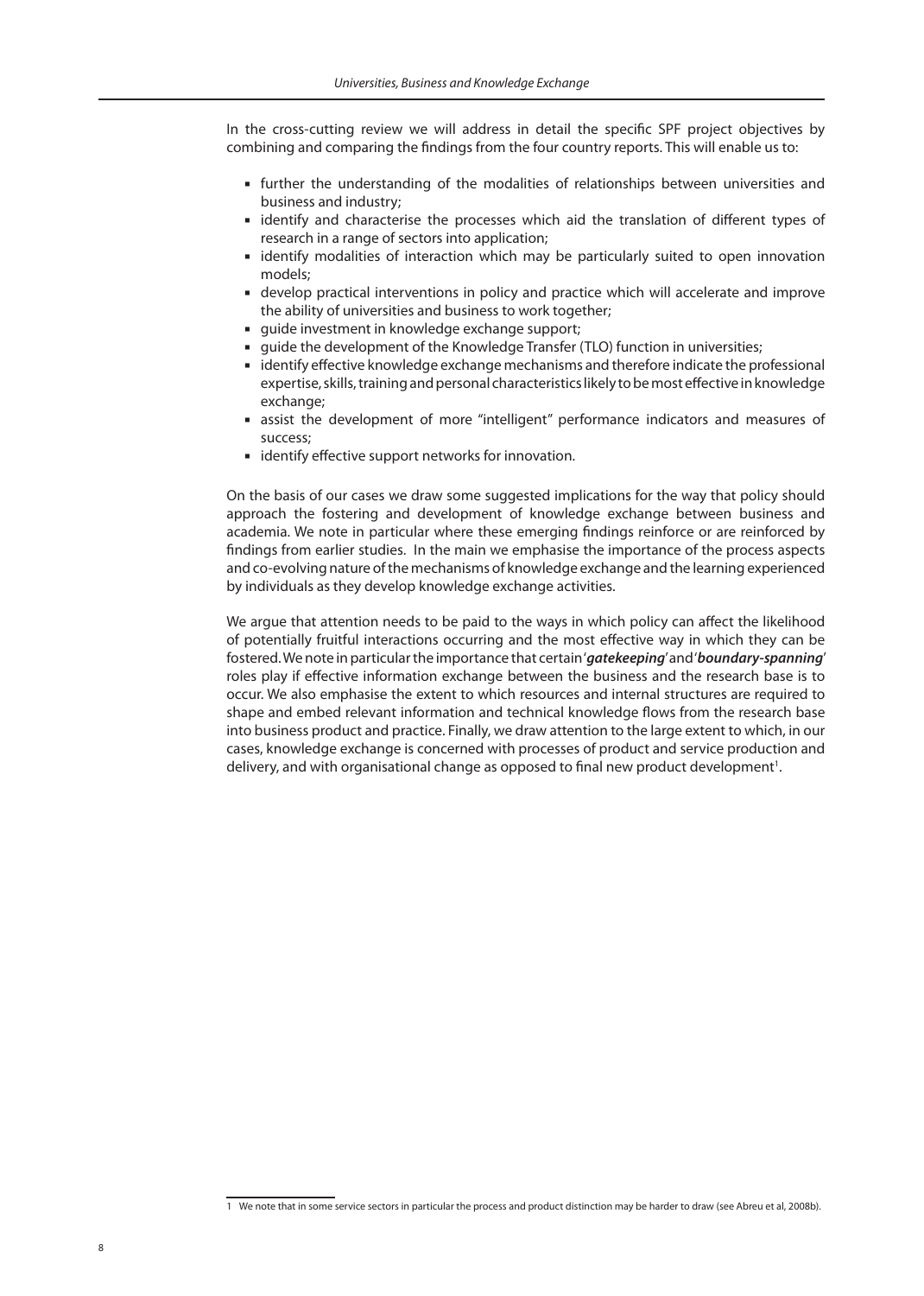

# **UK Policy context** 2

### **2.1 Interventions to stimulate business university interactions**

Since 1993, with the introduction of the *Realising Our Potential Awards* report, there has been an increased focus by the UK government on the impact of interactions between universities and business. This has grown in importance as globalisation has increased the perceived importance of the UK developing an innovative knowledge based economy. More recently there has been a recognition that other domains of research and sectors such as creative, media and financial services also contribute to economic growth but the focus of policy remains on science and technology.

The White Paper *Our Competitive Future* in 1998 (DTI, 1998) committed the Government to support business in developing knowledge based competition and made specific reference to the important rôle of universities. Separate initiatives since then have provided funds for universities to invest in different types of knowledge transfer projects. For example, the University Challenge Seed Fund launched in 1998 was aimed at projects that moved technology closer to the market and acted as a springboard for spin out companies. The Science Enterprise Challenge provided funds for projects in Entrepreneurial Education and Higher Education Reach Out to Business and the Community (HEROBAC) and its descendant, the Higher Education Innovation Fund (HEIF) provided funds to universities to improve their interaction with business. HEIF is the current means of funding and its third generation (HEIF 3) provided some £200m over 2 years from 2006. HEIF 4 allocations for 2008 – 2011 were announced in March 2008, and provide funding to universities rising to £150m per annum by the third year. Initially funding was allocated on a competitive basis to stimulate ideas for novel activities, but it has increasingly moved to a formulaic basis (using a formula based on existing income from business). A review of the impact of HEIF funding will be completed in late 2008. One of the results of these policies has been the development of specialised units in universities charged with stimulating interactions with business and this report will discuss the extent to which they are able to fill the key role of "gatekeepers" identified in the discussion of our findings.

The Research Councils have also become increasingly interested in evaluating the economic impact of the research they support. They have always been accountable for ensuring that research outcomes are exploited but until recently this has received little real focus. They have for some time acted as sponsors of individual programmes such as Knowledge Transfer Partnerships and in the case of the Engineering and Physical Science Research Council (EPSRC the 'Engineering Doctorate'. However the Warry Report (Research Councils Economic Impact Group, 2006) concluded that their activities were fragmented and there was little meaningful attempt to evaluate outcomes or share good practice.

### **2.2 Metrics and evaluation**

The metrics that have been used in the evaluation process have to date reflected a focus on stimulating transactions. Since 2002 there has been a regular survey of interactions between business, the community and universities. The Higher Education Business and Community Interaction Survey (HE-BCI) has collated data from all HEI's on the nature and extent of their relationships with business. The metrics in the HE-BCI survey to which most prominence has been given by policy makers and others are the transactions which reflect a linear mode of technology transfer – such as patents, licences and spin out companies.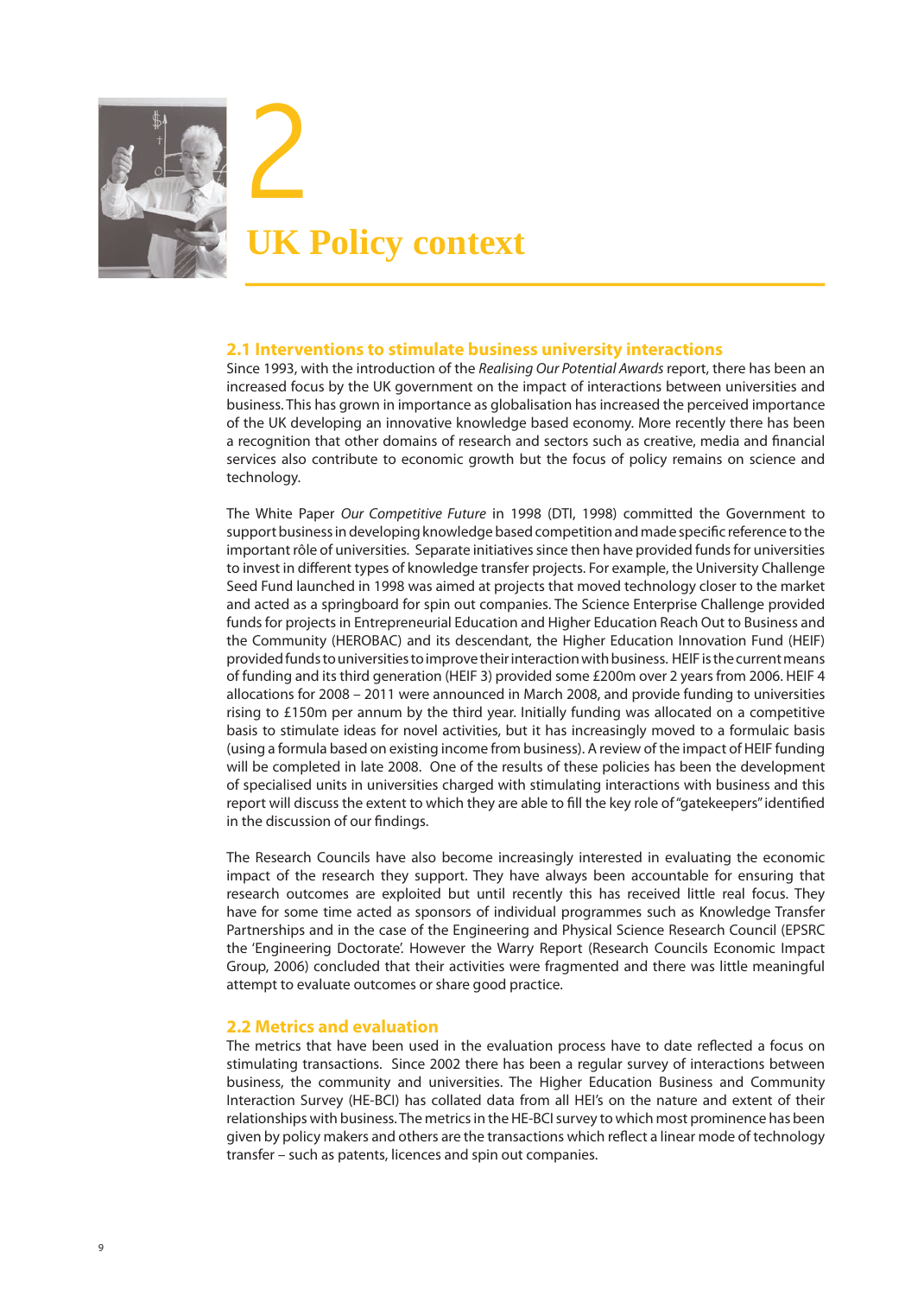### **2.3 Key policy reviews and reports**

Since 2003 there have been several major policy reviews in areas related to business-university relationships, including a range of specially commissioned reports to government by leading figures:-

- i. the Lambert Review which examined business-university interactions and whose recommendations included providing resources for training the 'commercialisation' staff in universities and creating model agreements for sponsored research and IP licensing.
- ii. the Gowers Review of intellectual property (IP) policy (HM-Treasury, 2006) which criticised the lack of a strategic approach by the UK patent office and suggested that it should take a more proactive role in considering the use of IP as one tool in the innovation process including use in specific areas such a proteomics and genomics; this resulted in the formation of the Strategic Advisory Board on Intellectual Property (SABIP).
- iii. the *Sainsbury Review The Race to the Top*, (HM-Treasury, 2006) of the UK innovation system which has made a number of recommendations including doubling the number of KTP's, and adopting a formulaic approach to HEIF funding; it suggested also a very simplistic segmentation of universities (research intensive and business facing): with research intensive universities pursuing 'knowledge transfer' and business facing universities pursuing 'problem solving'. It also recommended that the UK should revise the current SBRI (Small Business Research Initiative) programme to be more closely modelled on the US SBIR (Small Business Innovation Research) programme. The current configuration of the scheme was really just a signpost to small government contracts. The CIHE published a report(Ternouth, 2007) supporting this conclusion but highlighting the key differences in implementation and staffing which will be necessary to underpin this development. This built on a previous review of the SBIR programme by David Connell (Connell, 2006).
- iv. the Department for Innovation, Universities and Skills (DIUS, 2008) published a White Paper on Innovation (" *Innovation Nation")* which takes a much broader view of innovation beyond the traditional science and technology paradigm. The White Paper conceives innovation as a complex process, with far less emphasis on linearity and being just as dependent on demand as on supply. At the same time the UK's world-class research base is seen as an important component of its innovation ecosystem.

In 2008 Professor Paul Wellings, the Vice Chancellor of Lancaster University, has been asked by the Secretary of State for Higher Education to review the role of universities in managing intellectual property. John Denham's comment on the brief was quoted in Times Higher Education (Gill, 2008). *"I want institutions to reap the fruits of their own labour. But as Secretary of State for Innovation, I*  want to see financial benefits flow through the economy and the wider diffusion of knowledge across *the country."*

These last two initiatives in particular highlight the importance of this report and the four country study which will share knowledge and experience in the area of university-business knowledge exchange in Japan, Canada, the UK and the US. Understanding the mechanisms through which business and universities actually interact and how universities actually contribute to the creation of economic value is of critical importance for developing interactions which are aligned with and reinforce those mechanisms - rather than distorting or constraining them.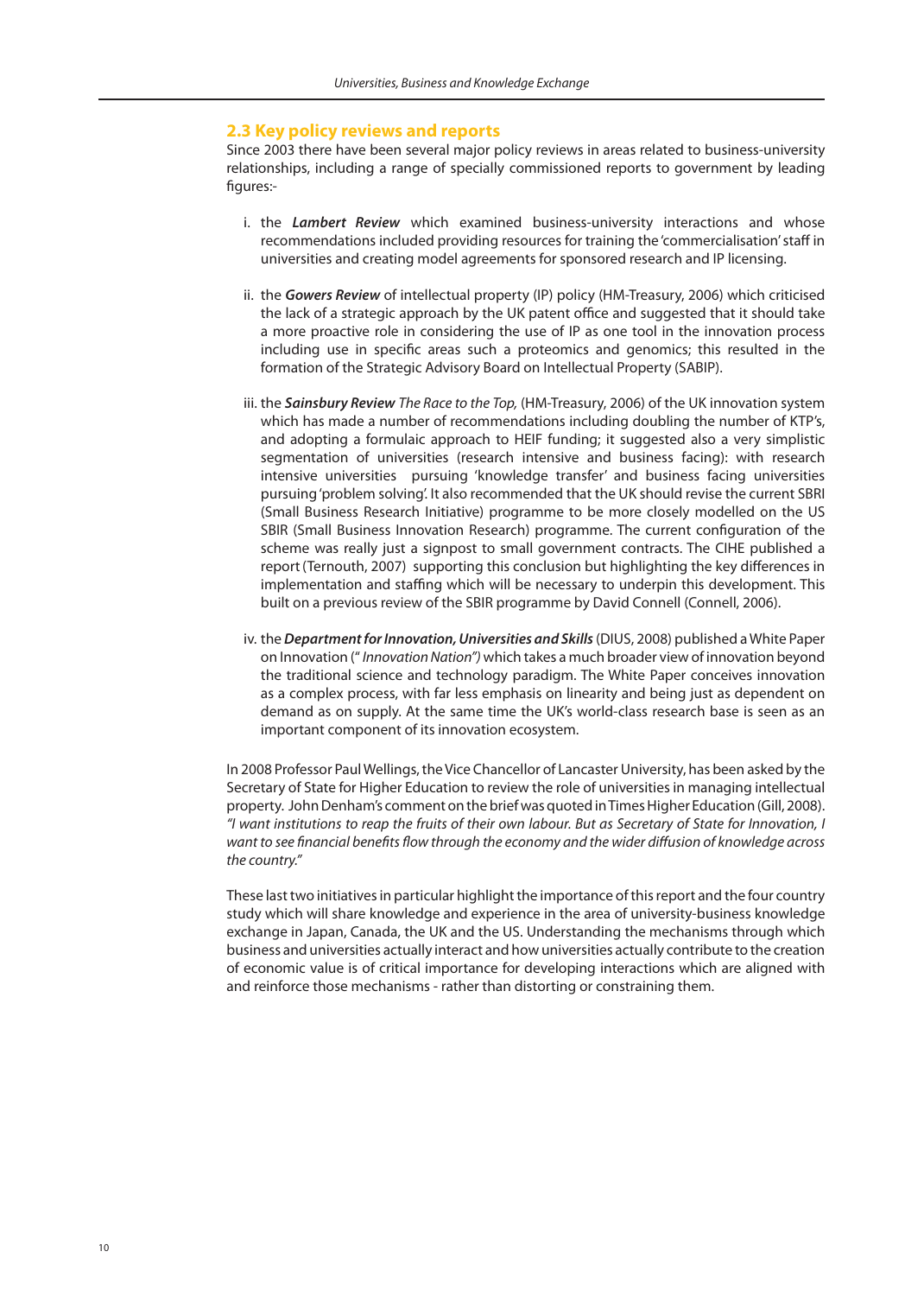

Evidence for the UK economy taken as a whole, shows that customers, competitors and suppliers are the most common source of knowledge for innovation. Universities appear low down the list (DTI, 2006). Taken at face value such evidence is not particularly illuminating, since it is not clear what an optimal pattern of interaction might be or where we might expect universities to rank. One way of tackling this problem is to compare the relative importance of universities across countries and particularly in relation to the USA which is often taken to be the aspirational target in UK and EU policy discussion.

Unfortunately relying on data covering the whole economy cannot be used to make such comparisons in a straightforward way. Countries differ in the distribution of activity across sectors, in the size distribution of firms and in the share of innovating firms across sectors and size bands. These variables have an impact on the need and likelihood of access to the research base, and hence complicates international comparisons. Moreover, there is no official survey-based innovation data for the USA comparable to the harmonised EU community innovation survey which is the most frequently referenced data for the UK. We can, however, draw on a recent study carried out by the Centre for Business Research (CBR) at Cambridge and the Industrial Performance Center (IPC) at MIT (Cosh et al, 2006). This specifically addresses comparability problems. It does this by providing an analysis of university-industry links based on a careful comparison of a size and sector matched sample of 1,149 UK and 1,149 US innovative firms in the manufacturing and business service sectors.<sup>2</sup>

The first key finding of this study (which is discussed more fully in Appendix 1) is that even when we focus on innovative firms and control for size and industry, universities in general remain low in the pecking order behind customers and suppliers as sources of knowledge. This finding is based on the percentage of firms which report using universities as a source of knowledge. What is more striking is that by using this measure the study also shows that contrary to much of the rhetoric in this area, UK innovative firms are *more likely* to use universities as a knowledge source than are size and sector matched US firms. The study also shows that the majority of firms in both countries use multiple sources of knowledge with UK firms much more likely to report combining universities with other sources (Hughes, 2008).

Even more striking, however, is that when businesses were asked how important each source of knowledge is perceived to be to innovation (rather than just how often it is used) an opposite result emerges. Here the research shows that US firms are more likely than UK firms to find university sources of knowledge very important for their innovative activity. Thus the much more frequent use of university sources by UK firms and their greater tendency to use multiple sources including universities in combination is not matched by a greater value placed upon the university contribution. This suggests a more diffused innovation ecosystem in the UK than in the USA with more extensive, but weaker university ties. This is reinforced by a further finding from the CBR/IPC study that US firms are more likely to be investing in training, marketing and other activities to support these university links than are UK firms (Cosh et al, 2006).

<sup>2</sup> It must be noted that the results from a matched sample of innovative firms of this kind cannot be compared with grossed up results designed to illustrate the overall position in each country for innovative and non-innovative firms of all sizes and sectors. It is on the contrary specifically designed to control for innovation size and sector effects which make such grossed up results unhelpful in comparing results across countries.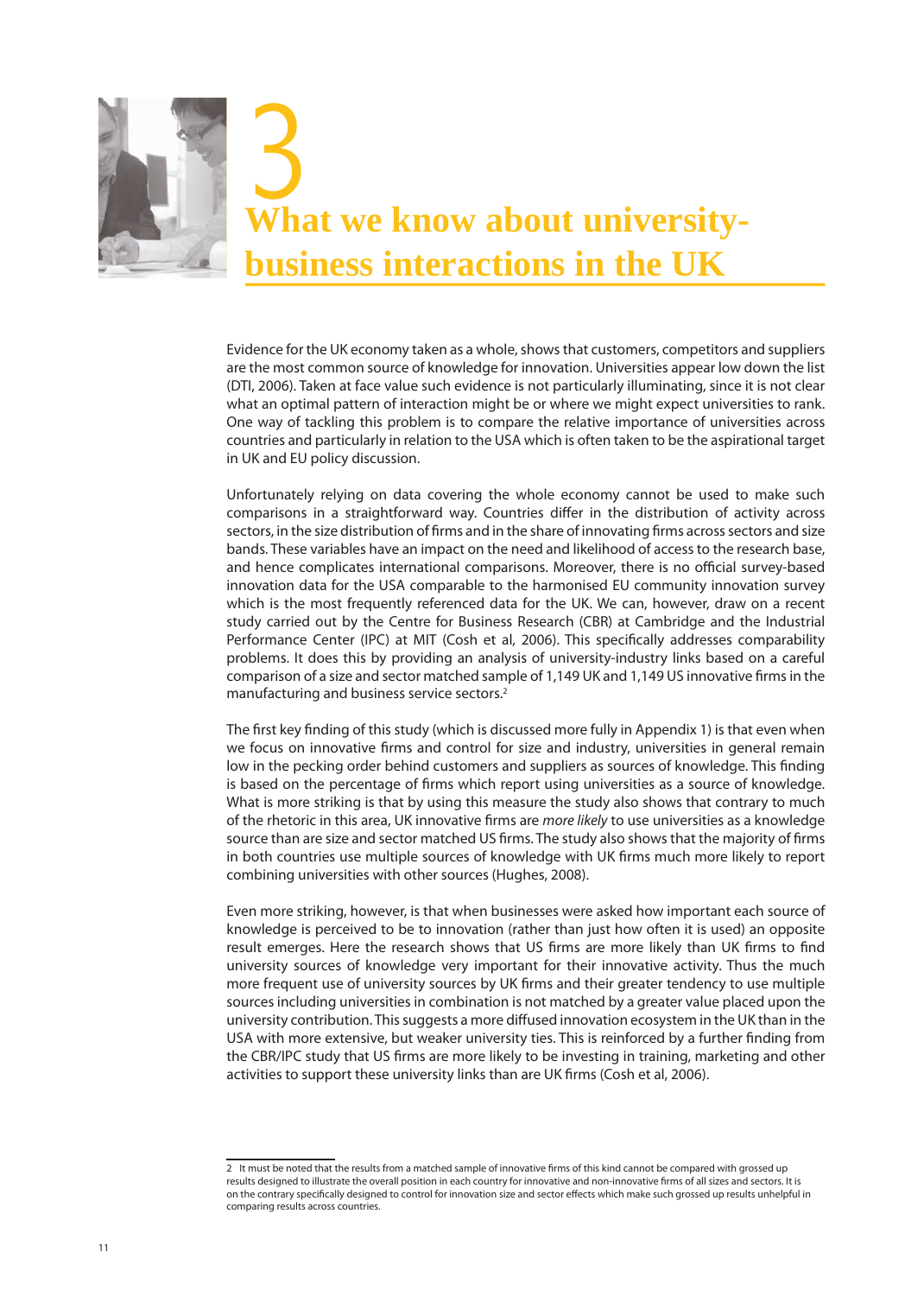In addition to an analysis of the relative importance of universities as a source of knowledge within and between the UK and the USA the CBR/IPC study also reveals that in both countries there is a very wide range of types of interaction with the university sector. Informal contact is the most frequent and most highly valued in both the UK and the US. Next in frequency are all the conventional modes of university activity (undergraduate and graduate recruitment and dissemination through publications and conferences). Access via patenting and licensing, though more important in some sectors than others, is much the least frequent form of interaction in both countries. One striking difference is the much higher frequency of reported use of internships in the US than the UK (Cosh et al, 2006).

In the light of this evidence a number of critical questions emerge which we address in our cases. These relate firstly to the role of informal contacts, and their inter-relationship with other aspects of knowledge exchange in the identification and development of high quality knowledge exchange relationships. Second, the finding of greater supporting investment in the US leads us to probe their importance in maximizing value from knowledge exchange. Finally, the relatively low importance attached to patenting and licensing leads us to look closely at factors affecting business attitudes to these modes of interaction.

### **3.1 Academic involvement in knowledge exchange**

There is considerable variation in the extent to which academics are involved in knowledge exchange activities with the business sector. Taking a wide range of modes of interaction (joint research, training, contract research, consultancy, meetings, conferences and creation of physical facilities) one recent study by D'Este and Patel (2007) shows that whilst 30% of Engineering and Physical Sciences Research Council (EPSRC) grant holders have no interaction, over 50% interact using three or more modes. Most academics are, however, still relatively specialised in the modes they use. If we measure intensity of interaction as the number of categories of interaction in which a researcher has engaged most frequently than the average, it is clear from this study that most academics interact along one or two modes. This suggests that in making knowledge exchange arrangements there is some degree of specialisation amongst academics (D'Este and Patel, 2007). We explore this in our case studies by asking our businesses how they identified partners and the extent to which opportunities for interaction and modes of interaction are proposed to them by individual academics and institutions.

### **3.2 Not just science and technology**

An emphasis on science and engineering disciplines and technological change per se runs the risk of failing to deal adequately with service innovation, organisational innovation and the contribution of knowledge fields beyond the natural and engineering sciences (Abreu et al, 2008a; Miles, 2005; Metcalfe and Miles, 2000; Boden and Miles, 2000; Salter and Tether, 2006). Recent reports on innovation and knowledge exchange, for instance, both emphasise the value placed by business on social science inputs and the significance of service sector innovation (Abreu et al, 2008b, Brown and Ternouth, 2006; Brown, 2007; CBI, 2005). There is also an important and growing body of evidence on the impact of ICT as a general purpose technology on the nature of the innovation process in both service and goods sectors (Bresnahan and Trajtenberg, 1995; Brynhjolfsson and Hitt, 2000; Hempell, 2006; Hughes and Scott Morton, 2006).

The increased use of virtual modeling and simulation techniques reduces the need for physical prototyping and experimentation, encourages the extent and value of customer/supplier/ producer iteration and transforms the nature of the innovation process as a whole (Dodgson et al, 2005). It also alters the sectors in which the firm itself is able to compete as a result of the transferability of general purpose techniques across sectors (Hughes and Scott Morton, 2006). More generally it alters the balance of knowledge fields required by firms towards mathematical modelling and organisational skills, and alters the resulting nature of the expertise required by firms in the process of knowledge exchange. It is also associated with the growing importance of a range of knowledge-intensive business firms which provide key inputs into the innovation process (OECD, 2006). All of this points to the importance in our case studies of including service firms and of discussing the full range of organisational process and production changes associated with knowledge exchange activities.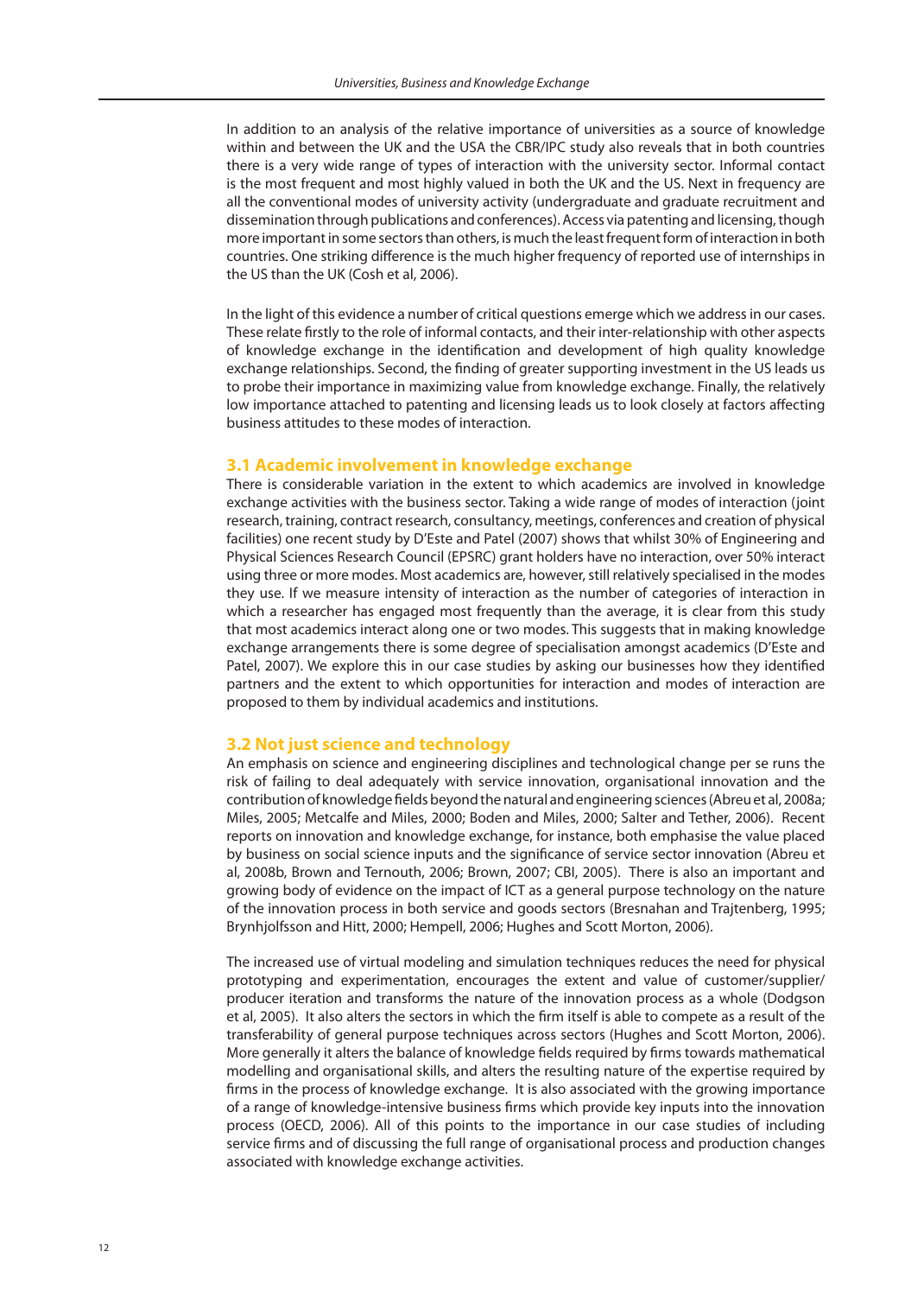### **3.3 The importance of the diversity of universities**

As well as the variety of knowledge-exchange channels across sectors and type of firm, it is important to recognise the different roles that individual universities may play in their local and regional economies (de la Mothe and Paquet, 1998; Cooke and Morgan, 1998; Rutten, Boekema and Kuijpers, 2005; Shane, 2005; de la Mothe and Link, 2002; HEFCE, 2006, Adams and Smith, 2004; Niosi et al, 2005; Asheim and Gertler, 2005; Corona et al, 2006; Kitson et al, 2006; Kitson, 2007).

Such diversity is more varied than suggested by the simple binary distinction made by the Sainsbury Review between 'research universities' and 'business-facing universities'. The diversity will reflect a university's particular mission as well as the various local economic development pathways, and the role the university chooses to play in relation to them (Lester 2005a, 2005b). It will also depend on the different strengths and inclinations of departments, faculties and institutes within a university and of the individuals who lead them. Universities are not homogeneous businesses. In our cases we pay particular attention to the way in which partners are sought and the extent to which this maps into existing conceptions of research intensive and business driven universities.

### **3.4 Barriers and hurdles to collaboration**

Several potential barriers to university-business collaboration in the UK have been identified (Lambert, 2003). An often cited constraint is the lack of knowledge about potential partners and about possibilities for interaction, on both sides of the exchange. This can be due to a lack of skills and competences at the collaboration interface, where the presence of individuals who are familiar with both the academic and business environments is crucial. These highlyconnected individuals, known in the literature as 'gatekeepers', may be embedded in academic or business environments. Gatekeepers are aware of the nature of the information available, are able to disseminate this knowledge throughout their organisations, and act as 'intermediators of contacts and knowledge' (Tushman and Katz, 1980). A key characteristic of gatekeepers is their ability to form and maintain informal ties with individuals in a variety of external organisations (Allen et al, 1979; Edmunds and Morris, 2000; Nikolainen, 2007; Sosa et al, 2002). Within the firm, the ability to make use of external knowledge is also dependent on the individual abilities of its workers, on the existing level of internal 'know-how', and on the quality of internal communication mechanisms, which together constitute a firm's *absorptive capacity* (Cohen and Levinthal, 1989, 1990; Zahra and George, 2002).

A further barrier to collaboration is a mismatch in time lines, with universities often operating on longer time scales. Differences in culture and language can also be a problem, which can to some extent be addressed by the presence of gatekeepers who are able to communicate with both the academic and business communities. Financial constraints can be a deterrent, particularly in the context of negotiations and contracts related to Intellectual Property (IP). We therefore explore each of these issues in our cases.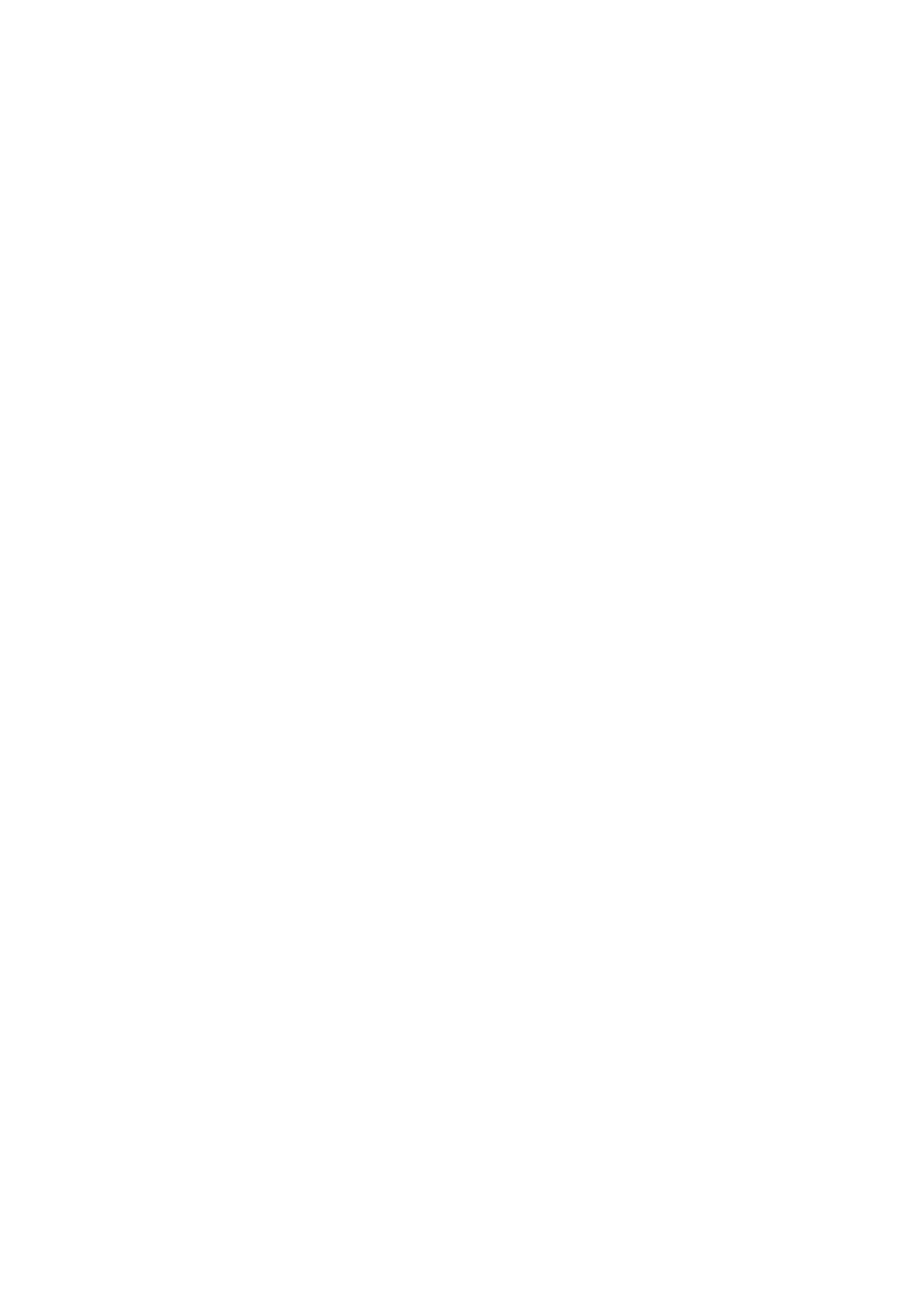

### **4.1 Conceptualising university-business interactions**

In framing our cases we have found it useful to adopt the same view of university roles that was developed for the CBR's Innovation Benchmarking (IB) Survey. This four way taxonomy is reproduced in Figure 1. It is designed to capture a wide range of modes of interaction. It identifies what we term a *'public space'* role in universities in which a wide range of formal and informal interactions can occur which in turn may shape and lead to activities in terms of problem solving and increasing the stock of codified and non-codified knowledge (Cosh et. al. 2006).

### *Figure 1: University roles in contributing to economy and society*

| <b>Educating People</b> |  |
|-------------------------|--|
|                         |  |

**·** Training skilled undergraduates, graduates & postdocs

### **Providing public space**

- social interaction
- processes among users and suppliers of
	-
	-
	- Entrepreneurship centers
	-
	- Personnel exchanges (internships, faculty exchanges, etc.)
	-
	-

### **Increasing the stock**

- 
- **knowledge**
	-
	-
	-

### **Problem-solving**

- Contract research
- Cooperative research with industry
- Technology licensing
- Faculty consulting
- Providing access to
- specialised instrumentation and equipment
- **·** Incubation services

*Source: Cosh, Hughes and Lester (2006)*

The specific composition of university-business interactions in a particular business context can encompass one or more of these interactions and are reflected in the wide range of reported interactions which, as our review of evidence shows, occurs in the UK. In our cases prior to an examination of a particular successful interaction we probed for the full range of modes in which the firm is involved.

In discussing the interactions between these four broad categories of university roles we have found it useful in our case analyses to emphasise the inevitable and essential interplay between basic and applied research.

In doing this we draw in particular on the work of Stokes (1997) (which is discussed more fully in Appendix 2). He showed that there was a dynamic interaction between *considerations of use* and *fundamental understanding* within the conduct of science itself. His well known quadrant representation shown in Figure 2 plots combinations of research motivated by consideration of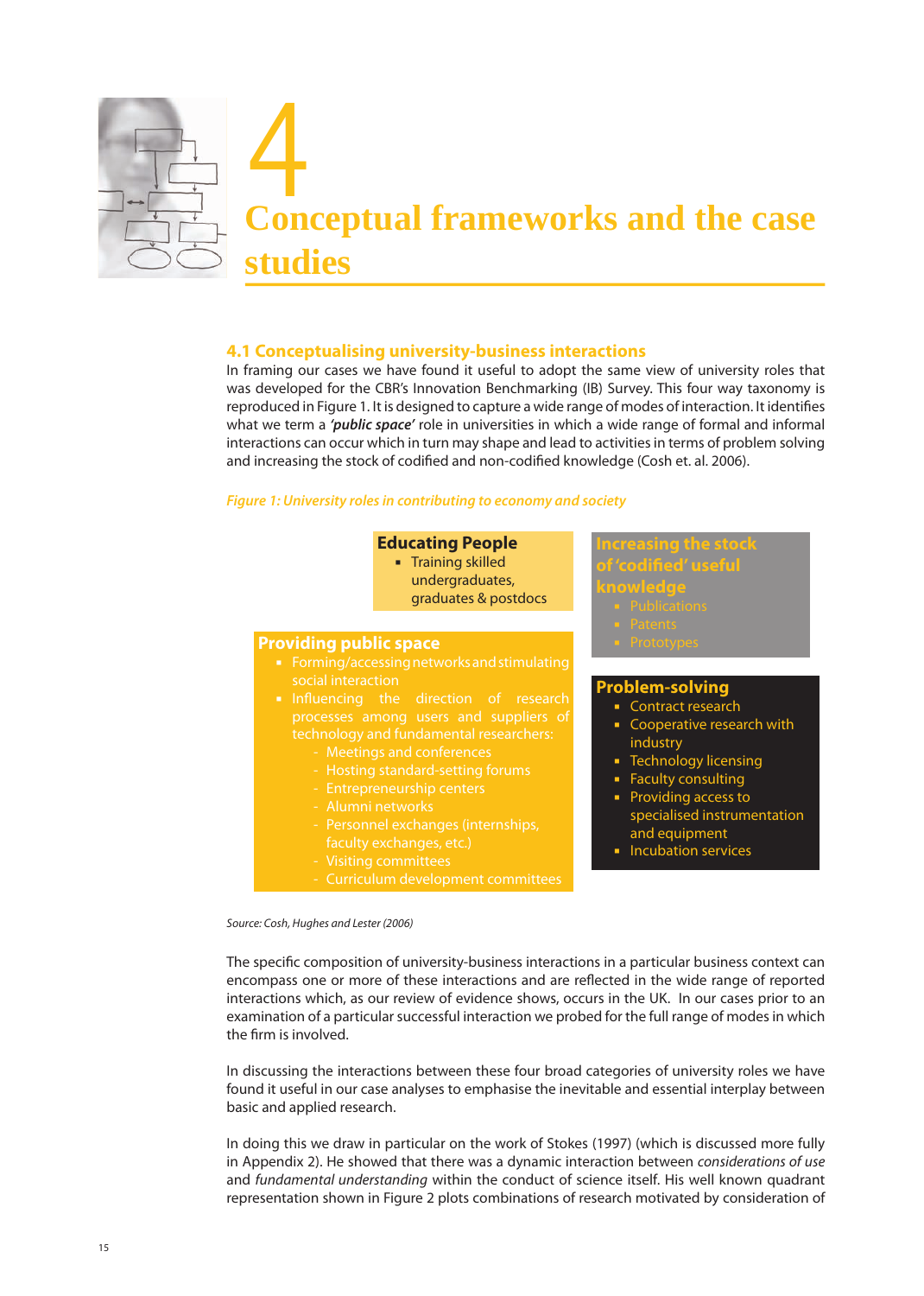use (Edison) or fundamental understanding (Bohr) or both (Pasteur). Knowledge flows must, can, and do move across the quadrant boundaries. The extent to which these boundary spanning flows involve university-industry interactions is an empirical matter that we address in our case studies whilst recognising the iterative process by which technological knowledge, fundamental understanding and applied research develop.

### *Figure 2: Spanning quadrant boundaries*



### **Considerations of Use?**

*Source: D. Stokes (1997) Pasteur's Quadrant, Brookings Institute, Washington*

#### **4.2 The case studies**

The analysis presented in this report is based on 33 case-study interviews, which were carried out with the help of a semi-structured questionnaire. The cases were selected to enable a rich understanding of the expected variability in the ways in which interactions arose and proceeded, and the perceived or assessed nature of their impact upon the company value chain to be captured. The semi-structured questionnaire was developed by the project team based upon the project's objectives and information gained from earlier studies (Brown and Ternouth, 2006; Cosh, Hughes and Lester, 2006), and is attached in Appendix 3. 19 case studies were based on large companies and 14 on SME's.

The cases were selected to provide evidence on a range of university-business interactions covering a range of sectors, including the primary sector (2 companies), manufacturing (15), construction (1), utilities (2) and services (13). In addition, the cases were chosen to ensure coverage of both high-technology (8 in manufacturing, 9 in services) and low-technology firms in both the manufacturing and service sectors, where high-tech and low-tech are defined in terms of reliance on technology to produce products or deliver services<sup>3</sup>. Two procedures of case selection were adopted, one for large companies and one for small and medium-sized enterprises (SMEs):

- i. for large companies (with more than 250 employees), the cases were individually selected to provide a spread of sectors;
- ii. for small and medium-sized companies (with fewer than 250 employees), the cases were selected at random from a database composed of SMEs that had been identified as collaborating with universities in the National Small and Medium Sized Business Survey carried out by the Centre for Business Research in 2004 (Cosh and Hughes, 2007), together with one additional SME that was chosen to ensure an example of a university-associated start-up.

<sup>3</sup> See Butchart (1987) for a detailed classification of high-tech and low-tech businesses, by SIC code.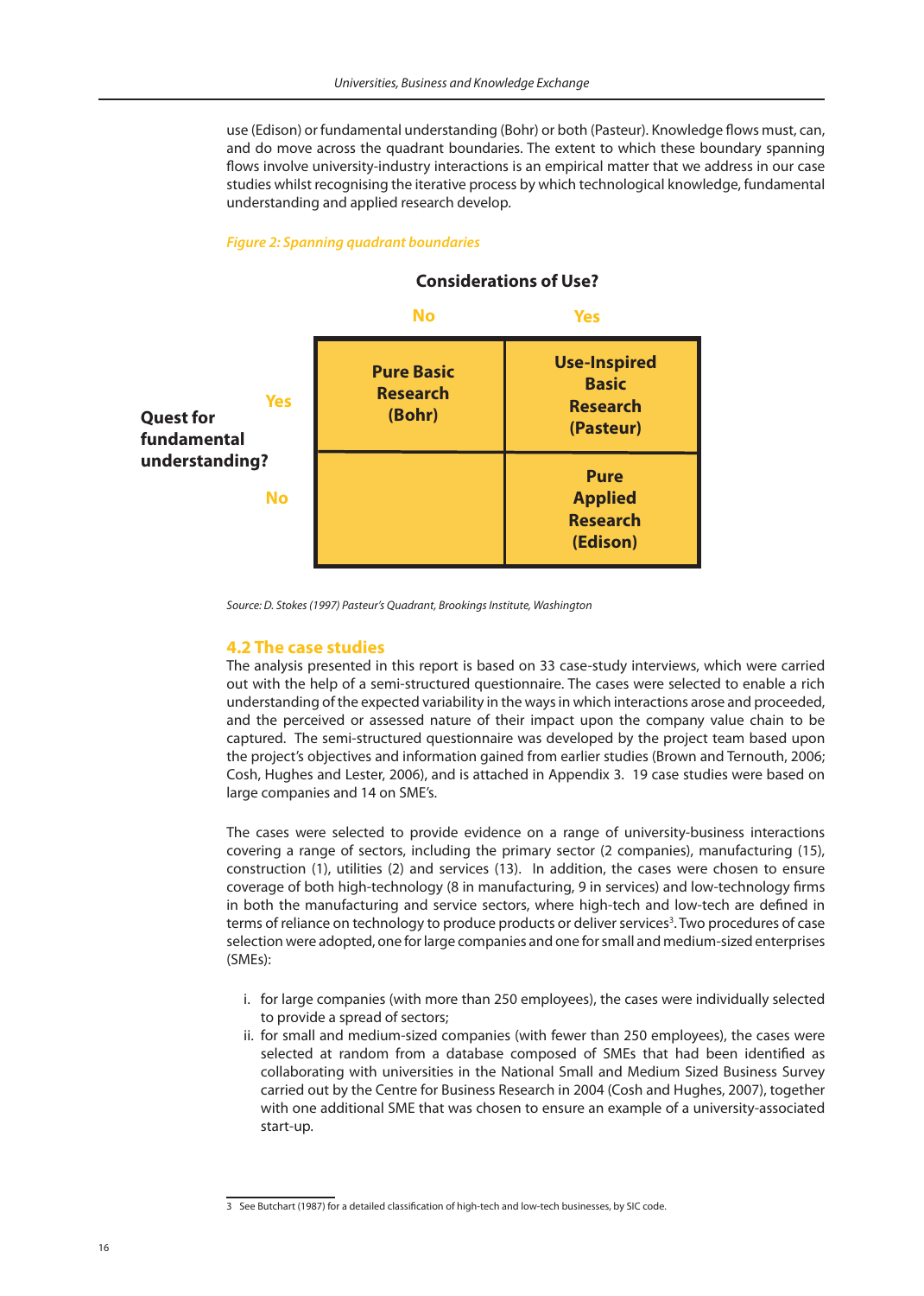Companies were asked to identify both the range of interaction types in which they participated and to identify one particular example of an interaction with a university which they considered was successful. This case then formed the basis of the remainder of the interview and the subsequent analyses and observations set out in this report.<sup>4</sup>

The fieldwork was carried out on a relatively small number of cases and was not sampled to be proportionately representative of the structure of British industry. Instead, the companies were selected to provide a rich range of qualitative descriptions of the characteristics of interactions with universities which have been regarded as successful, and to cover a range of sectors, size classes and production technologies. Because the sampling framework used in-depth qualitative analysis techniques, any extrapolation from this to the business population as a whole must be approached with caution. However, interpreting the characteristics of the cases in light of a synthesis of the literature helped us to understand how the relationships arose and developed to give rise to successful interactions. This understanding will provide guidance on how policy might be developed to foster such interactions in the future.

<sup>4</sup> In some cases companies described more than one case example in sufficient detail for each to be included in the analysis described later in the report.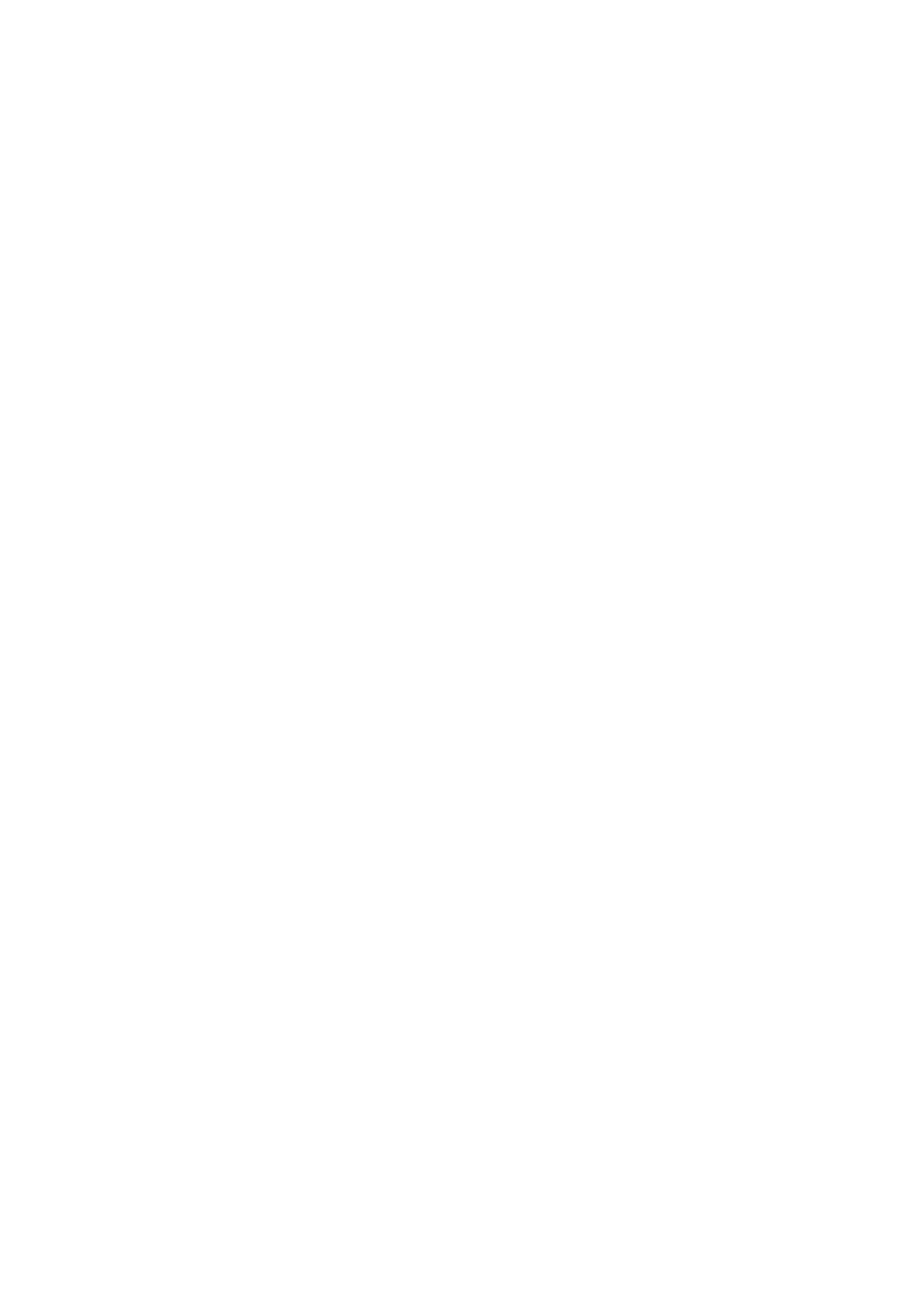

The ways in which companies decide to collaborate with a particular university are heavily influenced by the process through which the company went in deciding to collaborate with a university in the first instance. This decision is unlikely to result from a clear sales proposition by the university. There is no common decision tree across the cases studied and the process does not necessarily follow a linear sequence which starts with a decision to collaborate followed by the selection of partners through a process analogous to tendering and selection.

### **5.1 Company motivations**

### *Case Study: Emergent Project Objectives – Open Innovation*

*BT has for some time practiced open innovation – a collaborative business model that enables BT to connect with the best minds in business, industry and academia. Throughout the development of new services BT engaged its university partners to contribute ideas and technological research to identify and develop service and product opportunities. Such interactions demonstrate the properties of emergence in which opportunities and objectives may arise out of discussions with no original shared objectives other than to explore the opportunities of working together.* 

In the case of BT's collaboration with MIT to predict the performance of fibre *optic network, the details of the project - which included the need to develop some of the key components - arose out of a discussion of the issues facing BT with the team at MIT. This started as a planning exercise to explore any future projects to be carried out as part of a long term strategic research collaboration programme between BT and MIT. This identified the ability to model both the nancial performance and the cost in use of the as yet non-existent components as one critical issue where the university could assist the company. Notably BT did not wish to exercise proprietary control over the components but have them adopted as widely as possible both to keep the procurement costs low and to ensure that their services are based on the forefront of mainstream rather than niche technologies.* 

*Openness to and adoption of ideas generated by interactions with other businesses and academe requires action by any company to secure and*  internalise the benefits. BT is supported by an embedded company team of *two people actually in MIT itself, and the BT university liaison team spends a*  substantial amount of its staff resource on ensuring that the 100 senior managers *in BT are aware of, and can appreciate the significance of developments with the company's open innovation partners. This is done via the intranet and the publication of an internal journal.*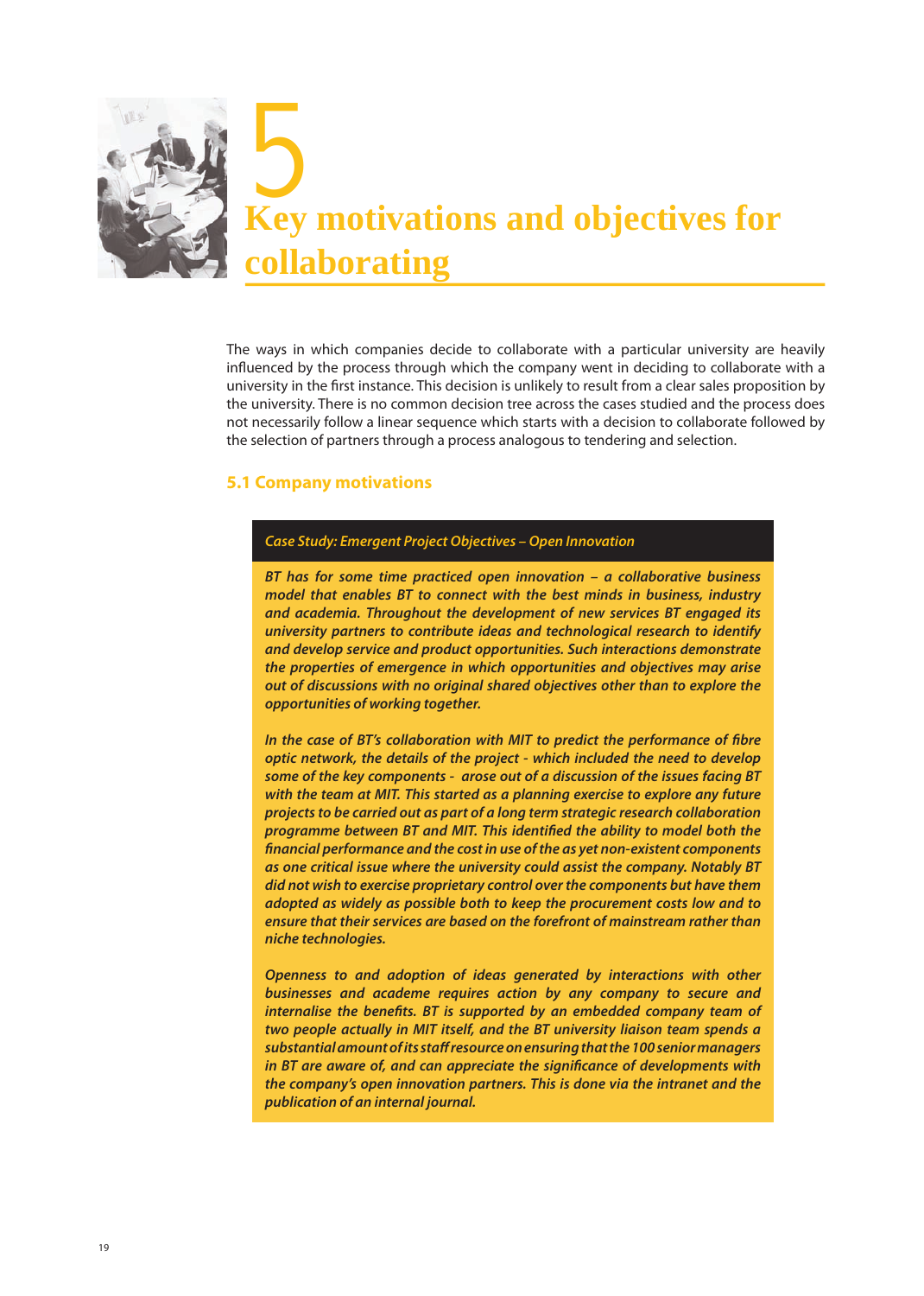Company motivations for university interactions can be conceptualised in a variety of different ways:

- **.** Interaction with university academics (especially if they are familiar with the company and the market) may enable a company to identify issues of which it was previously unaware. In such cases the selection of the partner is strongly determined by existing relationships.
- A recognition by the company that its industry faces serious challenges; it seeks to respond to these by accessing a broad spectrum of expertise relevant to the industry.
- The motivation may be driven by a need for additional capability or from a problem to which a solution is required.

The cases demonstrate that the selection of partners may proceed along different paths depending on prior history. The route followed by the company may be to contact a researcher already known to the company from previous interactions and with whom mutual trust and understanding already exists.

### *Case Study: Developing Project Objectives & Absorption – BAE Systems*

The FLAVIIR project did not start with a specifically defined deliverable as an objective *but a challenge by the key industrial sponsor, BAE Systems: "To develop technologies for a maintenance free, low cost UAV without conventional control surfaces and without performance penalty over conventional craft". The project was given form from this 'Business Grand Challenge' and the managing university partner was chosen through having a critical mass of expertise in the broad area of aeronautical engineering rather than an individual specific expertise.* 

*A pan BAE team identied key areas (Aerodynamics, Control systems, Electromagnetics, Manufacturing, Materials/Structures, Numerical simulation and Integration) and the corresponding technical focus groups identied technical issues and key university partners in each of their domains to propose a network with the required breadth and depth of skills. A strategic partnership was formed with the EPSRC to agree the university partners and to put together a programme which would have real scale and impact. The integrated research programme is managed through the Strategic*  Partner, Cranfield University, including management and integration of the research *outcomes from the networked partners as they mature.* 

*Dependencies and integration across the technical themes is considered from the start*  of the five year programme with developments in each theme and a gradual ramp*up in the integration of the technologies. The final two years focuses on technology demonstrators including a flying demonstrator vehicle. Steering and exploitation are achieved through a BAE Systems programme manager supporting the academic*  director and interfacing BAE staff from different businesses with university staff. In *excess of 30 technology exploitation routes and knowledge transfer opportunities have been aligned with product and capability needs. Formal quarterly meetings involve explicit project management and deliverables include a technical liaison facility so that the company can absorb and translate (including reverse engineer) what has been done.* 

*This mode of engagement to develop a programme which would have "real scale and impact" and consider systems integration from the early stages of research was developed by the company to address the existing diversity of contacts between the company and its university partners. Previously the company had over 90 university relationships which were managed more tactically and which were not able to address*  the big challenges with inter-dependent multidisciplinary threads sufficiently. It had *also proven difficult to integrate the different research threads as they matured. It was with these concerns in mind that the company approached the EPSRC at the inception of the project. As well as delivering over 30 technologies that can be more easily integrated into products and capabilities the programme is delivering a high profile* flying demonstrator showing the new technologies working together.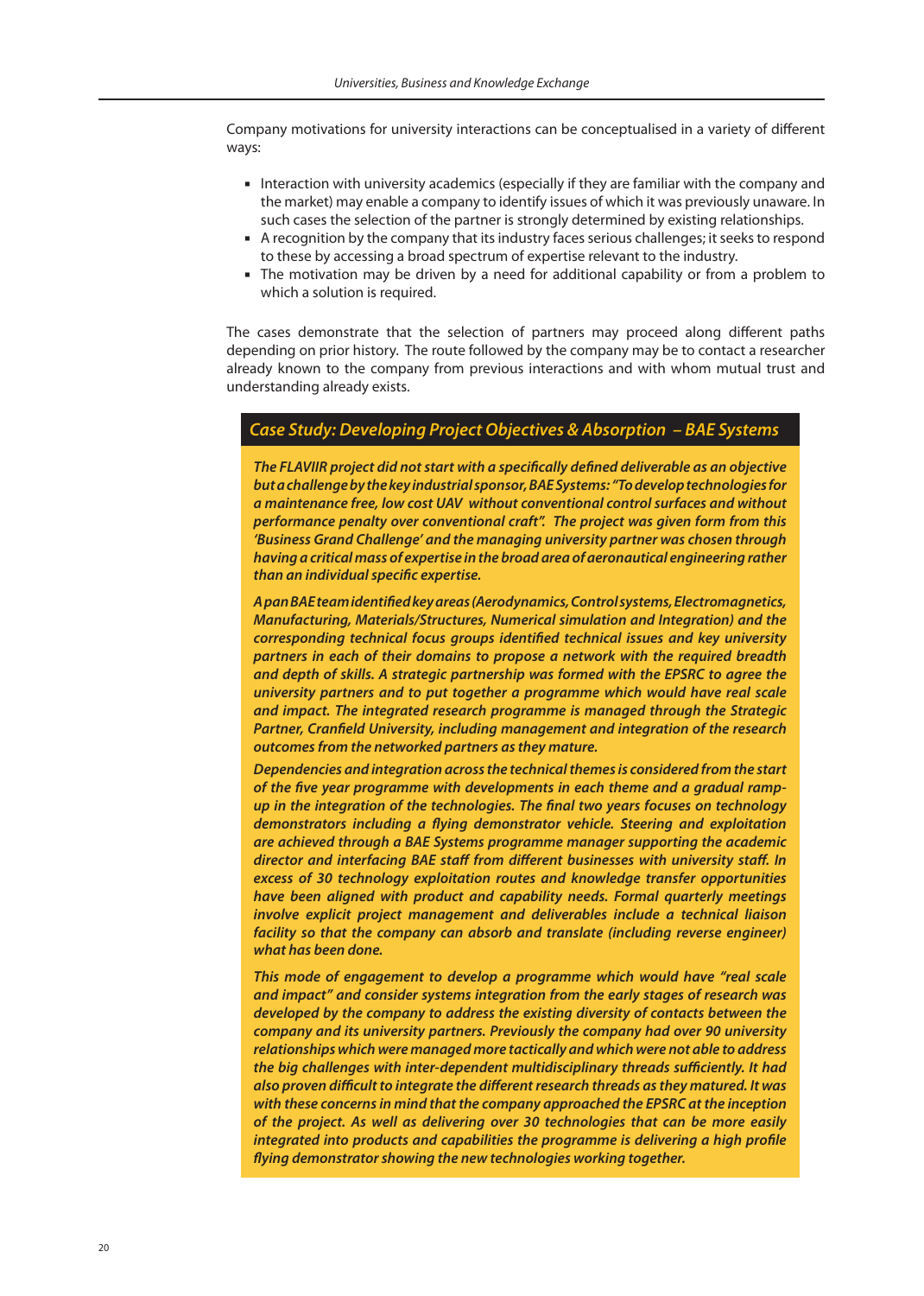### **5.2 Identifying mutual benefits**

Prior to any project activity commencing some expenditure of effort is required to identify the ways in which the university may assist the company, determine how the company may benefit from the outcomes, and establish precisely how the knowledge exchange will be effected. It is unlikely that these tasks can be carried out by intermediaries. Ideally it requires the active engagement of those with a detailed understanding of the research domain. This understanding will include: potential opportunities for creating value in the business; existing research outcomes in the domain; the performance of research within it; the ways in which possible outcomes may be absorbed and used in the business to realise the opportunities to create value.

Arguably this process, even prior to any commitment, is the first phase of the knowledge exchange process as it is likely to be a learning experience for both the company and academic contacts. In one of the cases involving BT, discussions on the potential project helped the company to understand and narrow the objectives of the project. For example in the one spin-out case studied it was only the key researcher who could actively discuss potential applications of the technology with potential customers. Matching the interests of the company to the research done by the academic partly requires a highly granular understanding of the research and this understanding is likely to be in tacit form. Even where contact is made through intermediaries or power brokers the project configuration itself requires significant input by the domain expert.

### *Case Study: Transitive*

*This spin out company from Manchester University was based on the research of its founder, Alasdair Rawsthorne. Prior to the founding Alasdair had been a lecturer in computer science for over 20 years, this after a spell in hardware product development in industry. But the challenge addressed by Alisdair's research which led to the founding of the company was the product of 3 years spent both full and part time on sabbatical in a company developing supercomputers. Changes in target processor architecture and consequent rework led him to ask the question as to whether or not it was both theoretically and practically possible to develop an approach to developing computer instruction sets which was generic, transportable and of high performance.* 

*This direct engagement with a market challenge led to a body of research and feasibility studies by Alasdair and a series of student and post graduate research projects which he supervised and led to the development of the technology platform. Alasdair himself played a major role in dealing with potential investors. However the 'killer' application which would attract the seed investment needed to form the company proved hard to identify. A history of poorly performing 'emulators' had created a poor product perception; this needed a detailed understanding of the technology to overcome discussions with potential investors and early stage customers. It was finally through the direct interaction between Alasdair, the lead investors (Pond Venture Partners and the ManTech Fund) and potential major US customers in which Pond were instrumental in making the introductions and*  setting up the early presentations that significant traction was obtained from the *market. Although the company gained the legal right to exploit the technology through the licence and then assignment of the original inventions from the university, the real knowledge transfer took place through Alasdair himself and the hiring of several of his ex-students and colleagues into the company. The company set up its development centre in Manchester in order to continue to recruit from the university, although the commercial HQ was established close to major customers in the US, in California.* 

*Douglas Hague (2006) in 'Oxford Entrepreneurs' described the frequent need for small start up companies to "wiggle" (rather than drift) in the development and implementation of their strategy.*

This applied to Transitive. After the seed investment the final nature of the "killer *application" which spurred the growth of the company through several rounds of investment needed several modifications before the first major revenue earning contracts* were agreed. The company now has major commercial partnerships with significant *market constituents such as IBM, Sun, Apple and Intel and in February 2008 celebrated the milestone of achieving 10,000,000 commercial shipments worldwide.*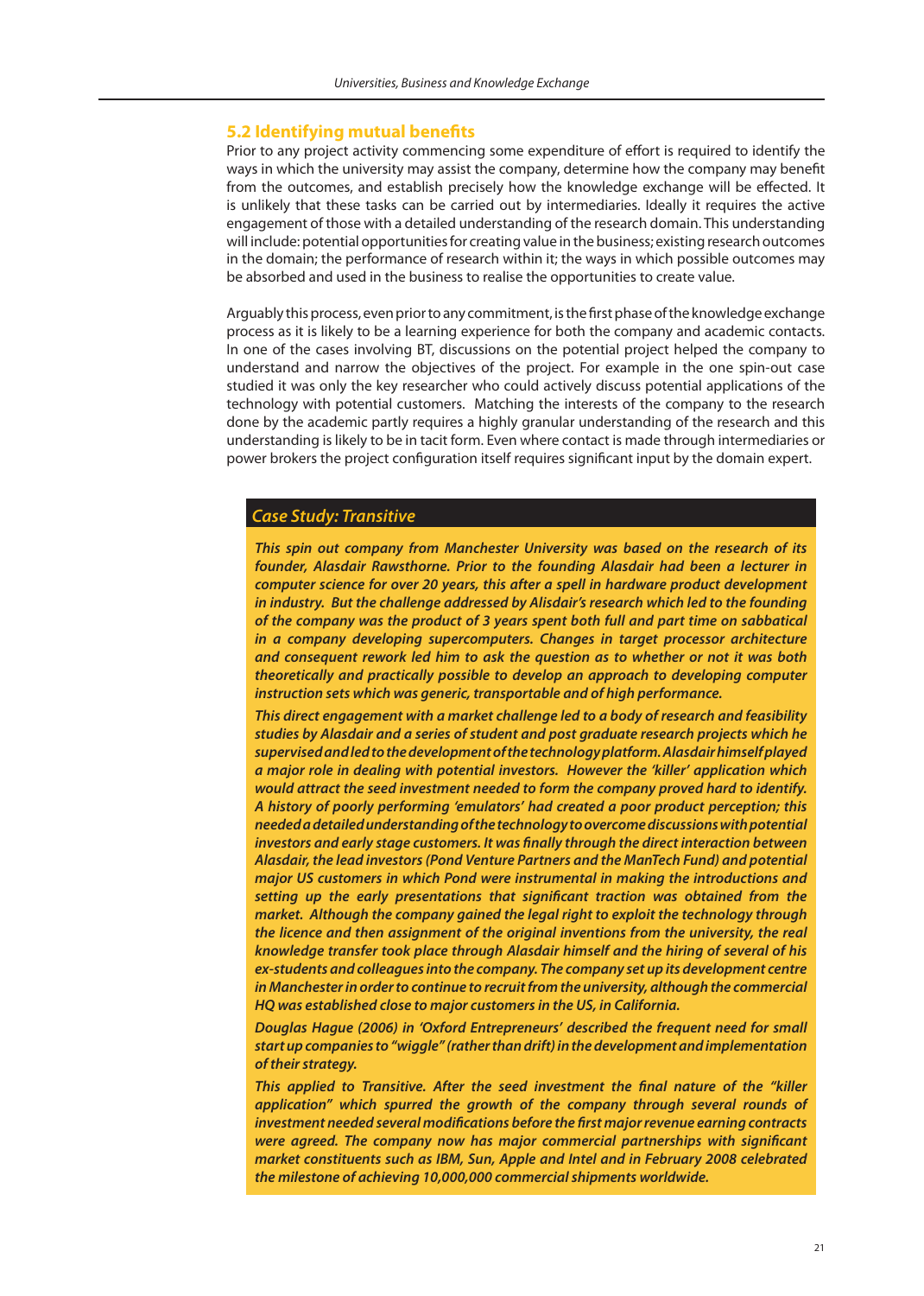The Transitive case demonstrated the development of a product strategy and development plan through direct engagement between the founder and the key market constituents. In this case there was a strategic objective – the development and commercial exploitation of a toolset to provide a high performance means of making computer applications portable between different processor architectures. Interactions between business and universities may also exploit the freedom of academic researchers from the assumptions made by companies about technologies, markets and product development as illustrated by the BAE systems and to an even greater extent by the BT cases.

### **5.3 The importance of relational rather than contractual interactions**

Some cases were identified where companies engaged in informal interactions which were successful in achieving at least immediate objectives for the company or where an objective is achieved through connection with other parties through a university network - value realised purely through informal contacts. A 'project' may be implemented through a deepening of the engagement and successively greater commitment by each partner without any formal relationship. This occurred in at least one case studied and it tends to stress the importance of relational rather than contractual interactions. This analysis indicates that informal interactions are at one end of a continuum characterised by an increasing need for formal commitment along the continuum as the formulation of a project proceeds to implementation.

### **5.4 The costs of contractual obligations**

Where the commitment is sufficiently substantial to require formal contracts then other parts of organisations become involved. It is important that these additional contacts share the same expectations and motivations as they will need to operate in, what is from an organisational perspective, a co-ordinated series of contacts (Cunningham and Homse, 1986). Several interviewees noted concerns about university intermediaries adding additional complexity to relationships when they were required to formalise contracts. Sometimes they appeared to be pursuing their own agenda, were not adding value and were even distorting the project. This resulted in delays which were frustrating both for the company and the researchers. Where there were problems, valuation of intellectual property (IP) was often cited as the most typical problem. This arises because the university often perceives a direct connection between the IP it has generated and the creation of value by the business in the form of a product. This is, in the company's view, rarely the case for a number of reasons which are discussed below in relation to value chain impact and evaluation. This problem has been observed by David and Metcalf (2008) and attributed to a mismatch between the institutional expectations of the contracts staff (TTO) on the one hand and the motivations of the academic researchers who 'own' the project on the other. A limited number of the cases actually involved formal IP. Where this was involved and the contractual terms had been negotiated and settled at an early stage, or were part of a framework agreement, few problems arose.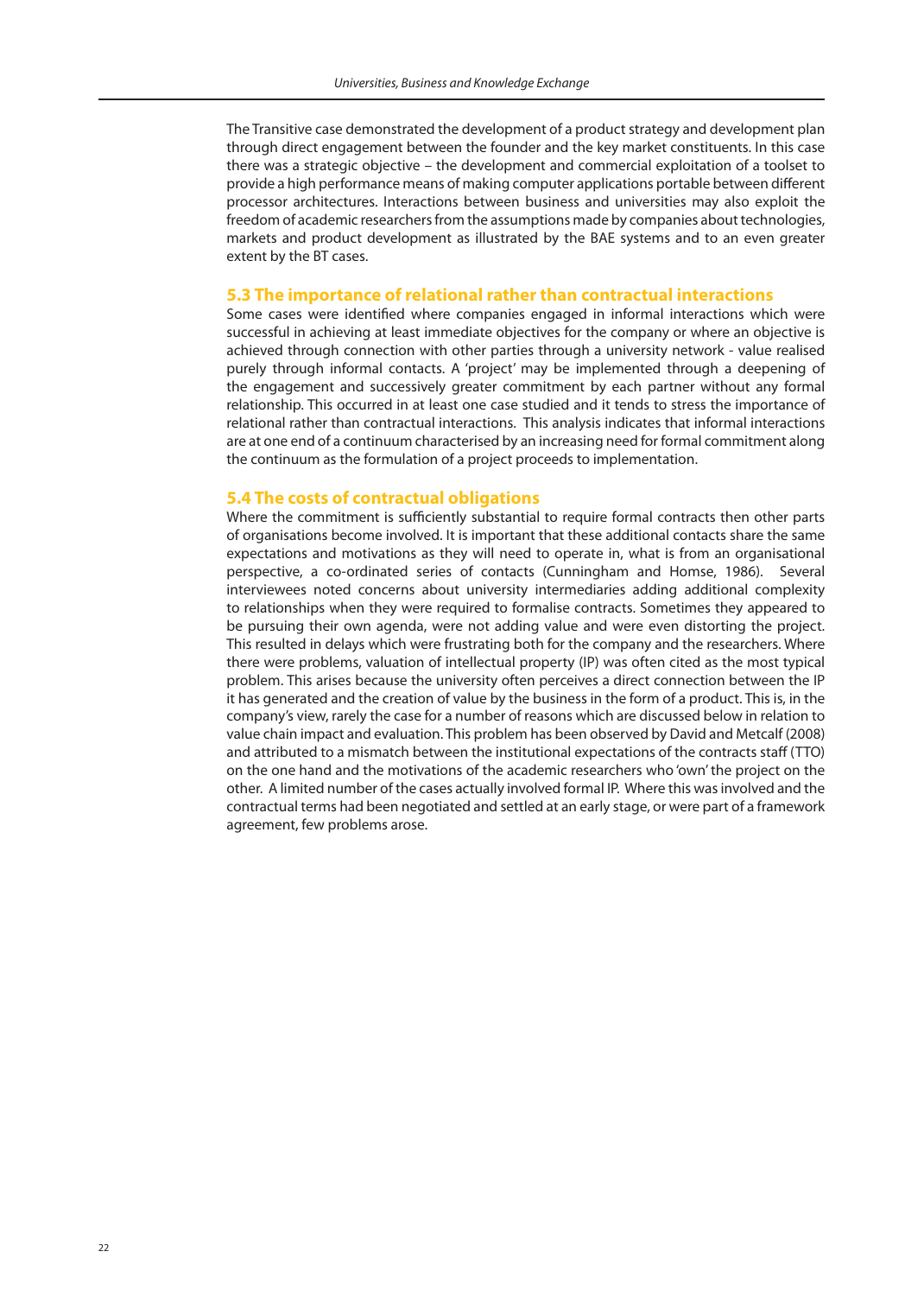

### **6.1 Choosing institutional partners**

When institutions are the objects of selection (as opposed to individuals), this can evolve in a number of different and contrasting ways. Institutions are often the 'hosts' of individuals with whom the company wishes to work based on prior history or because they are identified as leaders in their particular field. Institutions may be selected because they have a critical mass of expertise and are likely to continue to do so because of their international pre-eminence and the consequent expected longevity of the critical mass of relevant expertise.

### **6.2 Modes of interaction and project objectives are co-determined**

In the cases studied there are no examples of individual projects where we can identify that the selection of the mode of interaction was considered separately from the formulation of the objectives of the project, except where a company decided to join an existing consortium. There may however be a strategic assessment of the modes of interaction based on experience which predisposes a company to interact in a particular way.

### *Case Study: GlaxoSmithKline*

*GlaxoSmithKline (GSK) is one of a number of major pharmaceutical companies in a long term multi-participant collaboration for which the Protein Phosphorylation Unit at the University of Dundee acts as the research hub. It now has substantial 'gravity' to continue to attract collaborators with over 100 scientists in eight research groups. The participant companies include AstraZeneca, Boehringer-Ingelheim, GlaxoSmithKline, Merck & Co Inc, Merck KGaA and Pfizer.* 

*Protein phosphorylation is a control mechanism that regulates most aspects of cell life. Abnormal protein phosphorylation is a cause or consequence of cancer,*  diabetes and inflammatory disease. Several of the systems that the unit is *studying have the potential for therapeutic intervention. When the Unit was set up in October 1990, the possibility that protein kinases and protein phosphatases might represent important drug targets was considered to be a remote idea, but almost every pharmaceutical company now has a major programme in this area. The Unit's research programme is of interest because aspects of it have the potential to speed up the development of compounds which can intervene in protein phosphorylation with therapeutic potential.* 

*It would have been unlikely that single companies would support the research programmes because it was unclear at the inception that specific targeted interventions in phosphorylation were possible in a predictable timescale. The research outcomes of the Unit do not impact on companies' key competitive advantage (which is the IP in compounds) but the speed at which they can be developed – which applies equally to all participants.*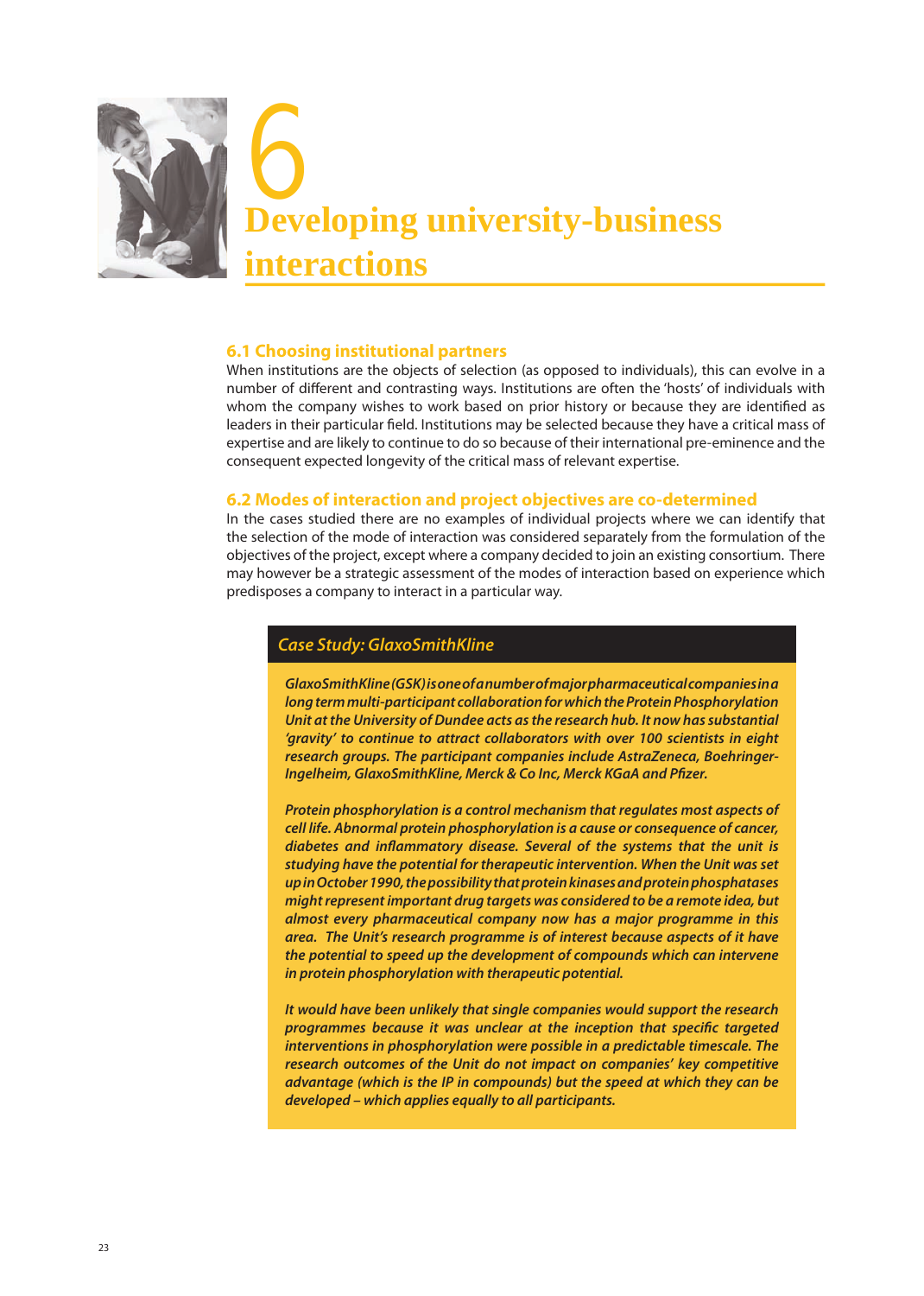### **6.3 The importance of trust and mutual understanding**

Developing trust and understanding between individuals is a key component of universitybusiness relationships. Investigating with whom and how such contacts originate and develop has been one of the key elements of this study. How did the contact between the university and the company initially arise? A range of different approaches is possible:

- In a large number of cases (13) the relationship between companies and universities was formed through common networks, or the contacts were already familiar with each other  $(8 \text{ cases})$
- **Companies approached universities in 6 cases, whereas universities took the initiative in** only 3 cases. It is important to note that these statistics include only those contacts which eventually led to interactions regarded as successful by the companies.

### **6.4 The importance of personal contacts**

The way in which contacts originate seems to be influenced more by personal history and contacts rather than company type, although organisational history may influence such history and contacts. In the few successful cases of interaction which originated with a university driven contact there was a good *a priori* reason to expect a successful interaction

### *Case Study: Waitrose / Lancaster University Collaboration*

*The collaboration incorporates a framework agreement under which Waitrose, its supply chain and the University through the Lancaster Environment Centre (LEC) join in research projects and staff training focused on issues concerning climate change and environmentally sensitive agronomy. This is a domain core to both Waitrose known brand values and the LEC's work. The approach introduced the potential of working together rather than a particular project which provided a strong basis for a developing partnership. It originated in an*  approach from Lancaster not with a specific project in mind but indicating a *willingness to collaborate on projects of mutual interest. The collaboration is in its second period and this time has allowed the university, the company and its supply chain to identify how best to work together for mutual benet.*

### **6.5 How projects are formulated**

There is also a spectrum of processes by which university-industry projects are formulated including either the university or the company or both specifying the project deliverables at the outset. The category in which the university specified the project included two cases in which the university offered technology for licence at the outset. In terms of projects originating within the company we can distinguish three types of interactions:

- the company identified business challenges it faced and encouraged universities to respond with solutions (13 cases);
- the company identified technical objectives or problems to which universities responded (5 cases);
- the company defined the characteristics of a solution and the types of action by the university which would meet its criteria (2 cases).

It should be noted that in 2 cases it was difficult to identify whether the company or the university took the lead in framing the project.

Overall, it is unusual for a project to be specified in its entirety either by a company or by a university; most projects are a result of a series of interactions between the two partners. For example, there was only one case where a license followed an offer of technology developed by a university without the company's involvement. The company contacts who have experience working with universities explicitly indicated that they value the wider range of understanding and approaches academic researchers can bring to a problem in comparison with internal company staff. It should be noted that academics are valued for their specialised expertise and they are not considered as a simple means of expanding the company's own R&D capacity.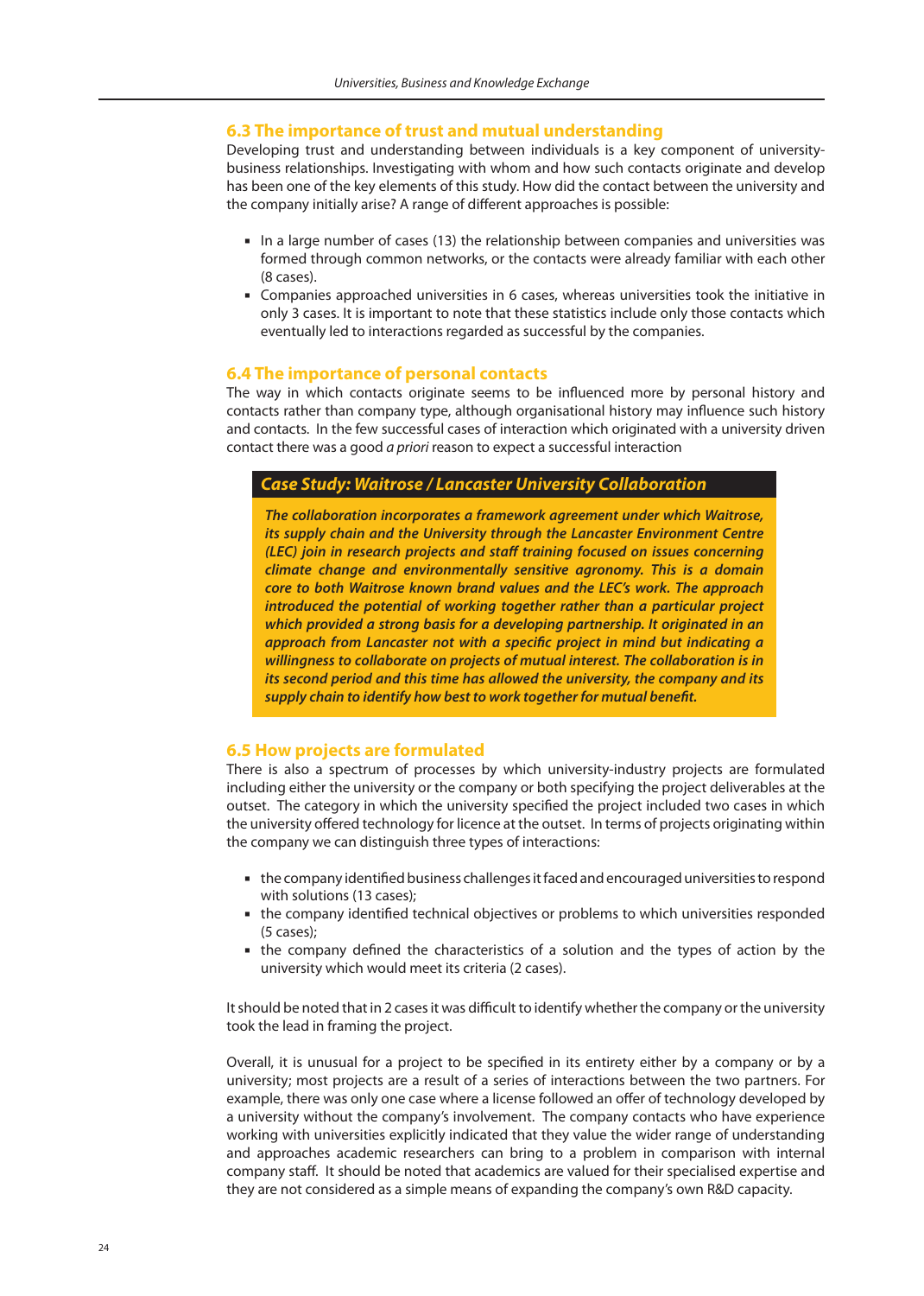Project conception typically starts with a discussion between key individuals in the company and the university. How these individuals meet and 'contract' to discuss the potential of working together is highly variable and may be an emergent rather than a deliberate process. In the formulation of projects the ways in which the academic and company gatekeepers identify and develop opportunities seem to demonstrate the characteristics of effectual behaviour often associated with entrepreneurs in the broad sense as described in Sarasvathy (2001).

There is strong indication from the cases that it is *contact between individuals* rather than institutional relationships which dominate the opening phases of university-business interactions. In fact, as evidenced by several cases, the process can be disrupted as different individuals with different priorities become involved.

### **6.6 Broad challenges or technical problems?**

Many projects developed with the company identifying a broad problem or challenge rather than specifying a narrow technical problem or a project. A common feature of the cases was that neither the company nor the university could precisely specify the project, the service and the way in which the two organisations will interact.<sup>5</sup> In only 5 out of all the cases did the company specify a technical problem which they wanted the university to address and in at least 2 of these the company may have limited its potential gain from the project. Solving a specific problem does not necessarily enhance the capability of the company. Conversely, in at least one case it was only once the project was well underway that the potential gain of the project was identified and this coincided with a substantial increase in capability of the company. In the two cases in which the company was able to specify the project, the university academics joined in a service delivery activity in a role specified by the company but the nature of the service was such that it naturally allowed a high degree of discretion to be exercised by the individual service provider.

### *Case Study: BBC and Dovenest*

*Both BBC and Dovenest (a management development company) collaborate with universities not necessarily only to increase their permanent capability but also in order to enhance their services through the inclusion of academic staff in their service delivery. In the case of the BBC this is achieved by involving academic sta in the development and delivery of programmes. This is done frequently through the inclusion of academic specialists as commentators and contributors on news and public aairs programmes but may be more intensive in more specialised programmes. For example, much of the development and delivery of the recent BBC Radio 3 series on the classical authors was done in collaboration with academic scholars and the anchor presenters were themselves academic experts in research, teaching and communication in the field. This may be seen as a minority interest but commanded an audience in excess of the attendance at an international football match.*

*In the case of Dovenest academic teachers were frequently included, for example where the client needed formal input of the nature of an MBA course, and in the deeper collaborations it has involved using universities to provide accreditation for courses developed and delivered by the company.*

*The nature of the high value services each company provides is such that it is important that the people who are involved in the delivery of their services have the necessary in-depth expertise which can enable them to develop highly customised and specialised contributions. They then need to be able to make those in such a way that they can respond flexibly in presentation and discussion to the immediate requirements of the service situation, and do so in a way that commands authority and respect for their contribution and their views.* 

<sup>5</sup> In the case of KTP and to a certain extent Eng.D projects there is a standard model but it still needs to be localised to the specific partnership.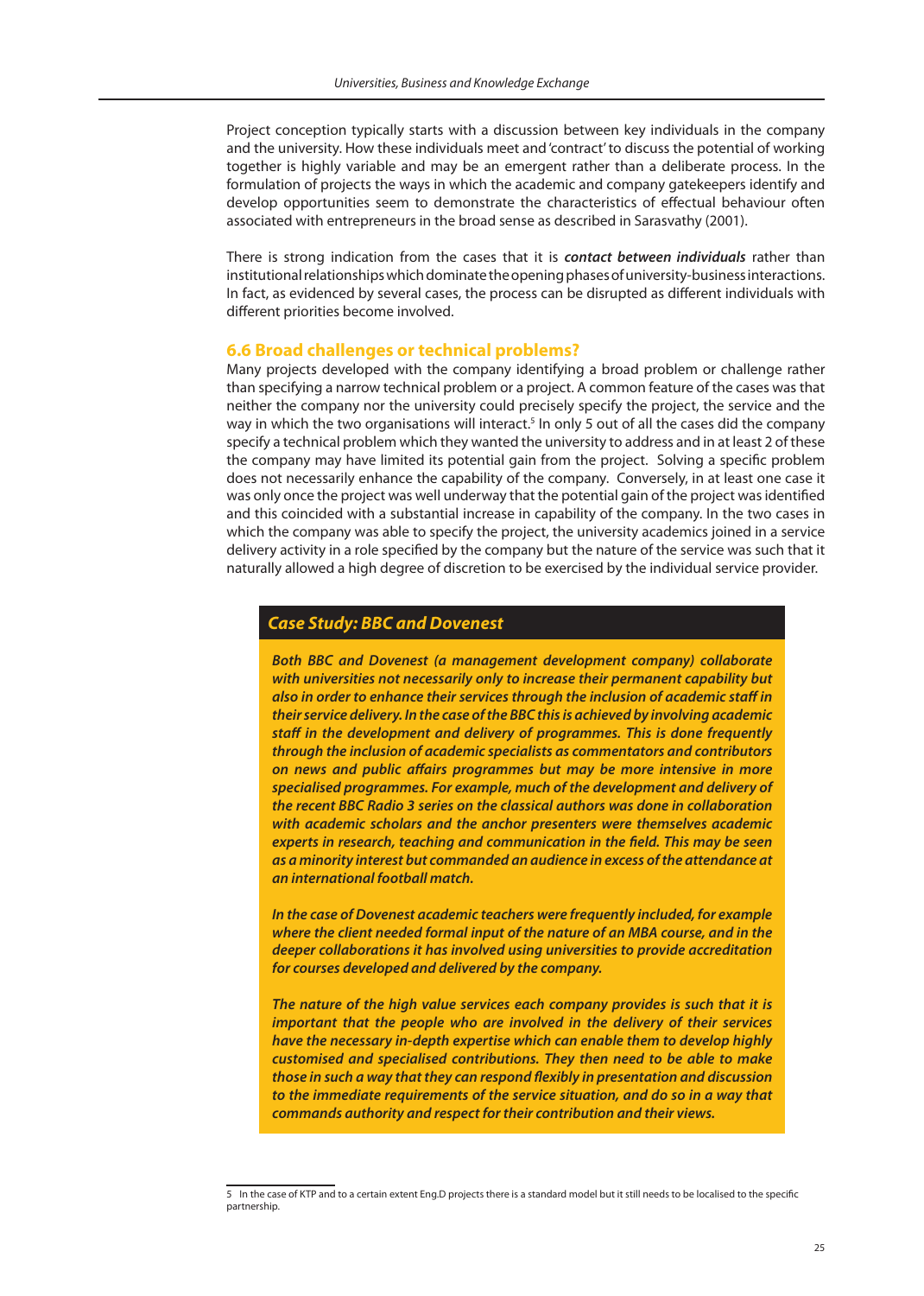### **6.7 Relationships evolve and adapt**

At the outset, unless the individuals in the companies and the academics have worked together before, they will not necessarily be familiar with the resources and degree of commitment available to the other. This results in an adaptation and formulation process which may involve some considerable expenditure of resources by each party. For the interactions to continue it is important that each party is able to develop an expectation of mutual benefit from the interaction and to understand the culture and values system of the other party even if they are not required to adopt it itself. It follows that company staff need to understand the type of benefit they might expect from a university and the different value systems which naturally apply in an academic context.

### **6.8 The role of Knowledge Transfer Partnerships**

In Knowledge Transfer Partnership (KTP) projects (of which a number featured in the cases) the development and configuration of the projects is deliberately facilitated by a specialist advisor and in Engineering Doctorate (Eng.D) projects there are formally designated roles (company and academic supervisors) which are expected to negotiate the project contents at an early stage of the project. These roles require the development of understanding and distinctive expertise. For example induction training is provided for the supervisors as part of KTP programme and a key role of the advisor is to assist them in the original formulation process. That the role of academic supervisor in Eng.D projects is one in which academics can and will benefit from gaining expertise was a conclusion of an EPSRC review of the programme in 2007. Even in the facilitated projects the active engagement by the company through an internal champion on the process of the project is critical. To quote the Chairman of one KTP industry partner: *"... they need the intellectual capacity to relate to the academics."*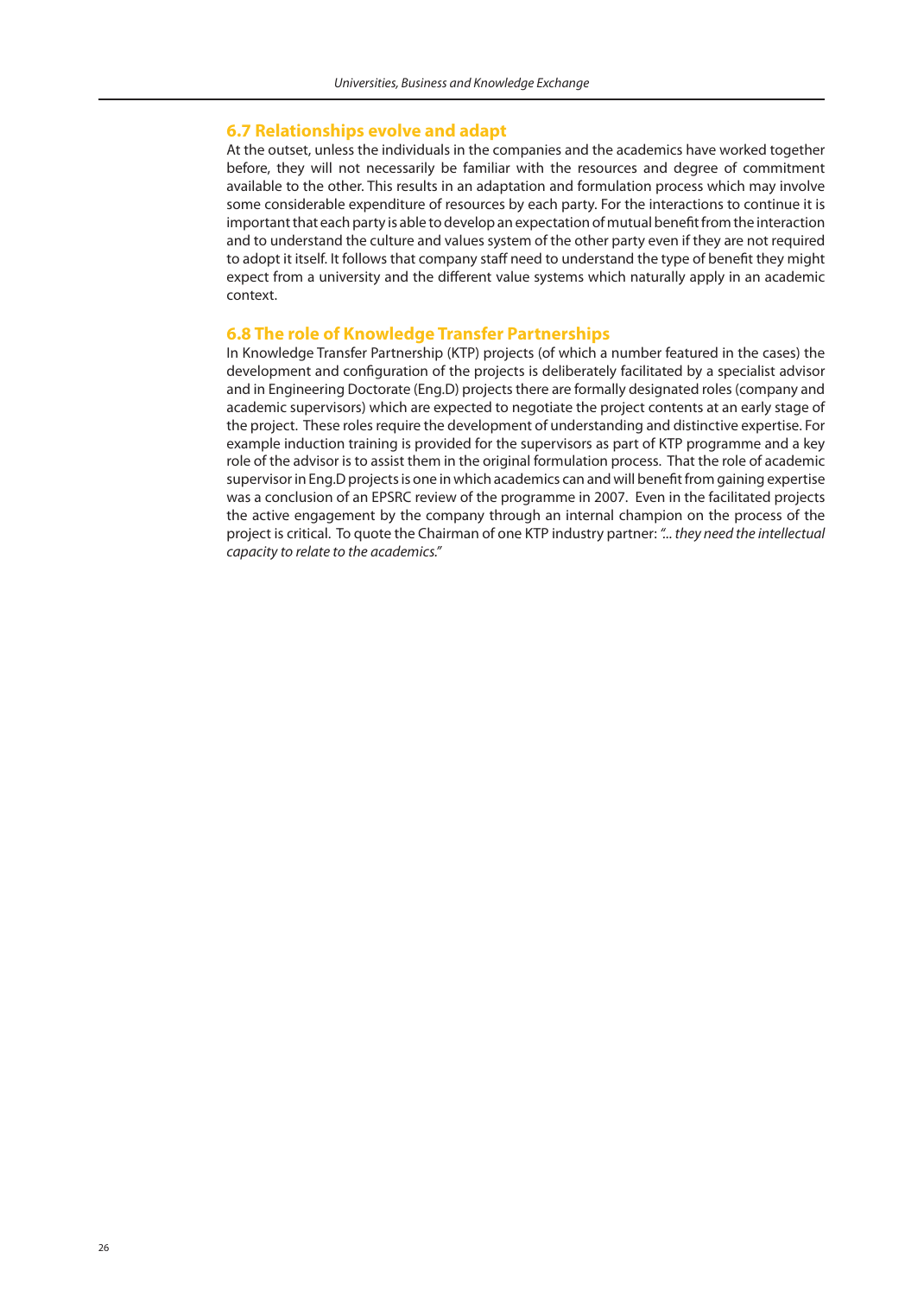

We identified a very diverse set of university-business interactions which included technology licensing, collaborative or sponsored research, and consultancy. Some projects also involved students or graduates spending time working within a business, or a business sponsoring research students to work on topics of interest to them and bespoke or company specific education programmes.

### *Case Study: ARUP*

*The company is a technical services company, a global, innovative professional*  design and consulting firm which combines a variety of areas of technical *expertise with a well developed strategic project management capability. It has a substantial engagement with universities. For example it is very active in recruitment, sponsoring research and encouraging staff to become active as faculty in universities. Research might cover issues specific to individual markets through its local offices, such as methods of construction which are sensitive to local environmental issues. The company is particularly interested in integrative research which crosses domains, such as aesthetically pleasing as well as sound construction.*

*ARUP has a substantial portfolio of work in China which includes work on the Chongming island project for the masterplan of Dongtan eco-city. This is a very environmentally sensitive area. The island was extending by 1 metre per annum through silt deposition and the width of the island at its eastern end is a very rich wildfowl habitat. The plan is to place an eco-city of half a million people alongside this habitat based on sustainability best practice. In seeking out*  best practice the company identified a number of serious research challenges, *and as result it stimulated the development of a network of Chinese and UK academics to address these. The company put out a paper on research issues to the EPSRC and UK academics, so the company acted as seeder and hub, and the EPSRC responded by offering £1.5m to help fund the network. The nature of the challenge and the company are such that it is pulling researchers from different disciplines from the UK and China together.*

### **7.1 The use of collaborative and consortium research**

Of these, collaborative and consortium research was observed in 14 cases. Collaborative research refers to a process in which the company and university join in a research project which is of interest to the company and usually supported by public funding such as that from the Research Councils. Where technology arises from this research which is applicable to the company it may take a licence. Consortium research is similar except that there is more than one company involved. The evolution of consortia is interesting because they enable companies to access pre-competitive research outcomes on a highly leveraged basis. Consortia may arise where the project is pre-competitive and/or capability is not critical to competitive advantage or have complementary interests. They are an extended case of a one-to-one engagement where the university acts as a 'hub' to attract companies with a common interest; in some cases companies may provide the initial seed idea or motivation which is then handed to an institution or umbrella body (such as a Research Council) to take forward.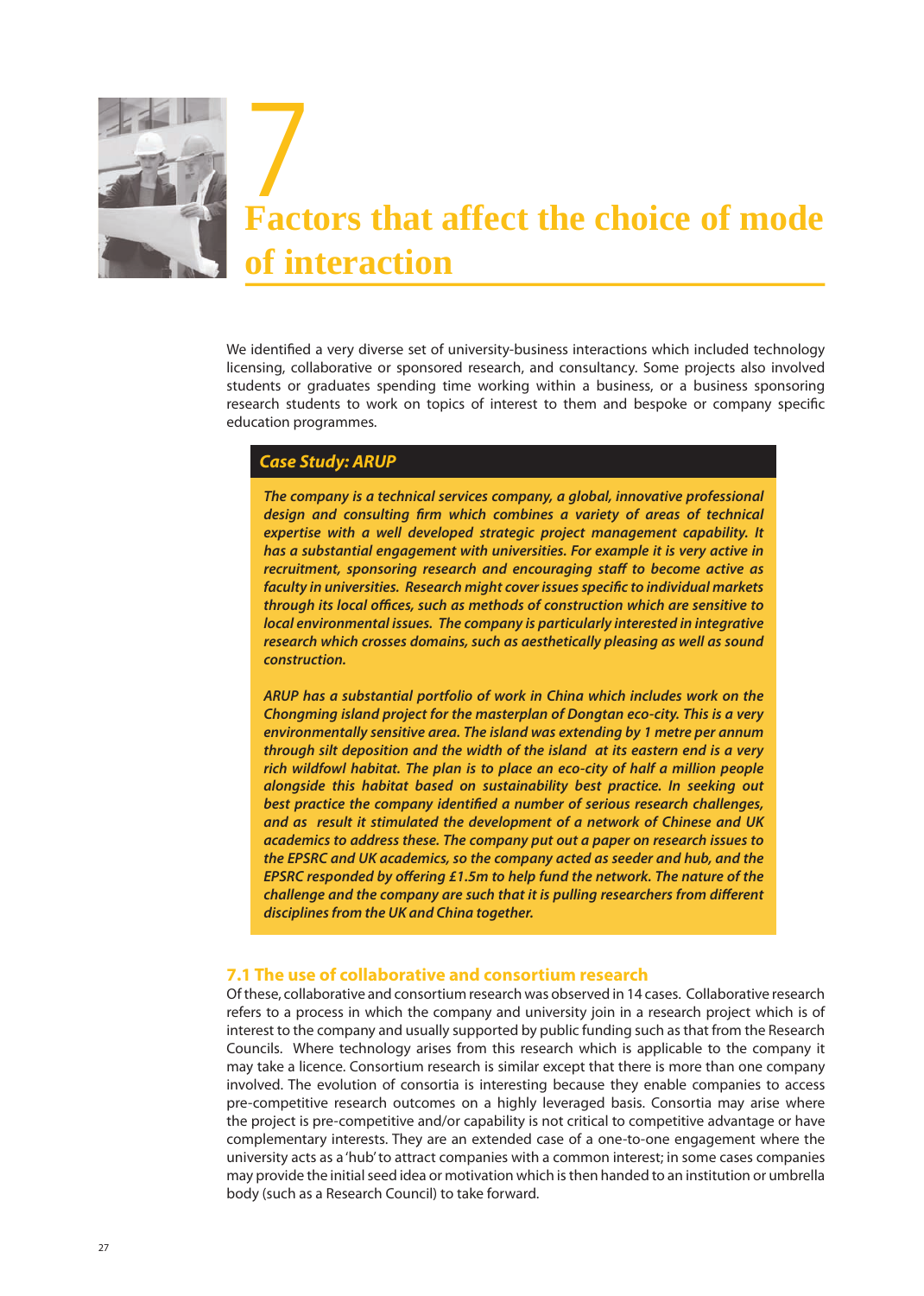Consortia may form on an indefinite basis particularly where companies share problems of a generic nature; it is not worthwhile for an individual company to fund the work because of the high risk and unclear perception of value. Waitrose brought its supply chain into a consortium.

### **7.2 Consultancy projects**

In 6 cases there were consultancy projects where an academic researcher worked on a project of interest to the company usually to address a problem specified by or identified with the company and this is done on a personal basis rather than being configured as a research project with the institution as the collaborator.

### **7.3 Graduate and student placement**

Graduate or student placement in companies was given as an example of successful interaction by 5 cases. This mode of interaction is characterised by a large proportion of the time spent by the individual in the company usually with an academic supervisor to provide access to university knowledge during the duration of the project. Student projects and Knowledge Transfer Partnerships fall within this category.

Sponsored PhD / Eng.D were reported by 3 cases. Here the company is paying a contribution to the costs of a research student working on an original research topic of interest to the company; in the Eng.D some 50% of the time may be spent in the company and the research will have a more overtly commercial focus than with a conventional PhD. As the research student will have an academic supervisor there are similarities in terms of access to a body of academic knowledge with the Graduate or Student Placement mode, particularly in the case of the Eng.D.

### **7.4 Recruitment and staff development**

The Recruitment and Staff Development mode was observed in 4 cases where the project had a strong educational content. This differs from the normal context of graduate recruitment in that there is a strong projective element motivating the programme in which the company has a deliberate role in developing and specifying the content of the programme oriented towards its objectives.

### **7.5 Networks**

In 2 cases companies are joining in and participating in formal or informal networks in which there is strong academic involvement which appears formative in the emergence of the network and facilitates academic and non-academic contacts.

### **7.6 Licensing of technology**

Finally, the licensing of technology offered by the university is observed in one case only. This refers to a process in which the university volunteered technology to a company which owes its origins to research conducted by the university; this is contrasted with collaborative research or consultancy which may produce technology to which the university takes title or rights as part of the agreement.

### **7.7 Choice of mode**

The choice of mode is influenced by the nature of the project and company objectives. There are no examples in the cases in which a company deliberately selected from all the possible modes but implicit comparisons of two similar modes are frequently made. For example, where there is a perceived research interest with the potential for leveraging public funding then the project may be steered towards collaborative research, although without public funding the research may be conducted via a consultancy arrangement. Several cases cited the active processing of potential research council funding as an influence on mode selection and in one case the mode was changed from consultancy to collaborative research when it became apparent that there was the potential to leverage public funds. Similarly, the modes available to a company with the objectives of targeted staff development or the recruitment of staff with particular skills are limited.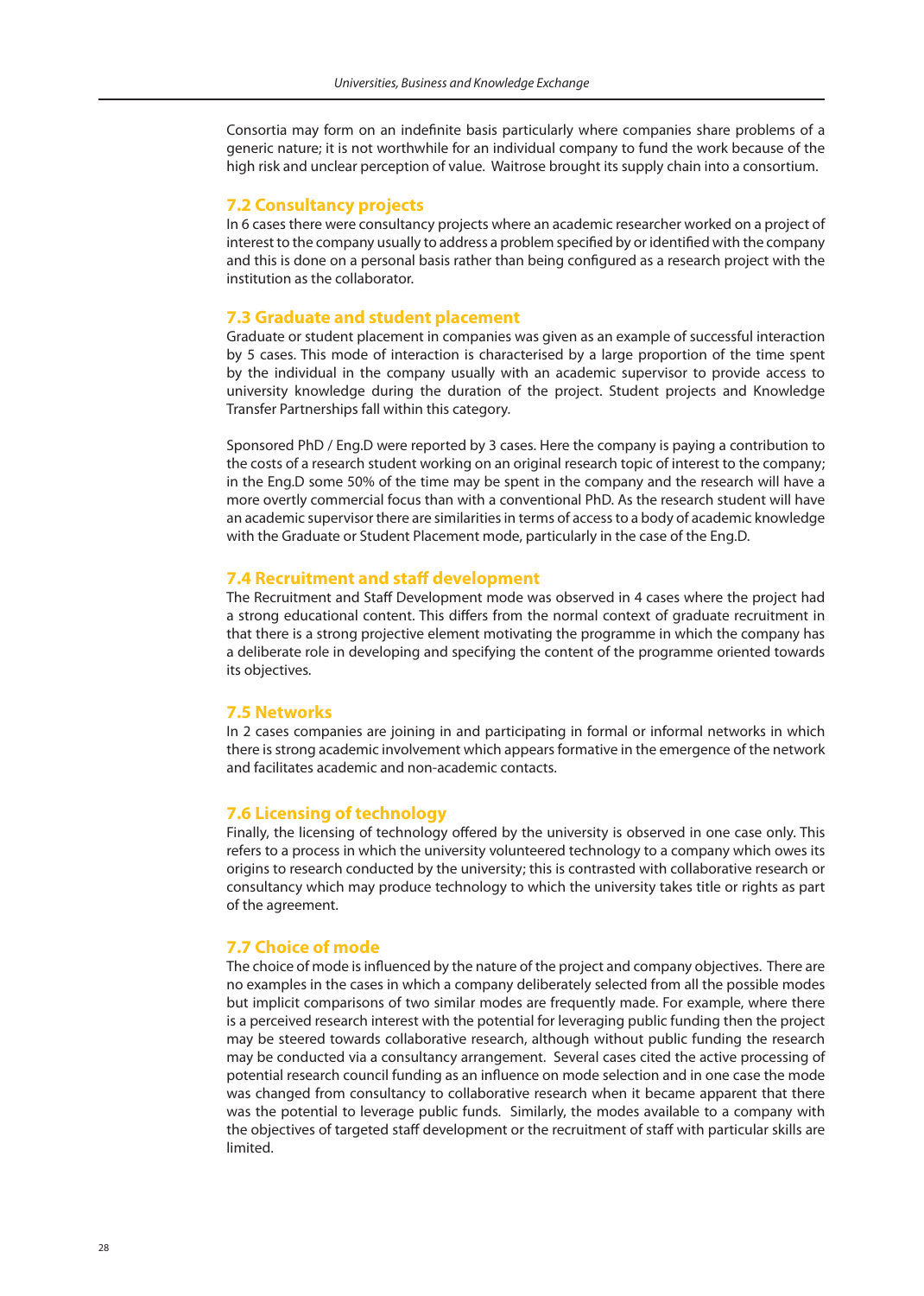### **Case Study: United Utilities**

*United Utilities is one of the major water and waste water treatment companies*  in the UK. The identified a number of research themes in which they were *engaged with universities largely concerned with the optimisation of processes concerning waster water treatment and the recovery and recycling of nutrients in the form of fertiliser. The nature of the projects which concern the deliberate development and acquisition of expertise as well as the use of the collaboration with a university to produce key deliverables (such as optimisation software) has led the company to conduct many of these projects through the modality of Knowledge Transfer Partnerships.*

*In these cases typically the company has sought a partner from its existing network with whom a project objective and outline programme of work has been developed as a key first stage in the interaction. The recruitment of an Associate (a good graduate who takes responsibility for undertaking R&D on the project*  and works within the company, with the company staff and who is supervised *by a dedicated academic supervisor from the university) is the means by which the project is undertaken. In one such case the close interaction between the*  associate and the company staff has led to a company staff member undertaking *a PhD in a related area. United Utilities has adopted KTP as a strategic vehicle for its university collaboration programme.*

### **7.8 The pathways of collaboration**

The emergence of the mode of collaboration may proceed along different paths:

- Prior experience may influence mode selection and there is evidence that some companies will actively process the effectiveness of different modes in achieving effective transfer and as a result deliberately adopt a particular way of implementing collaborations.
- A strategic collaboration may implement a succession of projects and the question addressed might be to test whether or not a new project is suited to the collaboration rather than search for a new partner to carry out the project.
- **Companies may decide to join an existing collaboration where the mode has already been** determined.
- Where a consortium is formed to address high risk pre-competitive research this may be the only mode attractive to a company partner so that progress with the project is dependent on obtaining support and membership for the consortium.

### **7.9 Perceptions of different modes of interaction**

How a particular mode of interaction is perceived by a company may have a bearing on how they interface with universities. Some companies view KTP as a response to a recruitment or capability need, as a means of solving a particular problem or achieving a required deliverable and this appears to influence the way in which it is evaluated. In at least one case the Eng.D mode was selected because of its apparent strategic value as a way of engaging with university research. Costs may also influence mode selection. The adoption of full economic costing by universities was cited by at least one interviewee as a reason for moving towards academic consultancy as a fee for service and away from sponsored research where no research council funding was available.

Our analysis also reveals that companies which might be regarded as having a low reliance on technology may nevertheless engage in projects involving university-based research through small research active units. For example, the water industry might be regarded as capital intensive rather than knowledge intensive but is now faced with a broad range of issues for which university research has relevance beyond the conventional domains of water and sewage engineering. In the cases studied, only high technology service or manufacturing companies sponsored PhD students.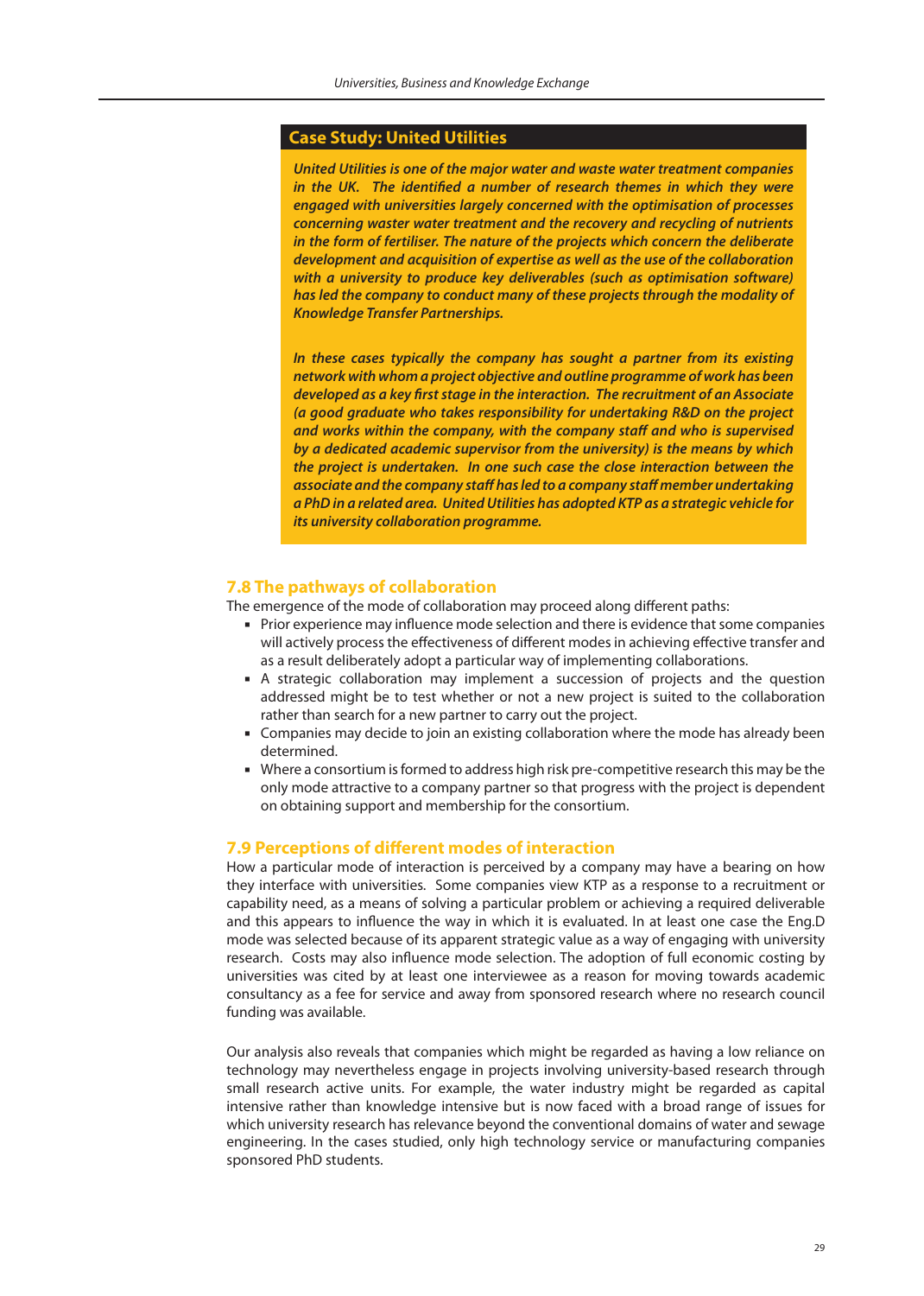### *Case Study: Electronic Arts – Engineering Doctorate Programmes*

*This global company started as a games publisher but developed into a games developer with a number of studios worldwide, one of which is in the UK. The industry has evolved from reliance on hobbyist game developers to one in which there is a premium on leading edge software and systems engineering and this puts an emphasis on graduate recruitment. EA\* did a tour of UK universities in 1999 and identied 3 as major strategic recruitment and research partners. One in particular, UCL, was closest to software application areas of key interest with the research of the Virtual Environment & Computer Graphics in the Department of Computer Science. They also located at UCL a key academic sta member who was also a keen games player, he spent a sabbatical at EA from which he gained a greater understanding of the company and its production processes. As a result the company and the university developed a strong mutual understanding that they needed more of these close relationships. They recognised that the Engineering Doctorate programme, in which a research student of doctoral calibre worked on a problem of key interest to the company was an ideal way of achieving this.*

*The EngD offered the advantage of the student spending time both in the company working alongside its own staff, and in the university to take advantage of the facilities and interactions with other researchers. The company has a 12-18 month development and publishing cycle so a university collaboration was more suited to long-term strategic technical issues than short-term tactical deliverables. Thus a programme of doctoral substance and calibre was a good basis for collaboration. There are a number of really difficult problems now in the games industry which are of genuine academic interest; ranging from supporting high quality graphics through to understanding how users interact with games. Ten such high-level problems were described and two research engineers were appointed to work on two of these challenges.*

*Exposure of the academic researchers involved company talks which were very popular with the company's software engineers. Formal documentation included published papers but also regular internal reports for the EA journal. This spread the contribution of EA's Guildford studio to the global knowledge base around the business and made the knowledge transferred explicit in a context familiar to the company. As of the date of writing some five other people in the company could apply the technology developed into a live game.*

*\* EA is a trademark or a registered trademark of Electronic Arts Inc. in the US and/or other countries. All Rights Reserved.*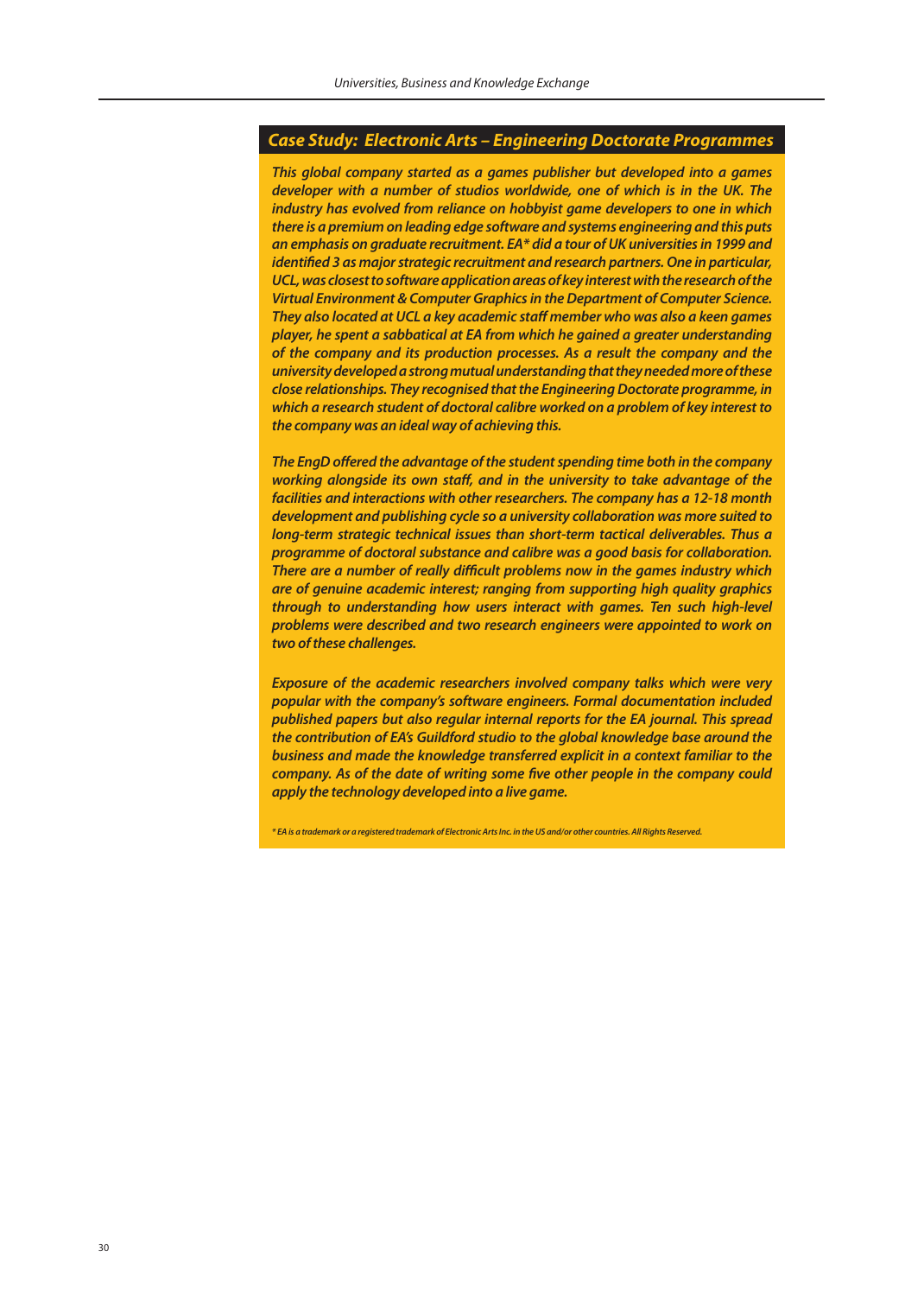

# **Measures of success** 8

There are several ways in which companies evaluate the success of their interactions with universities, ranging from informal or subjective measures, to formal metrics-based approaches. Several of the companies interviewed (7) are able to attribute a calculated financial impact to the interaction, and trace it back to a specific project contribution. This type of financial benefit was described by one interviewee as "line of sight" to a financial impact.

In several cases (7) the company evaluated the project using an internally defined Key Performance Indicator (KPI) which is non-financial, while a number of companies (6) used subjective or informal evaluations, which are typically based on some form of internal review which incorporates a subjective assessment of projects without the use of pre-determined KPIs. A few companies (6) used a post-implementation form of evaluation, where success was assessed in terms of the extent of adoption or use within the company of the product, service or process innovation that the knowledge exchange has enabled.

### **8.1 Financial measures are rarely used**

The proportion of companies which evaluated the outcome of the interaction in financial terms was lower than expected; this may in part be due to the variety of value chain impacts of the interaction, the majority of which are not directly associated with individual financial metrics. Conversely, where production processes have established KPIs (such as scrap or re-work costs) with a direct financial component, a pre- and post-project evaluation will give a direct computation of benefits.

Companies may value university collaborations for reasons connected directly with company operations and their financial performance but also for reasons which are not susceptible to direct measurement. Evaluation is, however, important to determine whether or not university collaboration is developed as a strategy. Only if collaborative activities are directly connected in "line of sight" with specific products is a financial evaluation easy to achieve and in other cases the evaluation of collaboration with universities may be subsumed in the internal evaluation of the collaborating unit.

A feature of the traditional patenting / licensing model of technology transfer is that a contribution of technology to a product should attract a royalty fee based on product sales. The cases demonstrate a number of reasons why this model might be less frequent than the deliberate focus currently placed on it implies.

Firstly, a project which delivers technology into a product or service usually requires active engagement and a significant contribution by the company to produce the technology, so that any license arises as part of the agreement of the project rather than as a university-initiated license agreement. In two cases in which a university-developed technology made a direct contribution to a product without direct company involvement the inventors were very close to the market application. Secondly, the degree of dilution makes it difficult to assess the value of a single contribution. Companies are less likely to value university "armchair" patents which do not protect particular applications; claims that are conceptually distant from the application may not be drafted as to provide good protection.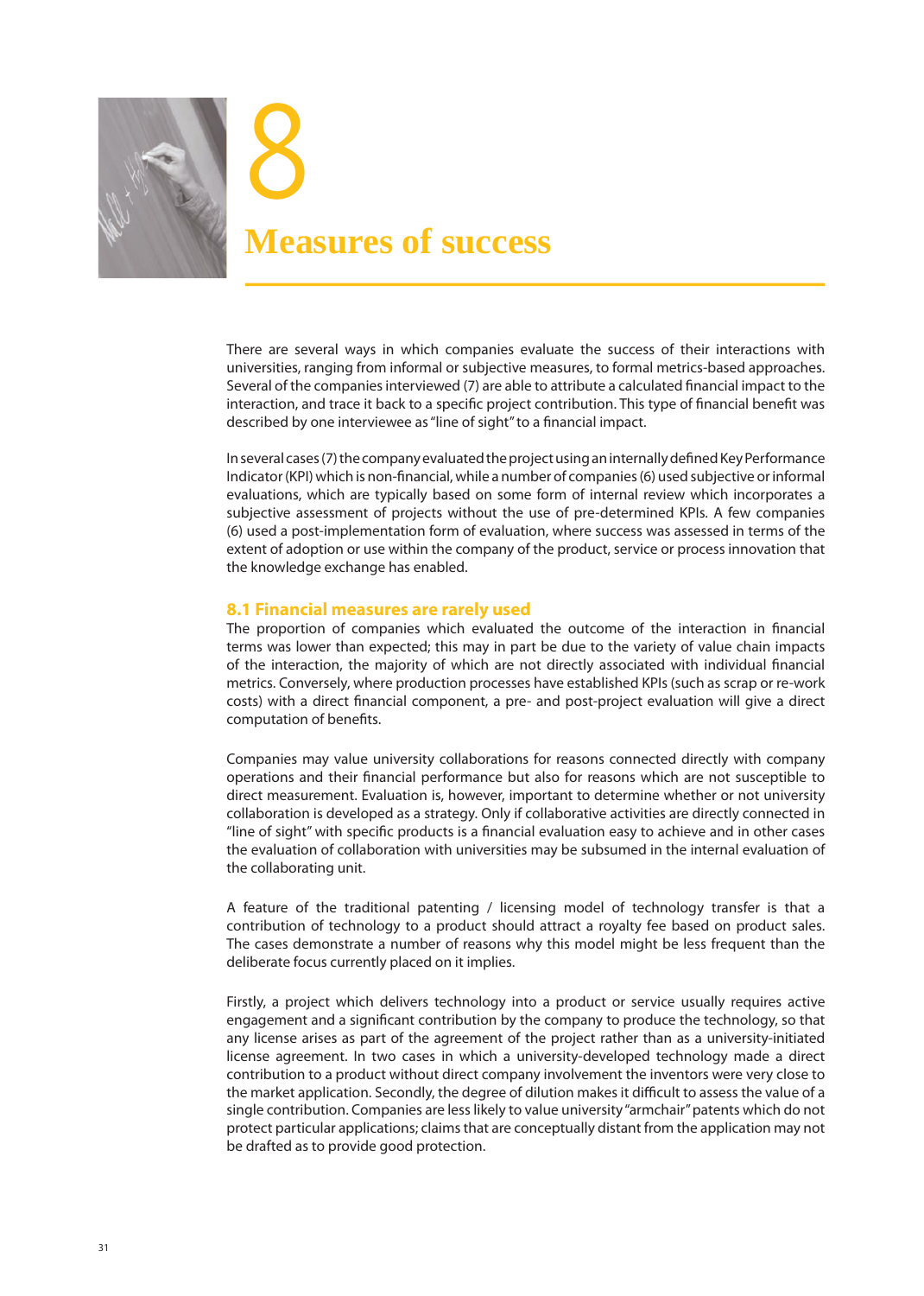### **8.2 The value of knowledge**

In general, the contributions which are most valued by the companies are the contributions of knowledge and expertise, and the ability and perspective of academics to take a wider or different perspective from the company's own staff, particularly in the larger and more experienced companies. In such cases academic researchers are not regarded as an extension of the company's own R&D resources but as sources of knowledge as emphasised in open innovation models. Where the contribution affects the way in which management makes decisions on strategic issues then a subjective rather than objective /quantitative evaluation of the contribution is easier to achieve. Where major strategic collaborations deliver a succession of projects then a formative evaluation may take place. Smaller companies have a greater tendency to view collaborations as a "fee for service" consultancy, but even in some small companies a different and more strategic perspective prevails, particularly if a long-term view is taken on the way in which multiple collaborative projects have made successive contributions.

Where projects are associated with company operations that have established KPIs, or where the project itself involves university expertise in establishing them, value can be demonstrated and this may have the effect of reinforcing the tendency to commit resources to collaboration. Some of these KPIs may be directly associated with financial measures. The KPIs may also concern issues of strategic importance to the company but not necessarily be financial.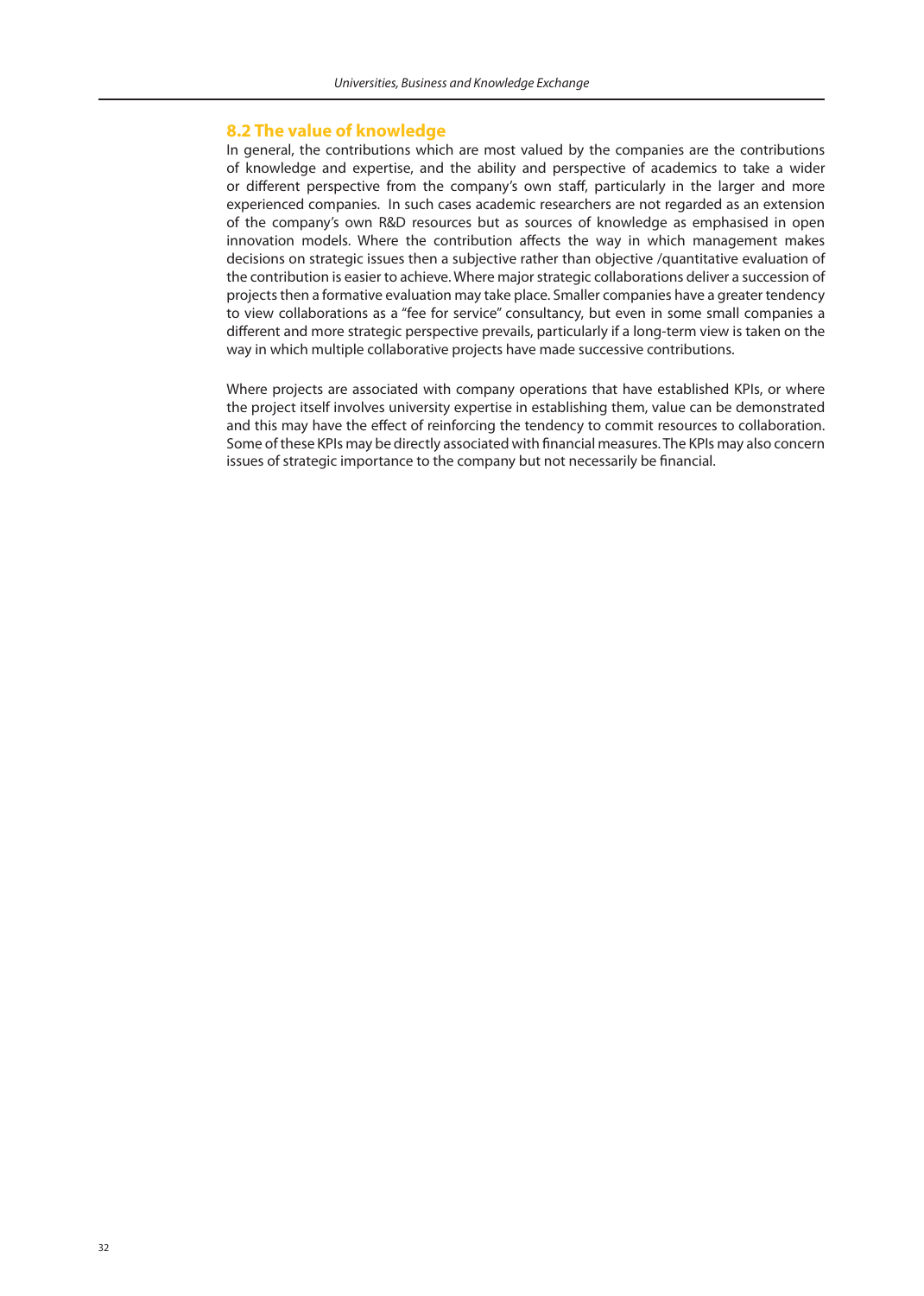

## **Business evaluation of the impact on innovative activity and value-added 9**<br>Busi

### **9.1 Impact on the business value chain**

A significant result from the fieldwork is the variety and richness of the types of impact of the collaboration on the business value chain. These extend far more widely than the traditional view, whereby a technology developed in a university is incorporated into a commercial product, a view which has been encouraged by the focus given to it by policymakers. Indeed, the cases indicate that the highest identifiable financial impacts arise from a re-engineering of the production process rather than from the sales of new products.

Companies with a low reliance on advanced technology incorporated into the products themselves may see substantial benefits through advanced analysis and simulation of production processes. Conversely companies which manufacture products with highly advanced technology content may collaborate with university researchers from a different domain to develop their business processes. In some cases the companies also highlighted an increase in their market profile and position which arises from the association with either specific issues or individuals, occurring through high profile and well publicised collaborations.

### *Case Study: Inca Digital*

*Inca Digital is a specialised company producing high volume production line printers for packaging using specialised piezo electric print technology. It is a spin out company – not from the nearby Cambridge University but from Cambridge Consultants where the founders conceived the technology on which*  the products are based. This is an example of the effect of universities on the *creation of economic value not directly but indirectly via the attraction of talent to the area. Inca Digital does collaborate with universities, for example, in order to acquire an understanding about future developments in print technology. Another most notable example to date of its collaboration with universities has been in the development and implementation of customer support systems.*

*The products it supplies are critical elements of its customers' production*  systems and therefore in field support to ensure rapid reaction to problems on site, minimising down time, and customer confidence in these processes are *important competitive elements of the company's augmented product offer. The expertise to develop, implement, monitor and evaluate these processes was gained through a collaboration with the University of Cambridge Manufacturing Centre. The processes themselves generate the key KPI's used in the evaluation*  such as time-to-fix and engineer response times and it is the trends in these *which demonstrate the success of the project.* 

We have found a range of value chain impacts arising from different types of research. However the cases reveal a complex series of relationships in which what occurs in the interaction and the company strategy themselves play a significant role.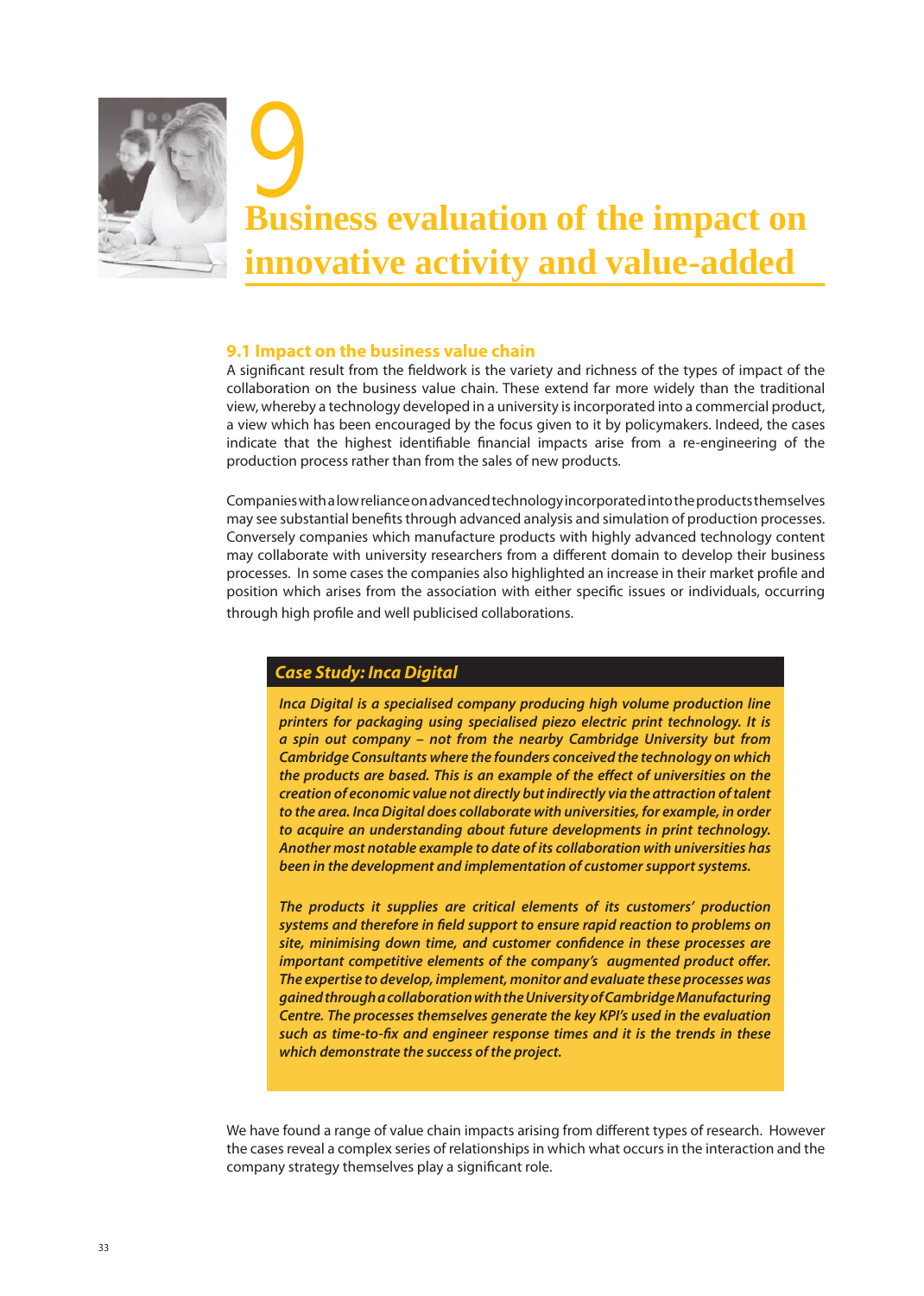### *Case Study: Jones Stroud Insulation (JSI), Blairs, Anglo American*

*In several cases studied companies took advantage of academic expertise specialised in the understanding and evaluation of production processes. In the case of Jones Stroud Insulation (JSI) and Blairs this was prompted by the identification of the opportunity or need to change. For JSI this arose from an internally conducted industry benchmarking exercise which suggested that there was an opportunity to improve their protability through addressing the manufacturing mix and process. In the case of Blairs, a company which makes wooden doors and windows, it arose from a desire to increase capacity and tighten the integration of the sales and ordering process with manufacturing. In each of these cases the stimulus from which a university collaboration arose was a recognition that in order to achieve its objectives the company needed to acquire a capability which it did not currently have and by applying that capability to the highest priority project it could also develop internal capability within the business. Understanding precisely how that capability was to be applied and localised was the first stage in the project formulation and implementation.* 

Anglo American *identified the opportunity to join a project managed and delivered by an industry specialist research team which was developing a means of simulating the type of specialised extraction and production processes it used in many of its precious metals plants. It was able to join in the project*  when it identified that progress was being made which promised to deliver an *improvement compared with its existing operations.*

*In each of these cases the research outcomes which were focused on the*  specific processes used by each company were absorbed and embedded by *the company's own staff working alongside university staff. In the case of JSI* and Blairs the projects used the KTP modality which involved dedicated staff *members working in the company supervised by the university. On the other hand Anglo American adopted an approach which saw a dedicated team from the company working with academic researchers and then themselves localising what they had learned to each plant they visited, thereby developing their own internal expertise specific to company operations. In each case these key staff members had access to the university staff on their own initiatives.* 

*Central to each of these projects was the identication of Key Performance Indicators. A standard feature of the KTP modality is the identification during the project formulation process of how the project's impact will be evaluated. In the case of Anglo American the KPI's were core to the project methodology as these were the object and dependent variables of the simulation. These project features in each case enabled the impact to be converted into financial metrics which reinforced the company's engagement with the project.* 

### **9.2 The importance of different disciplines**

The cases demonstrate how a variety of different research types can find value in different ways in business. The subject domain of the academic research and the technology central to the company's business may not be necessarily related. Thus technology-based companies may not need assistance from university researchers in the development of their technology, but may benefit from marketing and management science in the development and deployment of business processes involved in supporting their technology in the field.

### **9.3 The importance of co-production**

The complexity of the impact on the value chain is also illustrated by the fact that even when the research is described as 'applied', it may still need substantial development for incorporation into product; the deliverables may be in the form of prototypes which need re-engineering or redeveloping for use in different products. Even this is likely to be a simplification of reality,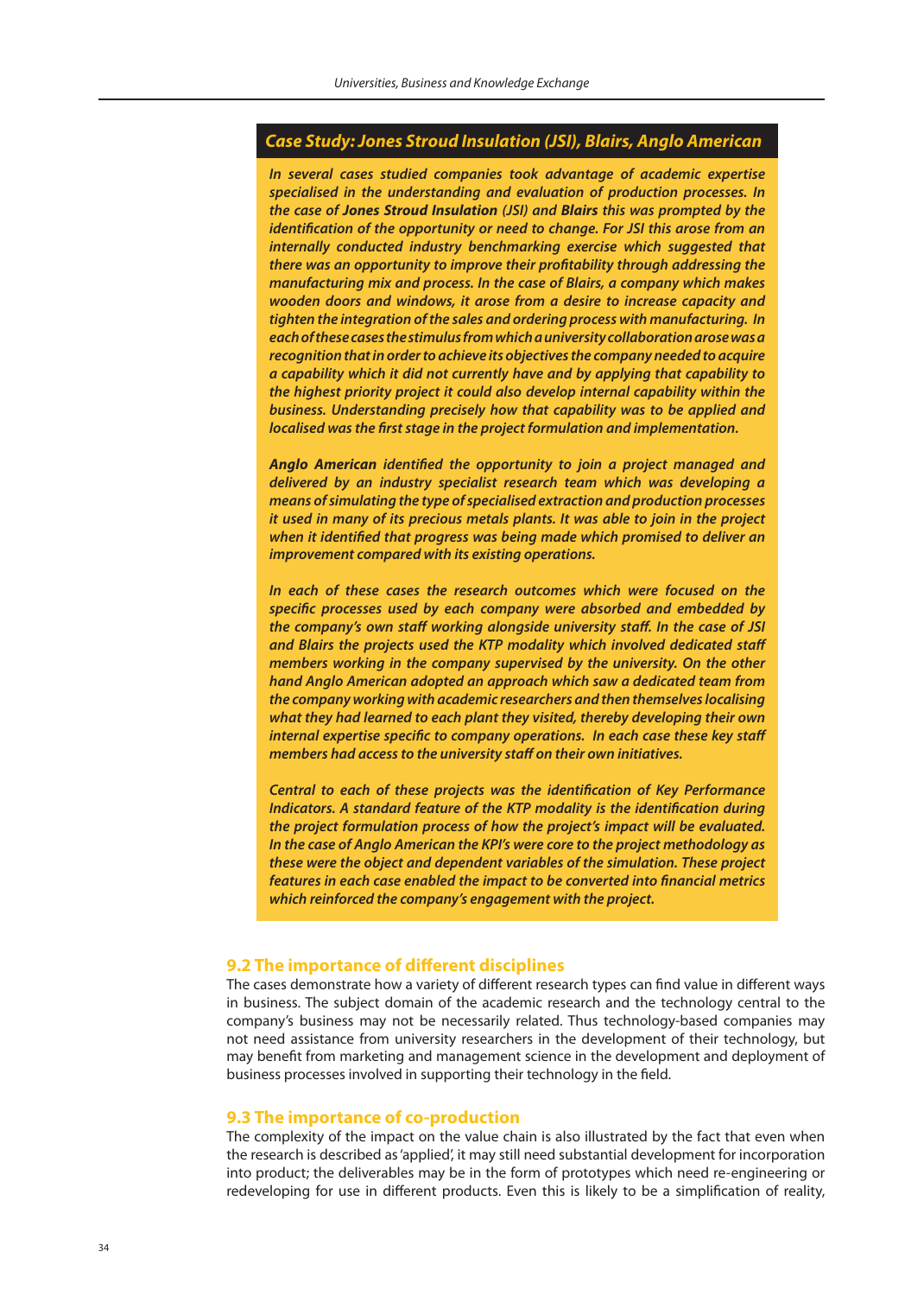because it neglects the substantial degree of co-production and iteration which occurs. Coproduction arises when the processes, from identifying the project to delivering the desired outcomes, require substantial intellectual input from the company. The company's staff may perform part of the project activities and transfer knowledge back to the university team.

### **9.4 The importance of Pasteur's quadrant**

Research motivated primarily by a quest for fundamental understanding is sometimes mediated through considerations of use. Research partnerships achieve this by a process of working through the original research outcomes to develop further outcomes localised to a point at which the company is able and willing to absorb them and develop them further. Even applied research is shown by some of the cases to require further localisation. For example, where fairly abstract university research in production management or simulation needs to be applied to highly company-specific production processes and technology, there will be a distinct investigation phase involving research within the company before interventions are designed which may affect both production methods and the product mix offered. This indicates the need for company specific localisation of the research. A process of iteration may also occur between the application and the existing fundamental research.

### **9.5 The role of corporate strategy**

A company's R&D strategy will also affect the nature of the research sought. If a company wishes to exercise control over as many aspects of product innovation as possible, it may wish to engage in supporting and absorbing a variety of outcomes from basic research so that the entire R&D process is carried out in-house. An alternative strategy is to source the technology closer to its application in the market, and encourage university researchers to produce deliverables in the form of prototypes. The ability of university researchers themselves to iterate between underlying theory and practical application is noted in cases where unexpected results in the incorporation of technology into product has revealed an incompleteness in the domain of the understanding of underlying theoretical processes.

One case in particular demonstrated the use of academic scholarship as a means of locating, understanding and localising research outcomes achieved in other institutions where an analysis by the academic partner demonstrated that this was the best way of addressing the company need. The academic partner's main role as the partnership developed was to locate, absorb and then re-interpret the findings of research carried out elsewhere in a way which the partnership could assimilate and apply. At least two other cases demonstrated the application of scholarship either to re-purpose the original output of the research or to identify suitable research partners to join a consortium in circumstances in which detailed knowledge of, and the capability to 'peer review', the research domain was important.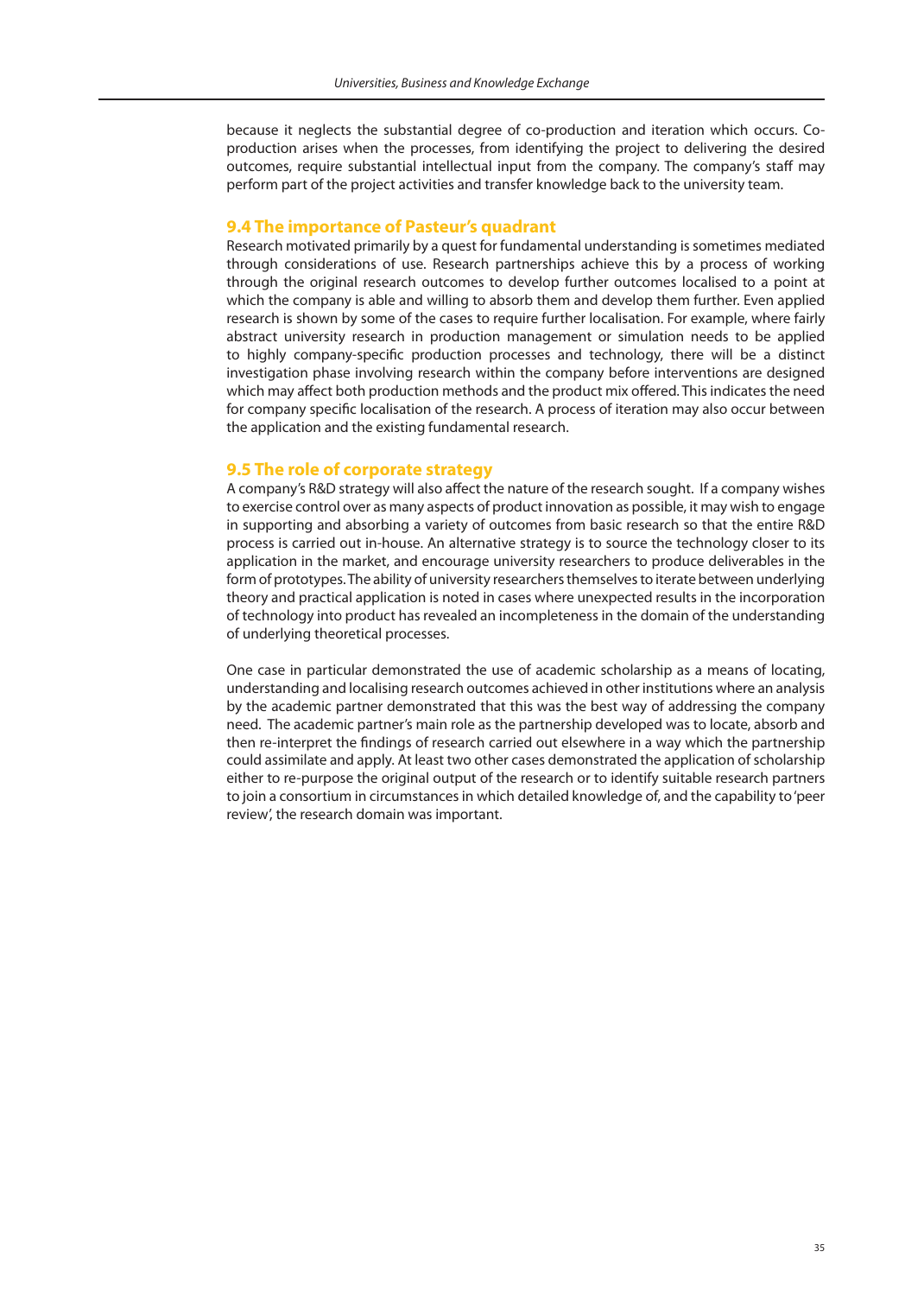### *Case Study: Rolls Royce: Application and Fundamental Understanding*

*Rolls-Royce adopts a policy of directing the majority of its academic research into selected University Technology Centres (UTCs) by establishing long-term strategic partnerships with high calibre university departments with leading expertise in selected fields. One such UTC is a strategic partnership between Rolls Royce and Loughborough University for developing advanced technology and research concerning combustion and materials science associated with engine casings and coatings. Experimental work includes detailed investigation into the aerodynamic features within gas turbine combustors, and research into compressor outlet guide vanes and compressor interconnecting duct flows.* 

**During the in-house testing of one research engine the company identified** *a series of oscillations which could not be explained or addressed by current theories. Although the damping of such oscillations is common practice in engine design the challenge was to provide a rigorous method of design which could be combined with the use of lm cooling to maintain a satisfactory operating temperature for the damping devices. The pressure waves from the oscillations had a tendency to disrupt the cooling gas flows. Study of these effects by the university has developed the new discipline of Unsteady Fluid Dynamics within Computational Fluid Dynamics.* 

*The original project took approximately 6 months from start to finish. As for the collaboration between the UTCs and the company there were regular project related meetings through which design theories developed and tested by the university together with the design denitions arising from them were discussed with and passed to the company engineers. From these they created new designs which would be checked by the university. "Once you understand it you don't need to go back and the test of embedding is to know when you need to." The company knows enough to know when it needs to ask.*

*Rolls Royce has a practise of assisting the university and its own knowledge transfer by putting new UTC inventions through its own disclosure process even where the university retains ownership. This ensures that the engineers involved in the company understand the relevance of the application and arguably produces stronger and better patent protection.* 

*The company has an internal mechanism for sharing information from these collaborations – including informal networks between internal scientists – any one of whom is only 2 or 3 connections away from any other scientists. There are also formal annual reviews of UTC's shared with other scientists in the company. Each UTC creates an annual report which summarises the projects shared (as with BT, also on a company intranet). The approach taken to the development*  of solutions in this particular example came to the attention of a different part *of Rolls Royce, and resulted in the university being approached to establish whether or not the same approach could be taken with an analogous problem in a completely different part of the business, also involving oscillation in fans.* 

### **9.6 Innovation, knowledge diffusion and embedding**

Corporate strategies for absorption and embedding of the knowledge generated by the interaction vary substantially. There are cases of pure technology transfer, where a technology deliverable is produced and the rights transferred, without apparent embedding of the knowledge to develop and use it further, potentially limiting the gain by the company. This may also be the case where the academic staff form part of a customised service delivery, where it is accepted (albeit implicitly) that no retention is intended. If the identity of the academic partner is a key part of the service mix, there may be little additional gain to be made by attempting a substantial degree of embedding.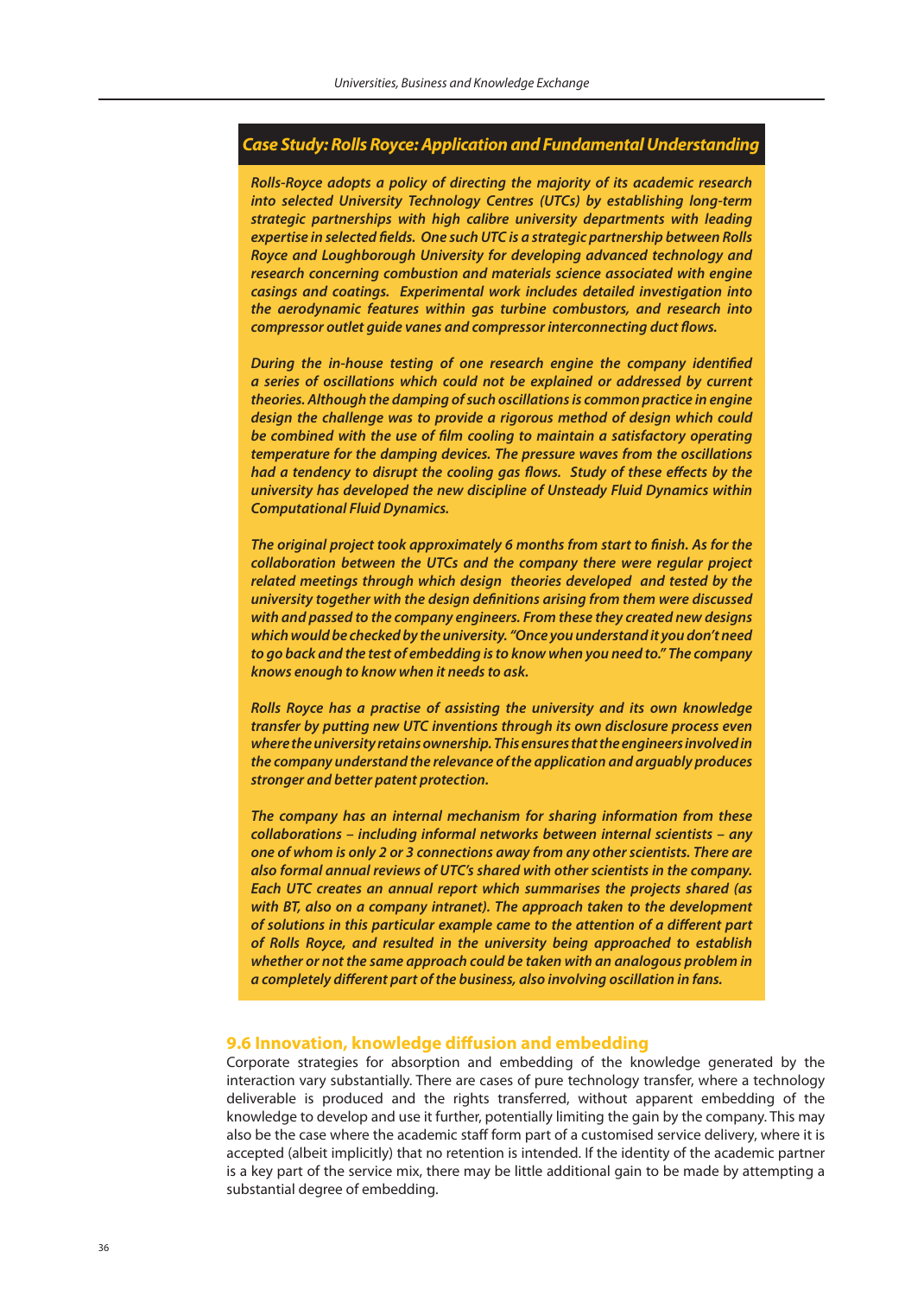### **9.7 Absorptive capacity**

Some of the cases demonstrate action by the company to plan and take action to absorb and apply the knowledge created. This may take the form of processes explicitly designed to achieve this or a way of working in partnership or co-production which enables and facilitates this absorption. Deliberate planning may include the development of structural capital which makes the outputs more widely available throughout the company. Substantial resources may be expended on this process, for example in one case over 50% of the staff time of the relevant liaison group was spent on deliberate embedding and diffusion and in another case, 1% of the company's resources was spent on internalising the knowledge gained.

KTP is a mode of interaction in which diffusion and embedding of knowledge is an explicitly stated aim of the project as now identified by the funding agents. The arrangements for KTPs and the Eng.D involve a close working relationship between the agents of knowledge creation and transfer, i.e. the supervising academic and the Associate in the case of KTP, or the supervising academic and the Research Engineer in the case of the Eng.D, respectively. In both cases there is a cost to the company in terms of staff time and contribution to project costs.

The perspectives of company interviewees on these arrangements, particularly in relation to KTPs differed considerably. For example, in one case these arrangements were seen as a cost and not an investment which might suggest that the embedding was not actively sought by the company. This in turn appears to be related to the company's perspective that the project was concerned with problem solving (to produce a specific deliverable) rather than capability development.

In two cases the requirements to acquire and embed knowledge constitute a major element of the project, and in one particular instance had a determining impact on the location of the UK arm of the business. Alternatively, the way the project is designed may explicitly include elements which are deliberately designed to at least facilitate or achieve embedding; this may be seen, for instance, in projects which involve embedded teams where company staff work alongside university researchers. These arrangements may be a part of specific modes of implementation, such as the use of joint teams. Projects which do not involve embedded teams may make specific provision for this by detailed project management arrangements. Where the project involves work by academic teams and contact primarily through reports and regular meetings, companies may take particular care to arrange these with a degree of intensity and formality that enables close contact and discussion between the teams in each party. Patenting by the company of university inventions using company-employed or retained agents may also be a deliberate part of the embedding process.

### **9.8 The diffusion of knowledge**

Diffusion of the results throughout the business may be achieved by contact arrangements which are shared between different parts of the company other than those directly engaged in managing the collaboration. They may involve separate arrangements by the business which are incorporated into its formal structural capital such as its standard operating procedures or deliberately managed by project teams. This may also be enabled by the operation of internal networks where engagement is encouraged by internal recognition systems or the interest of motivated staff. Rendering the knowledge transferred into explicit form<sup>6</sup> and in terms in which it is accessible to key individuals in the business may be an explicit feature of the arrangements for diffusion. Deliberate use of university agents (such as KTP Associates) elsewhere in the business may also be part of the diffusion process.

<sup>6</sup> For definitions of explicit and tacit knowledge and a discussion of the relationship see section 10.3 (below).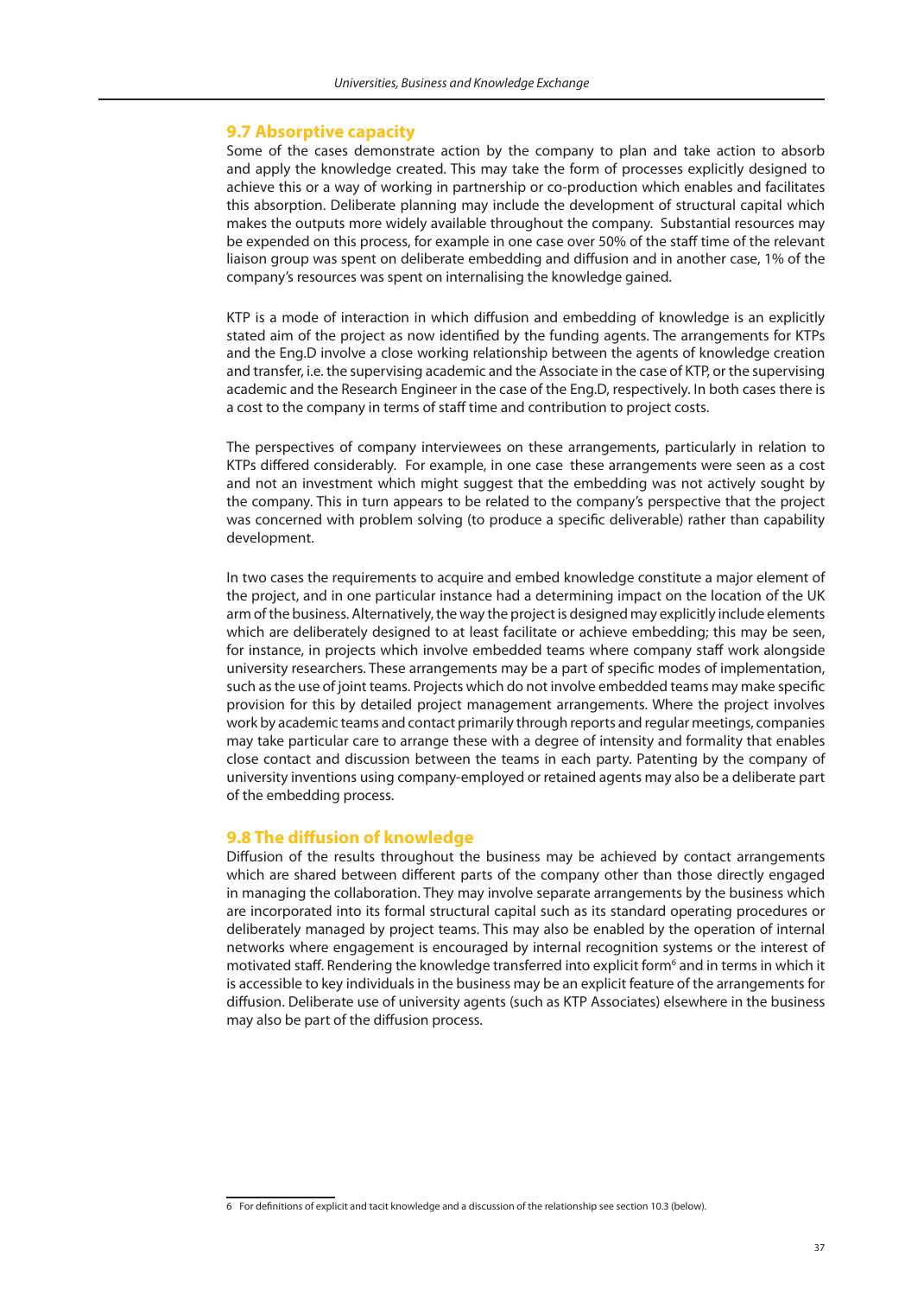### **9.9 The effectiveness of absorption, embedding and diffusion**

The effectiveness of absorption, embedding and diffusion may influence the selection and management of collaborations. The feasibility of achieving effective embedding is part of the selection criteria for eligibility for grant funding under KTP and the project management arrangements explicitly highlight the appointment of a company member on the management committee who is responsible for identifying opportunities for applying the embedded knowledge in different parts of the business. A change in mode of interactions with universities at BAE systems, for example, from a large number of small projects to a limited number of major strategic alliances with deliberate management and diffusion processes - arose from a realisation that the outcomes from previous projects seemed to be too fragmented to take them into use. Decisions on the extent to which collaborations may be developed may take into account and be affected by the transaction costs of achieving effective absorption and embedding. Companies may themselves test the extent to which embedding has been achieved.

### *Case Study: BP and ARUP*

*ARUP and BP evaluate the success of collaborations by evaluating the extent to which they are used in the business. For example, at ARUP success in collaborative projects is measured by the implantability of the research outcomes into professional practice guides within the company – the ARUP collaborator would take reports, presentations etc from academic partners and translate these into*  these guides. Assessment of the effectiveness is based on observed change in *practise.* 

*In the case of the BP Institute at Cambridge, a project will typically produce as an outcome fresh awareness of the nature of the problems, challenging accepted*  assumptions and questioning whether there are more fundamental scientific or *mathematical approaches which would be better. The results are an improved understanding of the problem. This makes it hard to track the stand-alone impact of individual projects as the work of the Institute would often simply be incorporated into the company's thinking and thereby affect different types of activities, from further research through development to operations within the*  **business. The best and most effective evidence seems to be to to have as many** *anecdotes as possible to demonstrate the utility of engaging with the Institute and expanding the number of groups in BP who wish to work with the Institute – as this is their own decision. This open-ended approach to the value of 'use' has been increasing.*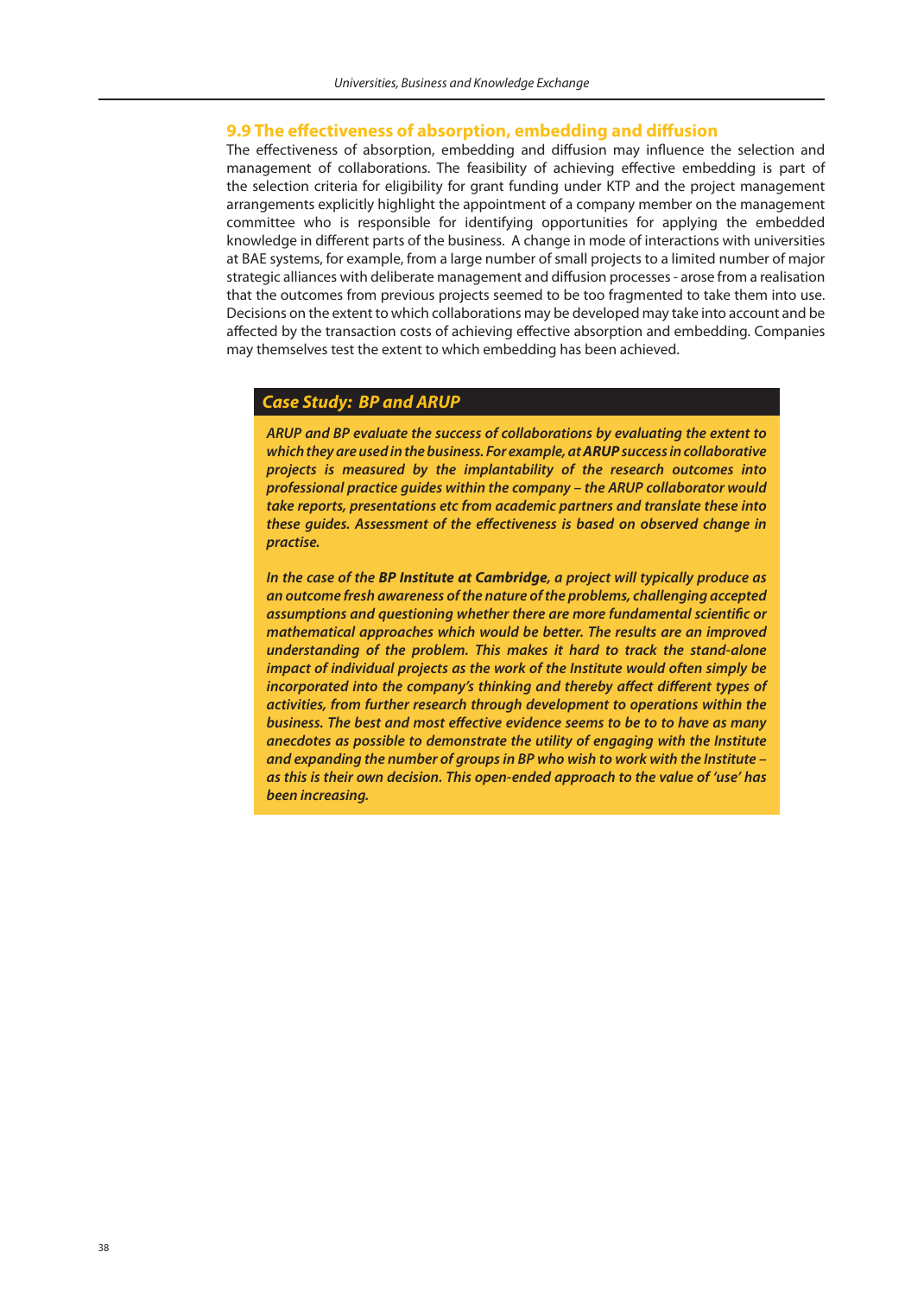

### **10.1 Does proximity matter?**

It has often been argued that proximity may have an effect in the process of partner selection. It may have an impact in cases where the company comes into contact with potential collaborators through the university's *'public space'* activities or when, motivated by a search for capability, the company contacts the nearest university as the default option. In such cases, the transaction costs are processed implicitly by the company and where the capability that is sought appears readily available, it would be reasonable to expect that local partnerships would tend to form more frequently than distant ones.

However, there is little evidence that the transaction costs involved in the interaction are important for partner selection, except for smaller companies. It is more likely that where worldleading expertise is deemed critical in the interaction, a pragmatic decision will be made on how the interaction will be managed although the extent to which it might be developed might be limited or the threshold on how beneficial the interaction needs to be to proceed might be raised. Transaction costs have a larger impact on the decisions of small companies, who will generally not have staff dedicated to dealing with university interactions. Proximity may therefore be a more relevant factor for small companies compared to larger firms. Proximity is also important where the project is of a sensitive nature or where the outcome is needed at short notice; in these instances companies place a greater value on frequent personal contacts, and are more likely to approach a local university.

### **10.2 What does 'local' mean?**

"Local" has a variable meaning depending on the reach of the company. For instance, for a large multinational company, local to the company may be taken to mean a location in Europe, or a place where it has an embedded infrastructure (e.g. the embedded BT staff who work at MIT). In the case of KTPs, partnerships are scrutinised to ensure that they occur with the most conveniently located university to minimise transaction costs. However, the strength of the partnership which arises during the development of projects, and the relative strength of the research expertise that is available locally versus at the expertise at locations further away, can outweigh the impact of transaction costs. An example of this includes the key partnerships which have been formed between United Utilities (in the North West of England) and Cranfield University (in South Central England).

### **10.3 The role of universities as local economic 'anchors'**

It has been argued that Universities are one of the few economic actors that do not move. In a number of the cases studied the influence of the university as an attractor of talent is both visible and informative. For the Toshiba Research Centre based in Cambridge, which spun out the company Terraview, the University was not only a source of talent for the new business but it attracted supporting organisations and investors. The presence of the company in Cambridge and the development of the embedded laboratory resulted from a deliberate decision to develop a close relationship with the University. They become part of the 'innovation ecosystem' in which the university has a strong influence.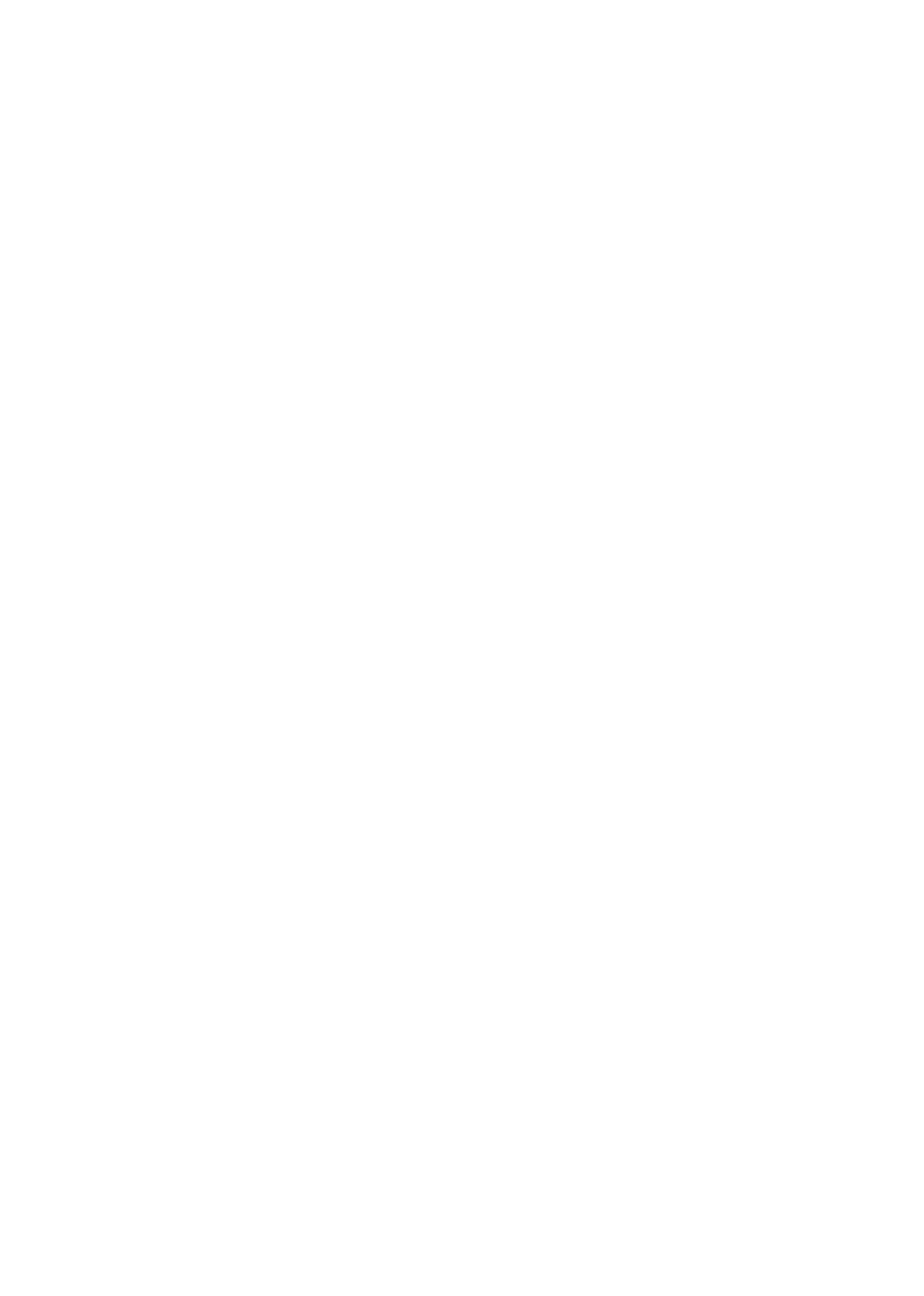

**Discussion** 11

The cases studied reflect the importance of collaborations and the diversity of interactions and value chain impacts. They also illustrate the iterative process of innovation and show active company participation not only in the interactions which give rise to projects but also active participation in the assimilation and application of university derived knowledge.

### **11.1 The importance of gatekeepers**

The ways in which the cases evolved may be understood using a synthesis of some of the relevant literature. These emphasise the importance of the *relational aspects* of the Interaction Model (IMP Group, 1982) and describe the formation and development of business relationships between organisations. In particular they note the development of social interactions in the adaptation process and the important influence of prior relationships on future interactions. The relationship between a university researcher and a company is frequently a series of interactions which must be viewed in a long-term context. The individuals involved in these interactions are key, particularly in the early stages of a relationship. The role they play is akin to those of gatekeepers who mediate the contrasts between scientific academic knowledge on the one hand and technology as it is applied by companies. Allen (1979) highlights the importance of this role in the early stages when the opportunity for a company deriving benefit from a university collaboration needs to be identified by the company. The lack of a suitable gatekeeper in the company may be a limiting factor in identifying how academic expertise may be connected to the needs of a company. Similarly, this Interaction Model describes how these contacts are important in fostering a mutual understanding of the cultures and practises of different types of organisations; such contrasts clearly exist between the missions and values of universities and companies.

The formative influence of entrepreneurial behaviour by the gatekeepers in Knowledge Transfer projects is consistent with the evidence reported by the expert panel on a recent collaborative project on developing enterprising and entrepreneurial graduates (CIHE, NESTA and NCGE, 2008). The report indicated that entrepreneurial activity by academic faculty in US universities benefitted from external relationships with industry, and using these as exemplars in the classroom was crucial to demonstrating the relevance of entrepreneurship in a range of academic disciplines.

### **11.2 Translating knowledge into application**

As well as acting as the agents for introducing the company to the university and vice versa gatekeepers play a key role in the introduction of external knowledge to a company. This is both described in the literature and revealed in the cases. Academic knowledge is expressed in a common language such that scientists, for example, anywhere in the world may communicate with and understand each other when they occupy the same specialism. The use of scholarship to source knowledge for use in a collaboration provides an example of this. However incorporating knowledge into application in a particular business context requires a translation and transformation so that it can be understood and used within a business context. The function of recognising the opportunity to do this, and then engaging company resources is the role of the gatekeeper. Some gatekeepers in the cases studied also linked companies to external organisations through their role on bodies such as research councils and university-industry liaison boards. These may be particularly effective as promoters of interactions with universities where those external organisations (e.g. Research Councils) have an interest in engaging with university research.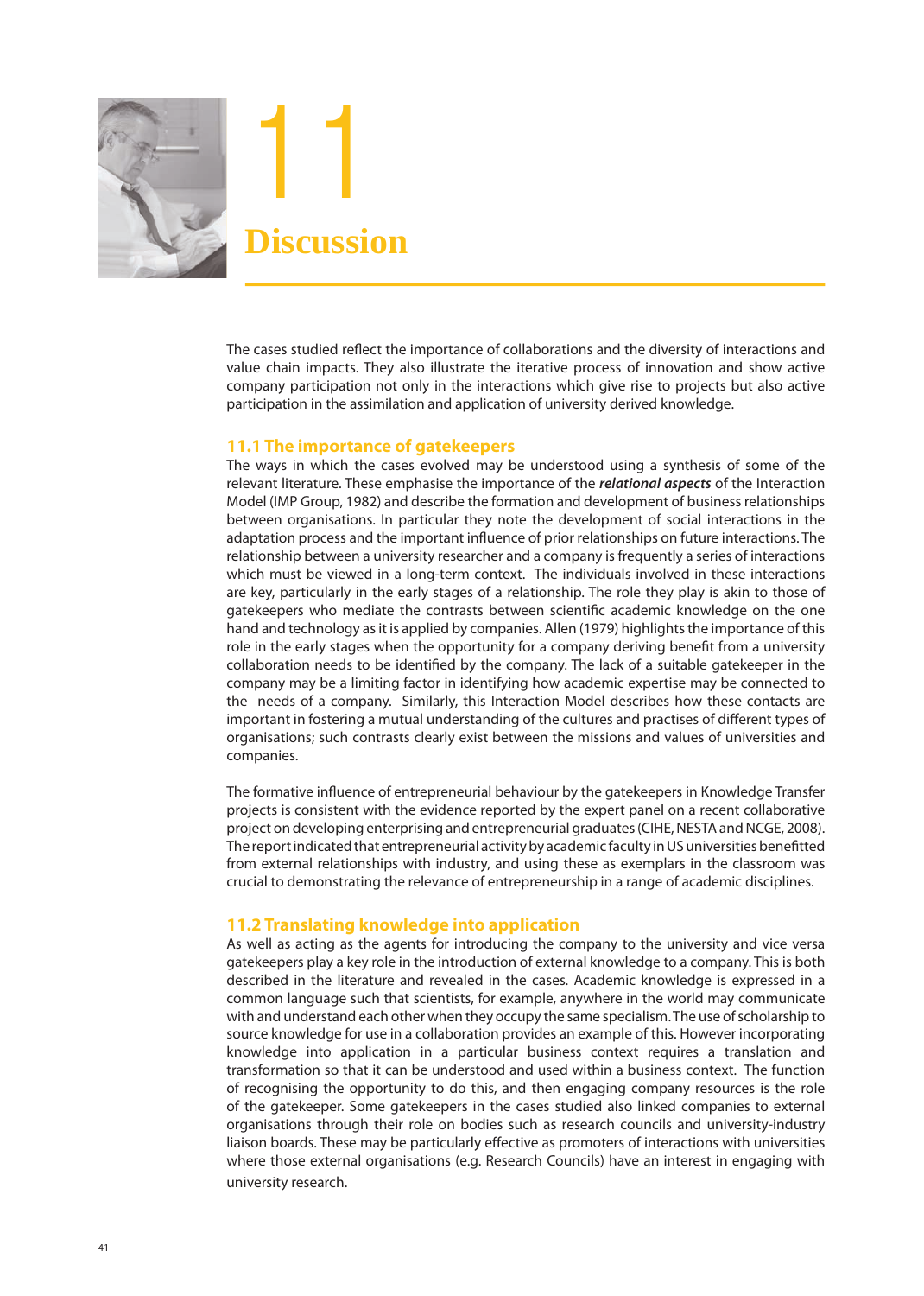### **11.3 Explicit and tacit knowledge**

The form in which knowledge subsists and the properties of that form are significant.

**Explicit knowledge** is commonly defined in the Knowledge Management literature as being articulated into formal language, including grammatical statements (words and numbers), mathematical expressions, specifications, manuals, etc. Explicit knowledge can be readily transmitted and shared with others.

**Tacit knowledge** is personal knowledge embedded in individual experience and involves intangible factors, such as personal beliefs, perspective, and the value system. Before tacit knowledge can be communicated, it must be converted into words, models, or numbers that can be understood.

The process of transforming tacit into explicit knowledge is 'codification' – hence the references to 'codified knowledge'. However, there is an inherent difficulty in the use and transfer of tacit knowledge; subject experts rarely know what they know' so that codification in the absence of a specific application for the knowledge and experience may be insufficient to capture the key components for transfer. Furthermore, Polanyi (cited in Grant, 2008) argued that there could be no firm separation between tacit and explicit knowledge; while tacit knowledge can be possessed by itself, explicit knowledge must rely on being tacitly understood and applied. Hence all knowledge is either tacit or rooted in tacit knowledge and Grant (2008) further argues that this is one of the reasons why capture and codification is often insufficient to achieving an effective knowledge sharing process.

### **11.4 Solution space and problem space**

This 'positioning' of the knowledge in either *'solution space'* (as a generic capability) or in *'problem space'* (against a specific application requirement) is analogous to the variable considerations of use in the Stokes model. It is described here as a positioning<sup>7</sup> phenomenon rather than as a motivational state to emphasise that it requires activity by the gatekeepers to effect the repositioning rather than simply relating to the concept of motivation. It may also require work to achieve outcomes local to specific needs to realise the opportunity for the company. Obtaining company understanding and commitment may require the company gatekeeper to act as a project champion in the company.

If codified academic knowledge is expressed in 'solution space' rather than in the 'problem space' specific to a potential user it will not be effective in transferring the codified knowledge to the user. The case interviews revealed that codified university knowledge is used more by companies to identify researchers of interest rather than as forming the vehicle for knowledge exchange. The different forms of knowledge exchange described in this report makes it clear that the knowledge exchange process is iterative, it involves a variety of forms and requires strong relationships at the level of the individual to ensure full exchange. If tacit knowledge is likely to be required for the use of codified explicit knowledge then the potential user requires access to a possessor of the tacit knowledge which underpins the codified knowledge. This is consistent with the requirements of a patent specification to be workable by someone 'skilled in the art'. Furthermore, if access to tacit knowledge related to company specific technologies, processes or culture is needed to effect this repositioning, then it follows that the interaction between the two gatekeepers is an important component in the conception and formulation of projects.

The comparative attraction of patents drafted by companies over university drafted patents that we detected in some of the cases needs to be understood in this context. They are drafted against company specific application requirements – in other words in 'problem space', rather than to protect non-company specific technology, (i.e. in 'solution space'). Patents also represent the knowledge in explicit form for rapid diffusion through the company. The exceptions arose where the academic inventor was in close contact with, and motivated by, the specific application challenges.

<sup>7 (</sup>Market) Positioning is the act of intellectually connecting an existing asset (product, capability) with a requirement likely to motivate interest in the mind of a user; (Ries & Trout, 1981, Positioning, Battle for the Mind, McGraw-Hill, New York p5). It is important in the assimilation of a message to connect it to something already actively processed by the recipient – such as an issue of current importance to the company.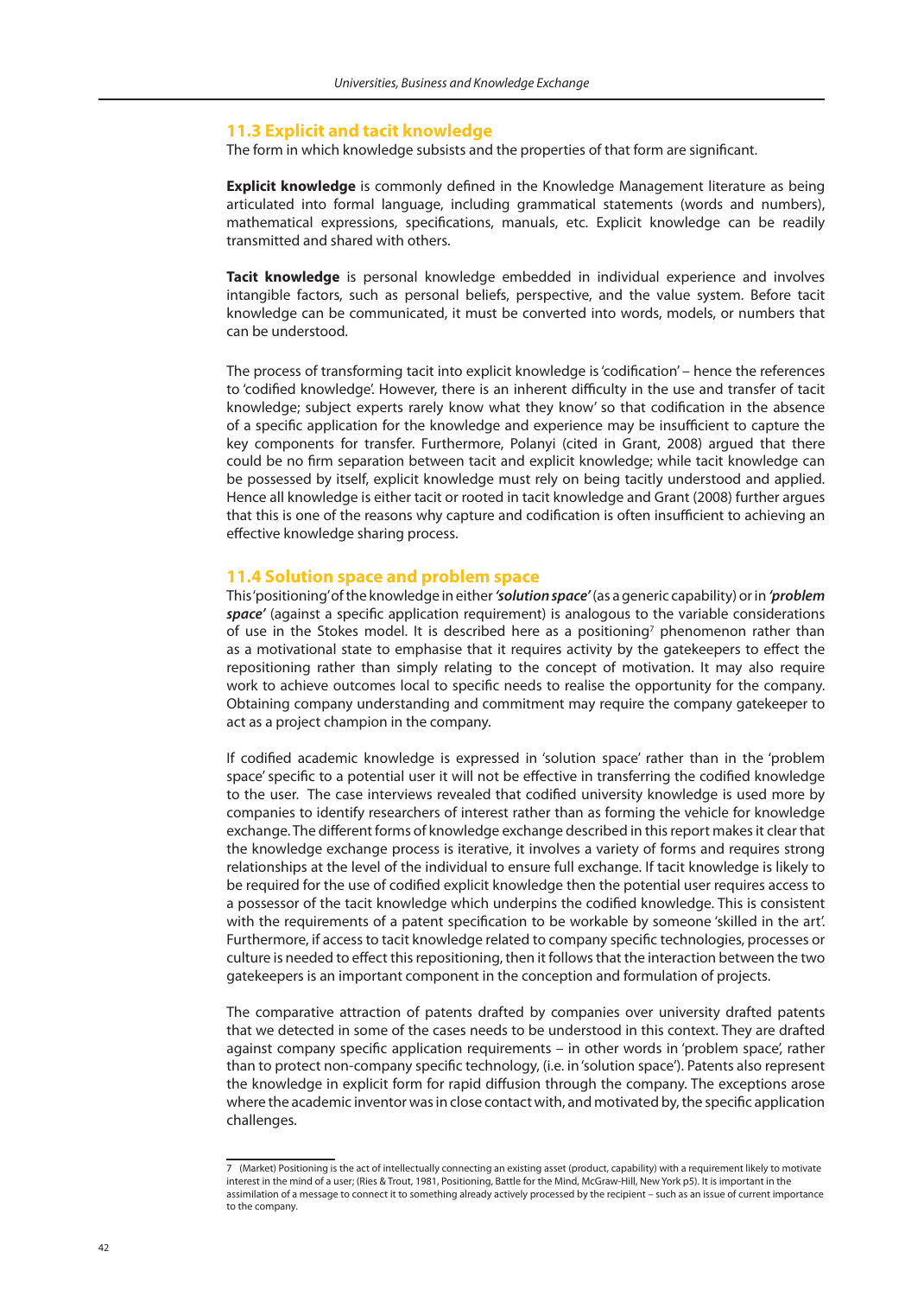### **11.5 The importance of relationships and interactions**

The development of the interaction, formulation and implementation of a project requires access to tacit academic knowledge so that it can be positioned against and then worked to address a company requirement. This requires direct engagement between the academic and the company gatekeeper and explains why the companies interviewed failed to mention university intermediaries as key contacts; key relationships are primarily with the academics concerned.

Conversion of the repositioned tacit knowledge arising from the interaction to explicit knowledge may be necessary for contractual purposes. Because explicit knowledge is capable of rapid replication and transmission, this conversion will aid diffusion within the business and has been observed as one of the functions performed by the company gatekeeper. Where the repositioned explicit knowledge is in a manner framed within the shared tacit knowledge framework<sup>8</sup> of the potential company recipients, it will be more susceptible to voluntary assimilation and interpretation by them. This diffusion may be carried out through formal and informal networks and in both explicit and tacit forms. This also explains the use of company drafted patents arising from university inventions, as such a practise is a potentially more efficient and effective way in which knowledge may be converted for assimilation by the business. Such embedding is not achieved unless the patents actually work by the company. This analysis is presented in the form of a two dimensional analytical framework below:



The diagram shows the effect of the interaction as a movement between the top left (tacit/ solution) quadrant and the bottom right (explicit/problem) quadrant. However, as the diagram also illustrates, this is mediated through a dialogue which occupies the top right quadrant (tacit/ problem) through which the project objectives and modality are formulated and which interacts with the actual performance of the project.

### **11.6 Absorption and the embedding of knowledge**

Active use of the knowledge now available to the company is an important part of the process. Apart from providing feedback to the university on the effectiveness of the project and identifying the need for any amendments on an iterative basis, it is an important part of the embedding process of developing an asset usable by the company because it provides for the development of tacit knowledge specific to the application by the company ('learning by doing'). This is a part of the absorption process deliberately practised by some companies and recognising its importance

<sup>8</sup> Grant (2008) describes this as "implicit knowledge" – tacit knowledge which could be made explicit but need not be because it is part of a shared "professional" culture.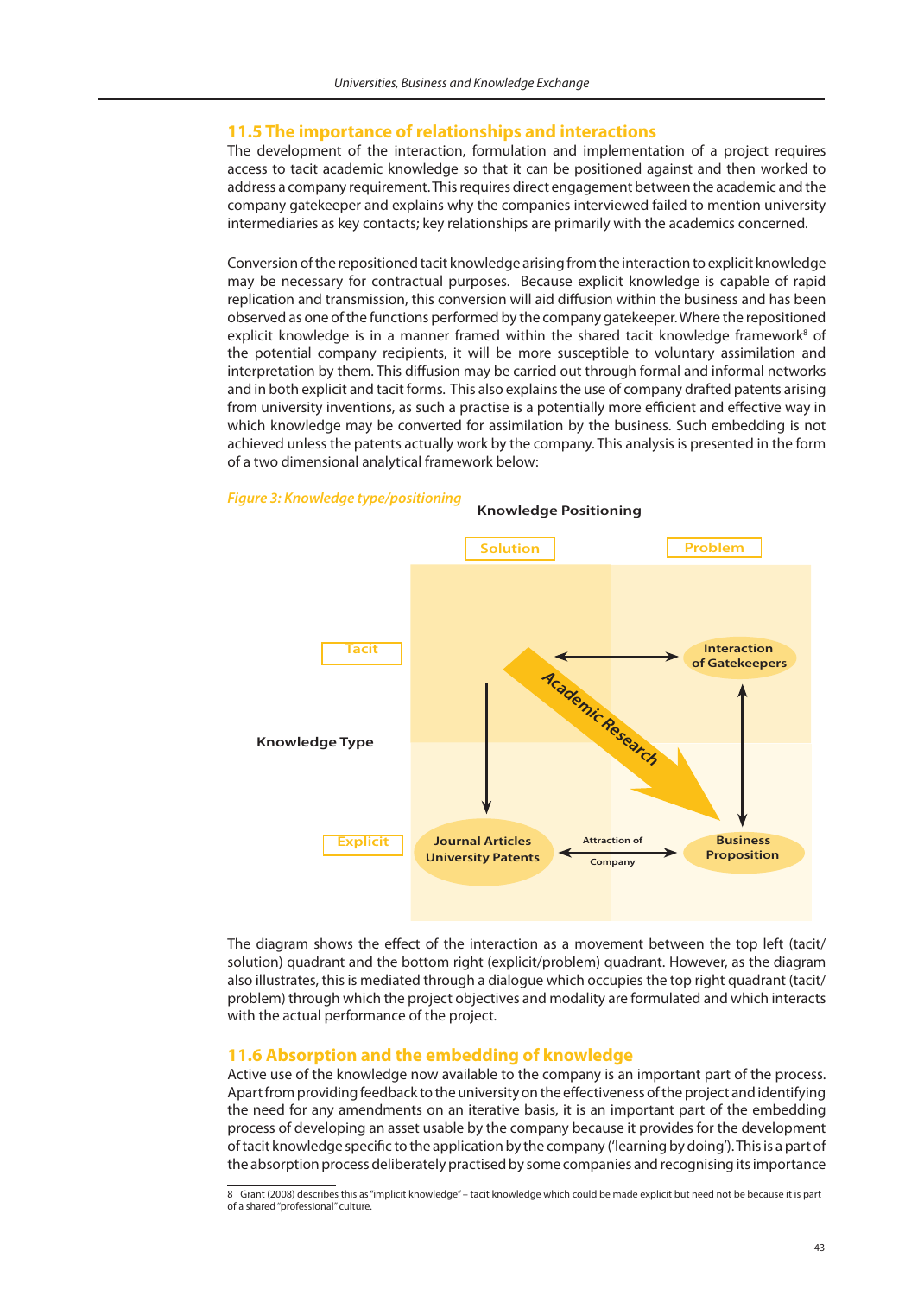may help to differentiate companies in their capacity to absorb and apply knowledge. In the case of Roll-Royce, for example, there is an explicit recognition that knowledge needs to be worked to be localised and absorbed effectively. This factor features strongly in the development of KTP work plans. Deliberate processes to promote absorption and embedding will be important in cases where the university and company staff do not work in close proximity.

These observations allow us to characterise some of the operational components of the *'absorptive capacity'* of companies:

- the need for gatekeepers in the company to have a familiarity with universities and their value systems and the willingness and ability to understand and explore the potential of a collaborative interaction, the intellectual capability to understand and assist the repositioning of university knowledge against company requirements, and sufficient status within the company to act as a 'sales coach';
- the willingness within the company to invest time and effort in the localisation and embedding process;
- **management having the ambition and perspective to view the engagement with the** university as a knowledge and capability opportunity as well as a problem-solving opportunity;
- . the company having the internal structural capital to diffuse the acquired intellectual assets throughout the business and recognise other opportunities to exploit them; this includes the acceptance by internal influencers and decision makers that collaboration with university academics and the necessary investment of resources to embed and apply the results is in the interests of the company.

### **11.7 Explaining the contrasts between the UK and the US**

This issue of the differences in absorptive capacity may shed light upon why there may be lower quality interactions between universities and businesses in the UK as against US businesses working with US universities (as discussed in Appendix 1). These differences might reflect a difference in absorptive capacity in UK firms related to both the experience of working with universities, and exposure to qualifications from universities, along with a combination of attitude towards and ability to understand and relate to university academics. Companies need a reason and rationale to develop such a capacity. This observation from our research findings forms the basis of some of the policy initiatives and interventions which may be developed as a result of our analysis.

### **11.8 The performance of KTPs**

Several cases used Knowledge Transfer Partnerships (KTPs), and three in particular were regarded as very successful; an evaluation by these case businesses led to further KTP-based projects. The identification of similar features between KTP projects (in which the features are implicit) and non-KTP projects (in which they are explicitly designed) suggests an approach which is supported by the findings from the literature and the cases. We suggest that success is at least partly due to the following features:

- the choice of mode fosters a relational rather than transactional approach unlike other 'reach out' activities there is no specific university deliverable, but the intention is to identify and evaluate the opportunity; what is offered is actually a process rather than a product;
- **.** there is a specialist diagnostic/facilitation activity (the Advisor) which can assist in identifying the opportunity in the absence of a well qualified company gatekeeper, and who can encourage the necessary interactions; whilst the advisors may not be specialists in the research domain they are specialists in university–business interactions;
- there is an implicit embedding mechanism which is implicitly well-grounded in sound Knowledge Management principles; the Associate is developed to act as a company gatekeeper and diffuser;
- project plans are developed with deliverables as exemplars reinforcing the perspective on capability development;
- there is an evaluation mechanism which looks for a context sensitive means of identifying value in terms of impact on the company value chain reinforcing the company's investment in the project.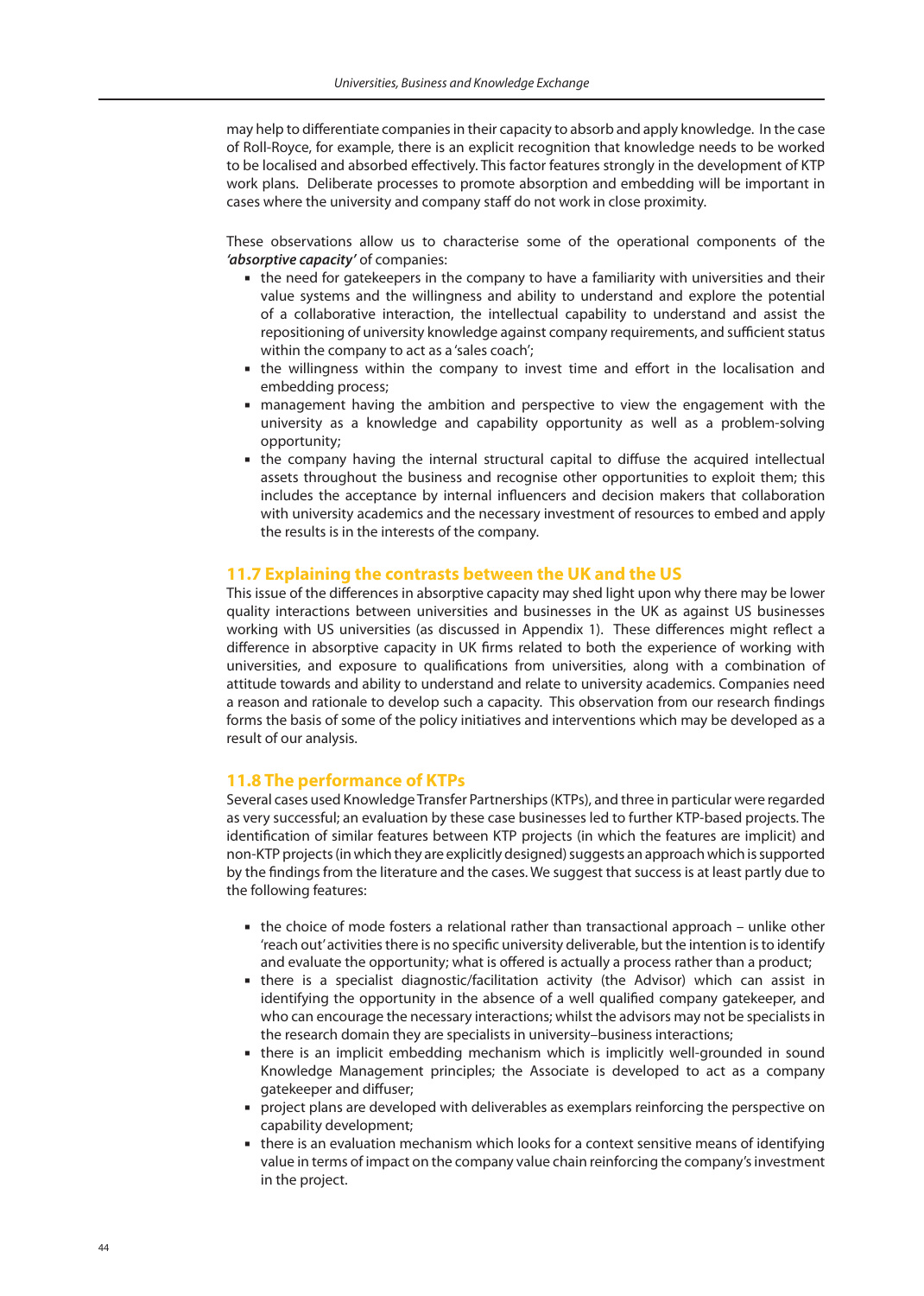

In recent years there has been an increasing focus on the role universities play in the economy and impact they make in promoting innovation and raising international competitiveness. But until recently there has been a prescriptive view of university-business interactions with a narrow focus on technology transfer. Although technology transfer may be important, it is also necessary to focus on the more diverse and varied impacts of business-university knowledge exchange relations. A number of key issues have arisen from this and earlier research which questions the conventional wisdom and have implications for policy. This study has shown that:

- . Individual universities, and the academics within them, play different and varied roles in national and regional economies; the university's strengths, where it is located, and the business structure in which it is embedded are all important and interdependent.
- **EXECT** Technology transfer is only one aspect of the knowledge exchange process and in the cases in this study their role is relatively minor; this study's findings stress the interdependent and evolutionary nature of interactions.
- **There are multiple knowledge exchange mechanisms; the most important of these involve** people.
- Knowledge exchange is not easy; it may be costly, difficult to implement and take a long time to succeed and these issues may be particularly difficult for small and medium-sized enterprises.
- **•** There are many potential barriers to collaborations, such as the lack of knowledge about potential partners and about possibilities for mutual interaction.
- 'Gatekeeping' is an important activity and the way that the gatekeeping role is designed and filled is a vital one. Individuals or groups playing this role need to fully understand and have experience of both the academic and business environments as well as the skills to overcome barriers and foster relationships.
- **•** Aligning the interests of businesses and academics can be problematic and requires mutual understanding and trust; this takes time to develop.
- **■** Modes of interaction and project objectives are most likely to yield economic and social benefits if they are co-determined and they co-evolve; in some cases it is the *co-creation* or knowledge or the *co-fostering* of solutions that adds most value and reflects the respective strengths of the players.
- Academics are valued for their specialist expertise and, in general, they are not considered as a means of expanding a company's own internal capacity; in some cases it is the wider complementary capabilities which may range from providing 'thought leadership' and management science to continuing professional development that are of value.

The current policy agenda increasingly recognises that the transfer of technology from the research base, a focus on STEM graduates, support for technology transfer offices in universities and the use of instruments (such as tax credits) that seek to encourage R&D is too narrow. This study reinforces recent moves to encourage a wider view on how universities and businesses together influence innovation and business performance. It also stresses that some of the greatest challenges in broadening the knowledge exchange policy agenda concern absorbing and embedding knowledge across businesses.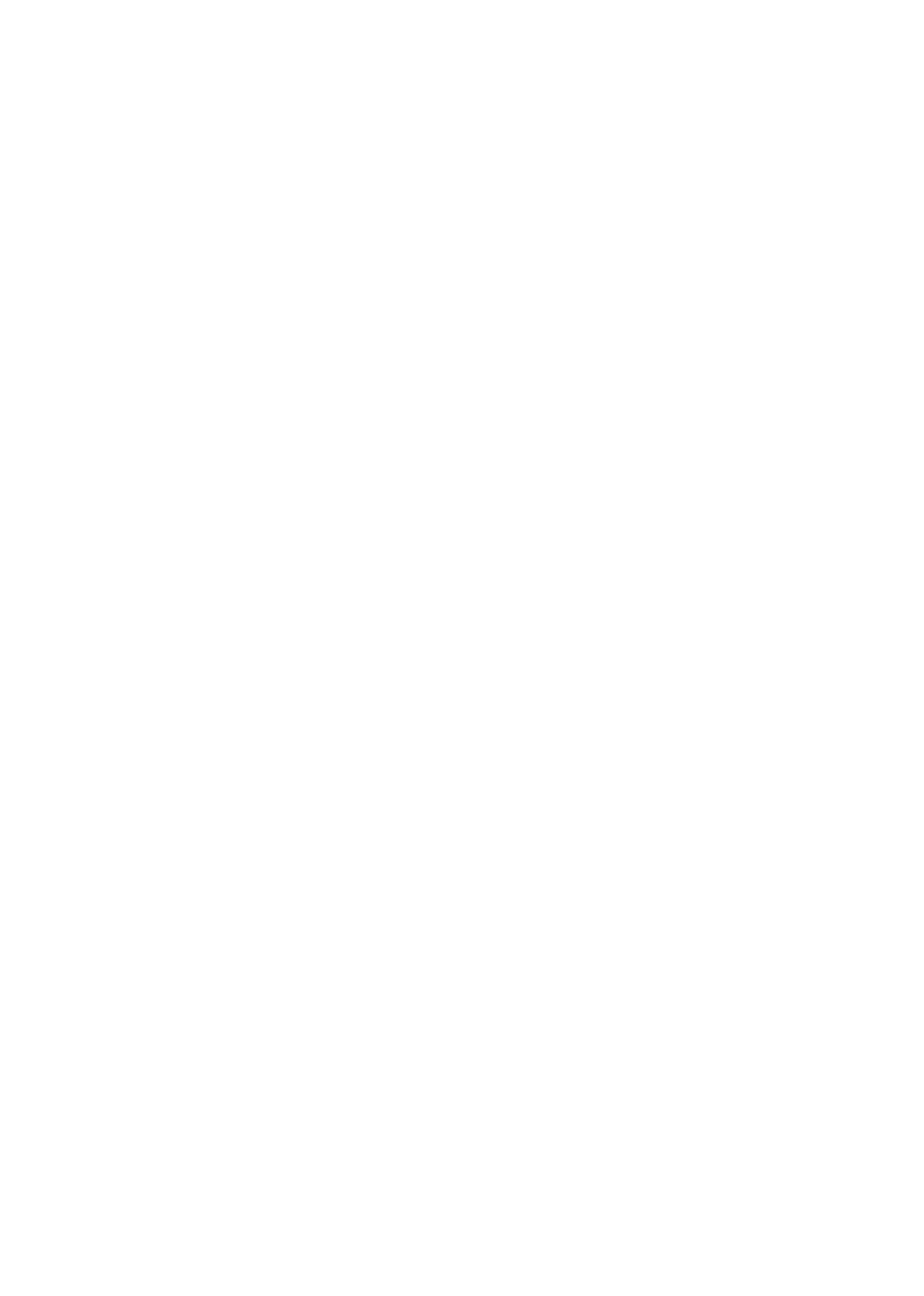

The CIHE is a policy influencing partnership and accordingly **recommends that DIUS, the Funding Councils, the Technology Strategy Board (TSB) and the Research Councils (RCUK) should take this report and its conclusions into account in the development of this agenda**  and should reflect the report's insights in future policy developments.

Our conclusions have been reviewed against the policy context and recommendations set out in the DIUS White Paper '*Innovation Nation'* and our findings have particular relevance for the development of many of the themes in the White Paper.

Our study supports the conclusions set out in the White Paper on the importance of a demand-led approach to extracting research value, and the complexity of the knowledge exchange process. But we go further in stressing that *economic and social impact is more likely to result from collaboration* than from the adoption of a simple demand and supply approach. We also emphasise the variety and emergent nature of many of the interactions and the breadth of knowledge exchange which goes well beyond science and technology. In the recommendations below some of the policies in the White Paper are further developed. In particular we stress the importance of the gatekeeping role in identifying and developing opportunities for knowledge exchange. We also note that policies and practices need to consider how businesses can be encouraged to increase their internal knowledge exchange and absorptive capacity. Innovation is a function of skills, management aspiration and business repositioning as well as knowledge exchange.

### **Implications and CIHE Recommendations:**

**For DIUS and the Technology Strategy Board apropos businesses and intermediaries, we**  affirm that the different ways that businesses at different stages in their evolution can benefit from interacting with a university should be taken into account in the development **of policies to support and promote these interactions. Such policies, including those which seek to stimulate innovation in small companies through public procurement, should recognise that their success will depend on the capacity of companies and their ability to respond. Hence policies in DIUS and programmes at the Technology Strategy Board should**  develop opportunities whereby such absorptive capacity in firms can be encouraged.

**Rationale**: There are a number of different ways that knowledge can be exchanged. These range from student placements and projects through to formal research collaborations. Some of these (such as KTPs, mini KTPs, Eng.D's, and collaborative research) may be supported by formal products managed by the Technology Strategy Board (TSB), the Research Councils and the Regional Development Agencies (RDAs). Our findings suggest that the ways in which organisations may benefit from these products depends on the capability and capacity of the organisation. This will depend in turn on the stage of a organisation's evolution, the nature of the business and the awareness of management of the products and services that a university or college might be able to offer. Independent and university gatekeepers can only help an organisation if they in turn are better aware of these opportunities and products from public agencies.

Recommendations in the White Paper also seek to stimulate innovation in small companies via procurement programmes, e.g. through the redeveloped Small Business Research Initiative (SBRI). But the R&D capability of small companies may limit their ability to respond. The experience of the SBIR/STTR procurement programmes in the US that support university/business collaboration may be of particular relevance to develop appropriate policy solutions procurement practices in the UK (see Ternouth, 2007).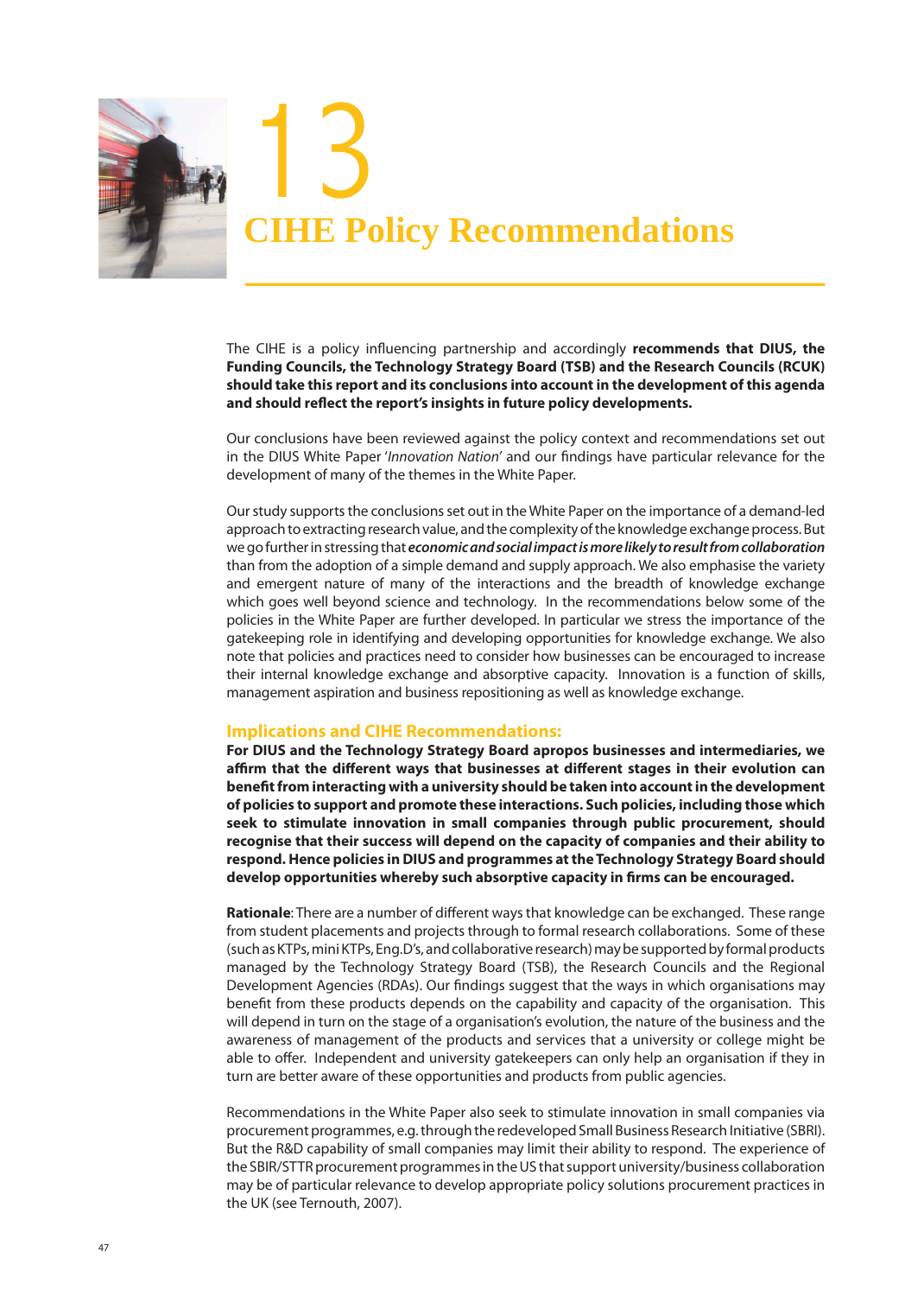### **Implications and CIHE Recommendations:**

For DIUS, the Funding Councils and RCUK apropos Universities we affirm that policies to **encourage universities to work with businesses should stress the** *relational* **rather than**  the *transactional* aspects. They should reflect the breadth of the types of interactions and **the ways in which they evolve, are formulated, implemented and assessed. They should encourage the development of the** *'public space'* **activities of universities in creating and developing relationships, the critical nature of the gatekeeping roles as described in this report and the opportunity to improve university-business relationships through better aligning the roles of the various 'boundary-spanners' inside universities.**

**Rationale:** There is often a trade-off between the simplicity and transparency needed for policy metrics and instruments and the complexity of the processes that such metrics are attempting to measure and such policies are attempting to influence. Current policies and metrics mainly reflect a linear model of technology transfer. This contrasts with the ways in which many productive interactions emerge and are formulated through interactions which often arise through the *'public space'* activities of universities. This project has increased our understanding of the processes which create value from the links businesses have with universities through the research value chain. As the HEIF funding framework has moved towards a formulaic approach to funding, universities have the opportunity to use these findings to better stimulate productive interactions with business and evaluate the outcomes. As they evolve their interactions and approach they will want to align the activities of all the stakeholders involved in this process of generating value so that a more holistic approach is developed. Formulaic funding works best when there is an improved market understanding on how value is most likely to be added and through having the appropriate processes in place. We hope that this project and this report will help improve the evidence base and contribute to better informed policy.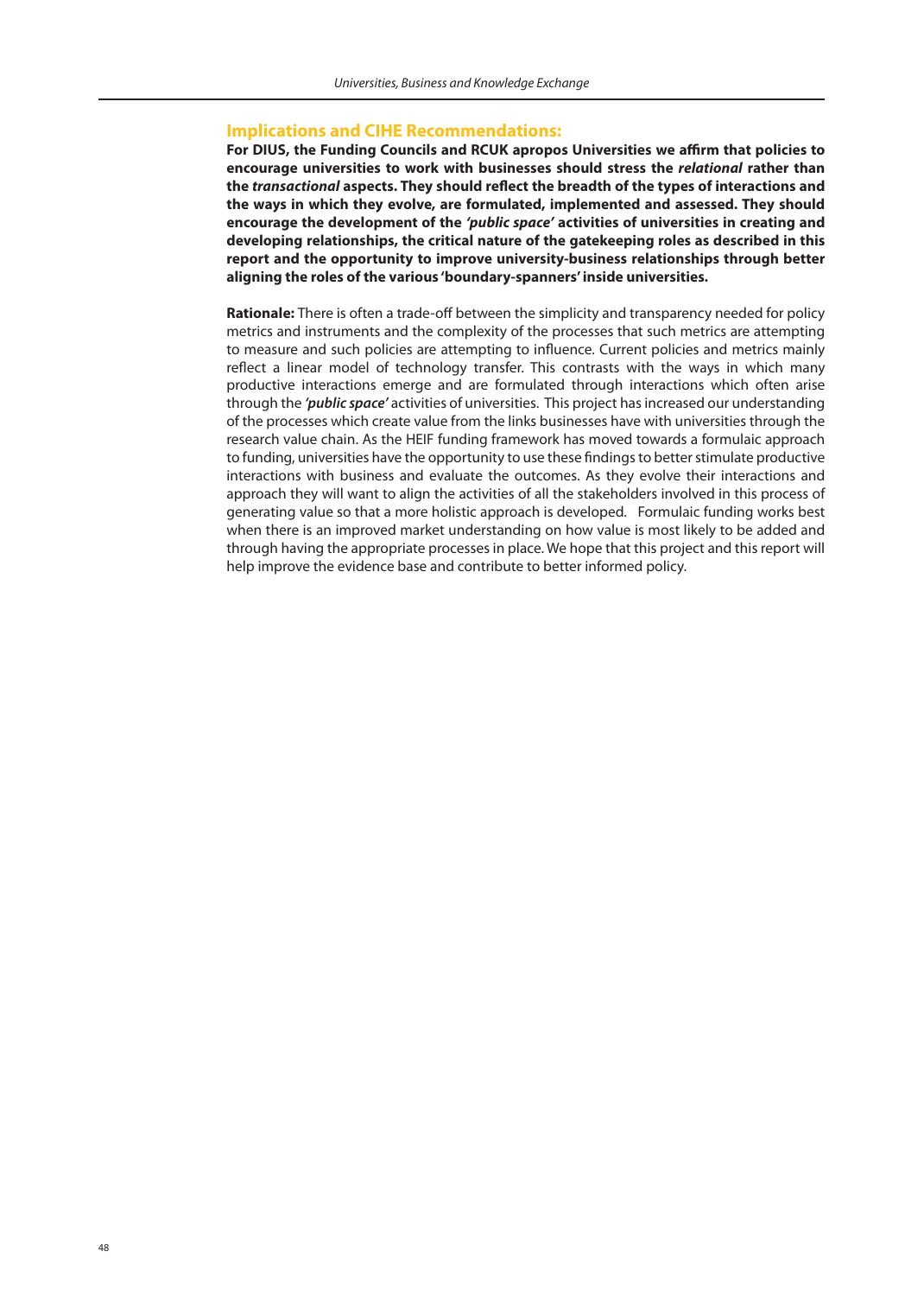## **Appendix 1**

### **University-business knowledge exchange: a UK-US comparison**

We discuss here the findings from the only study to date (Cosh et al, 2006) which allows direct comparison with the United States and is often cited as an exemplar to which the UK might aspire<sup>9</sup>. This study is based on the UK-US Innovation Benchmarking (IB) Survey, conducted by the Centre for Business Research (CBR) of the University of Cambridge and the Industrial Performance Center (IPC) of MIT. It includes responses from over 3500 UK and US 'innovative' firms of all sizes in manufacturing and business services. In the results reported here we focus on innovative companies only and within that group on 1,149 US companies and 1,149 UK companies matched by size and sector and focus on innovative companies only. This allows us to avoid potentially misleading results which may emerge from using grossed up data for both countries which are known to differ both in industrial sector composition, size distribution of firms and patterns of innovation frequency.

### **1.1 Universities - one of many components in the innovation ecosystem**

If we measure the incidence of use of a source of knowledge for innovation in terms of the percentage of firms reporting use of that source it is clear that universities are low on the list in both the UK and the USA. Even so over 40 per cent of 'innovative' UK companies report using universities as a knowledge source and this proportion is far higher in the UK than the USA contrary to much conventional wisdom. Figure A1.1 shows that in both countries internal business knowledge is the most frequent source of knowledge. This is followed by knowledge drawn from those company sources most likely to be intimately involved in innovation developments within a business namely its customers and suppliers. The IB and other studies show that smaller firms and service based firms are less likely than other to access university knowledge sources in both the UK and USA. Given those factors, rather less is known about forces operating at the individual firm level which predispose them towards the use of universities. Identifying these is an important task. Since our case discussions all involve industry university knowledge exchanges we attempt therefore to identify the characteristics of the business or innovation activity that led to the use of universities as a knowledge source.



### *Figure A1.1: Use of Sources of Knowledge for Innovation in the UK and the US: All Companies % (Matched Sample Innovators only)*

9 For a critical assessment of the lessons which might and might not be learned from the USA see Pavitt (2004) and Hughes (2008).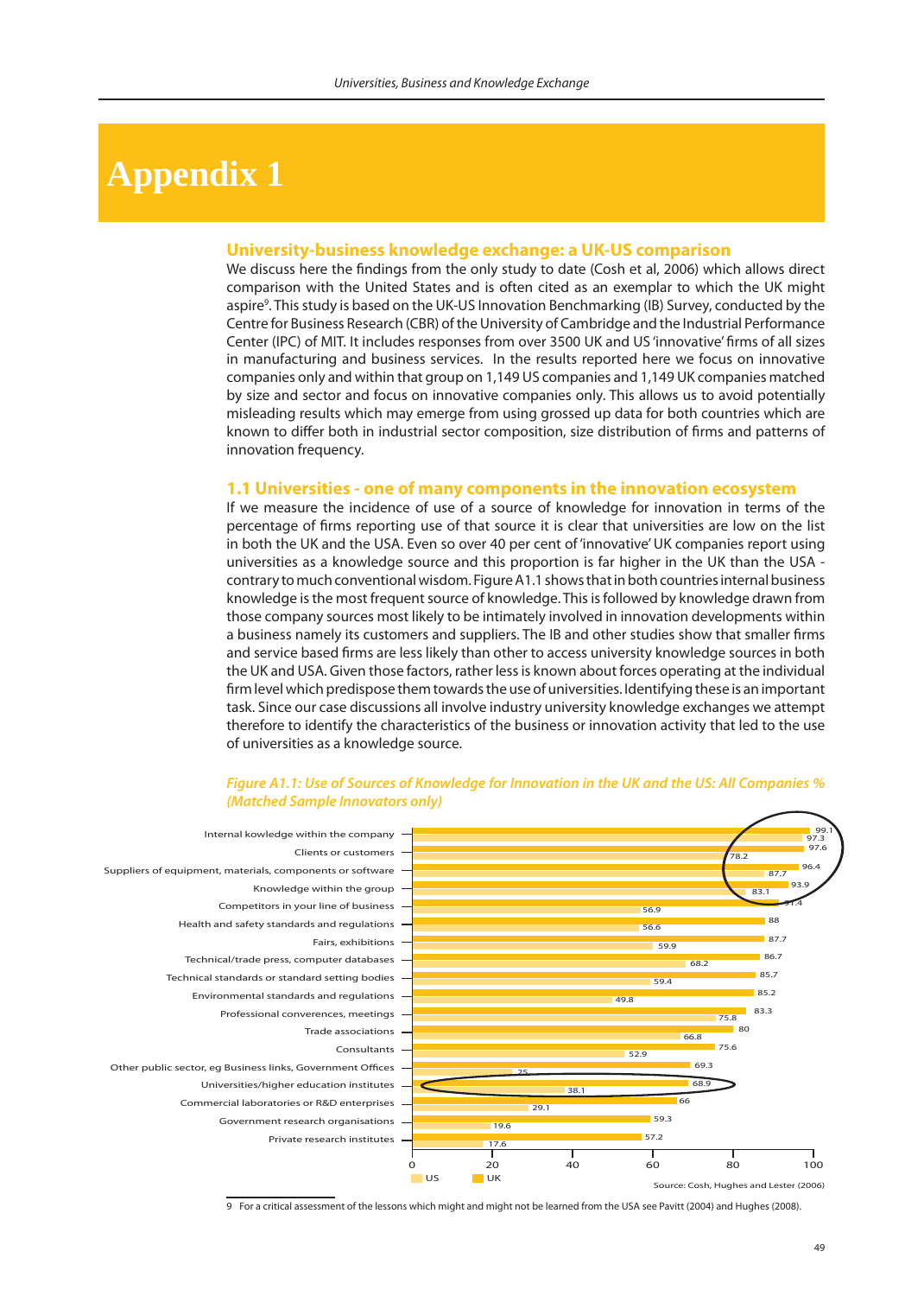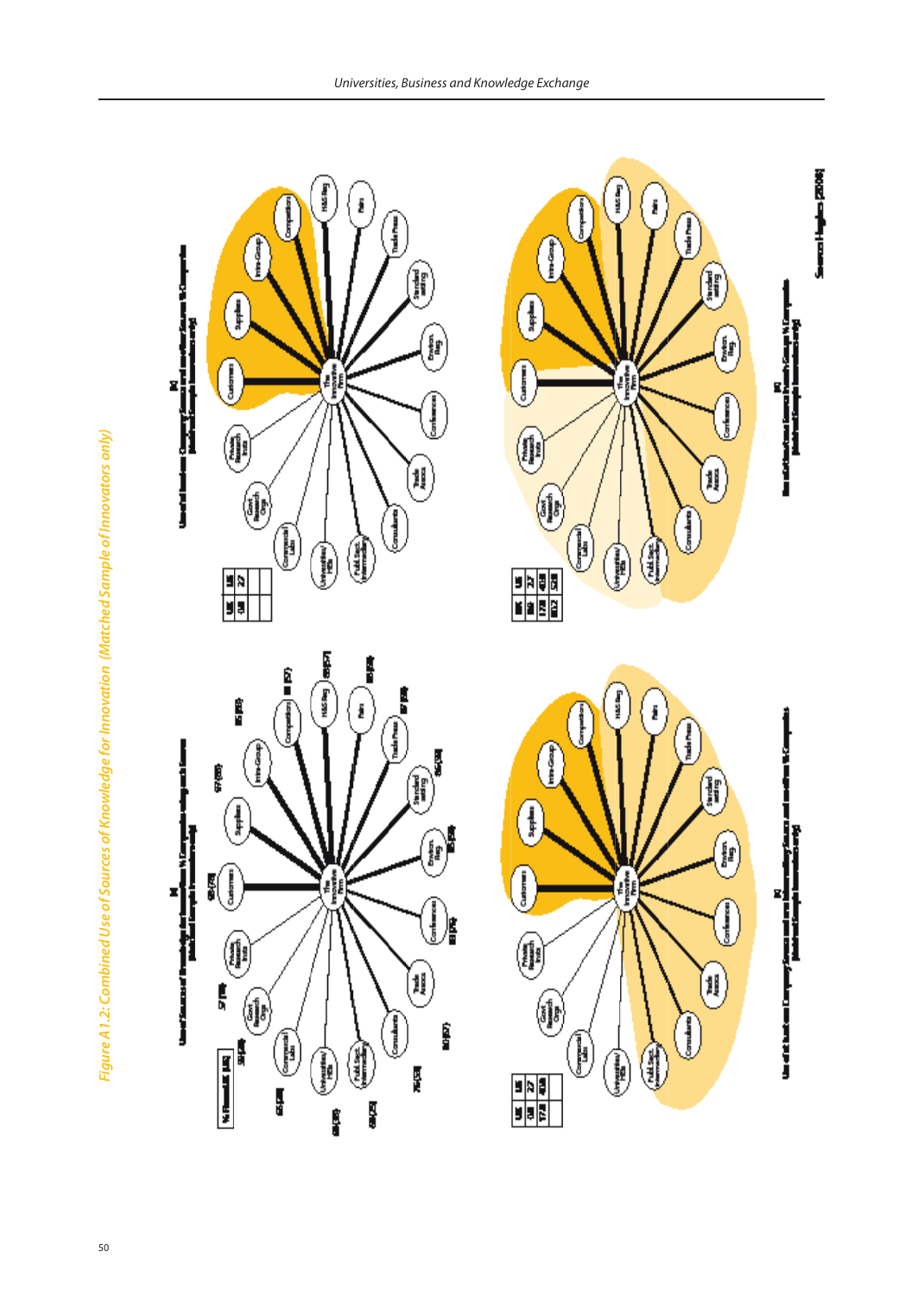### **1.2 Universities and the research base are often accessed in combination with other sources of knowledge**

The sources of knowledge for innovation can be grouped into three broad categories corresponding to the business sector, intermediary institutions and a broader definition of the research base, wherein the latter we include universities, government and private research institutes and commercial laboratories. We can then identify how many firms rely solely on the business group how many rely on at lest one business source and one intermediary source and how many use at least one source from each group. This categorisation, as shown in Figures A1.2 (a-d), reveals an interesting picture in which few firms rely on corporate sources alone even though they are individually the most frequent set of sources used. What is clearly revealed when comparing the UK and the USA is that in the UK a much higher proportion report using sources in all three groups. This is shown in the box in the top left hand corner of figure A1.2 (d) which shows that over 80% of UK companies used all three source groups compared to only 52% of US companies. The use of multiple sources of knowledge raises important questions about the ways in which the knowledge flows from disparate sources can be effectively combined and acted upon in innovation related activities inside the firm. In our case studies we pay particular attention to problems which might arise in terms of boundary spanning between the domains of university and internal business sources of knowledge. We also look at the way in which potential university knowledge sources are identified and the processes and resources committed at the business end in translating the knowledge exchanged into forms suitable to meet the organisational commercial or technical objectives of the knowledge exchange

### **1.3 The importance of universities as a source of knowledge for innovation**

This wider spread of use of university and other knowledge sources in the UK appears to be associated with a lower value placed upon them in the UK compared with the US. This is particularly apparent in relation to research base sources. Figure A1.3 reports the relative frequency of reporting a knowledge source as having high importance from a business point of view. The shorter the bar the lower the relative UK score compared to the US. The knowledge base is clearly the least valued in relative terms in the UK. Figure A1.4 shows that this effect is common across all industries including business services although the gap is lower in the latter. The IB study also shows that small firms, in particular, lag behind their US counterparts in the importance they attach to university-business linkages (Cosh et al, 2006), a finding which is echoed in other more qualitative investigations (Lambert, 2003; Brown and Ternouth, 2006). In focusing our case studies on examples of success we examine those factors which predispose businesses to place a high value on knowledge base interactions and to locate them in the wider knowledge source activities in which the case firms are involved.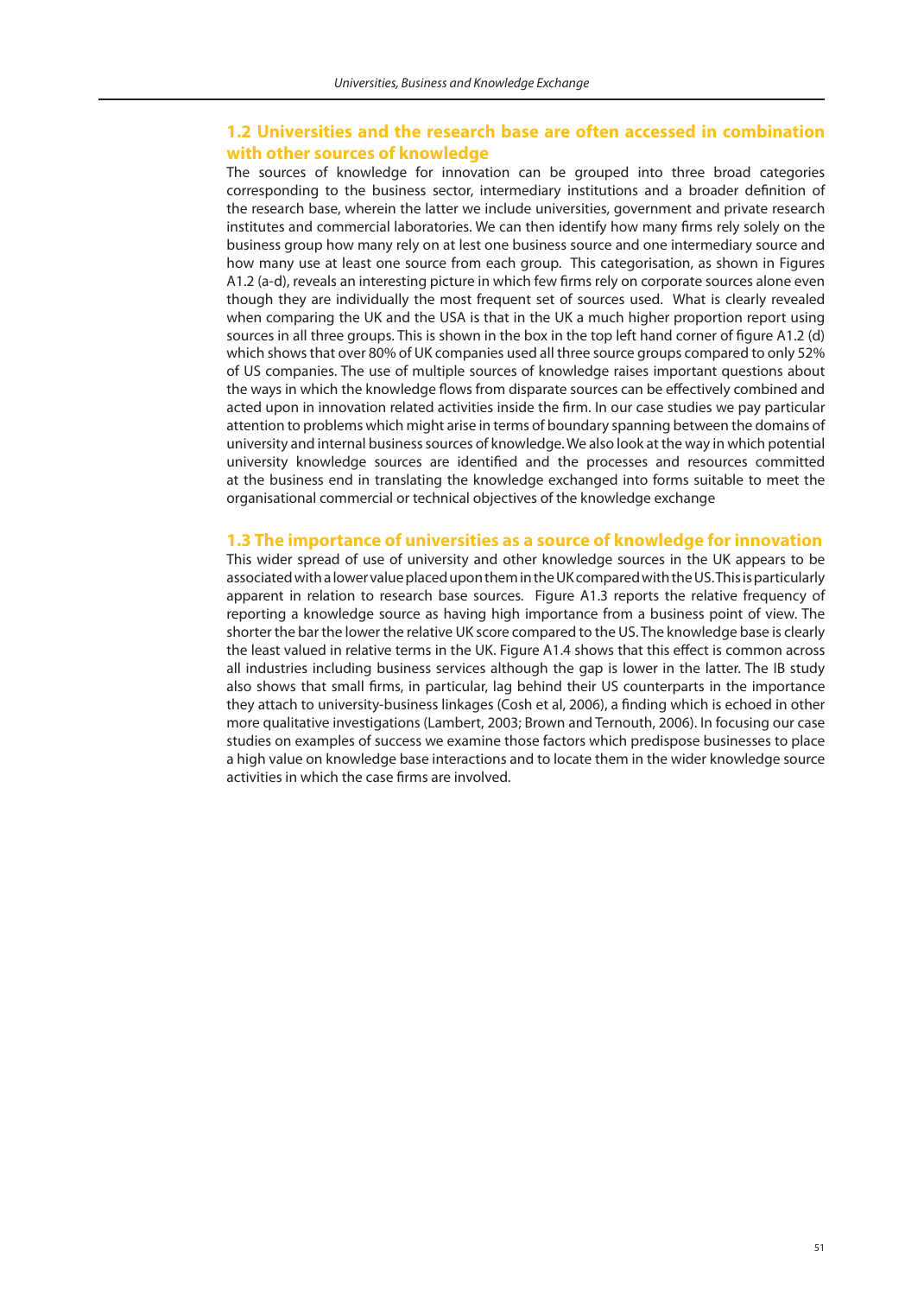

*Figure A1.3: Sources of Knowledge for Innovation regarded as Highly Important by Users of that Source: % UK Companies Relative to the US (Matched Sample Innovators only)*

*Figure A1.4: Users of Universities as a Source of Knowledge rating them as highly important (Matched Sample Innovators only)*

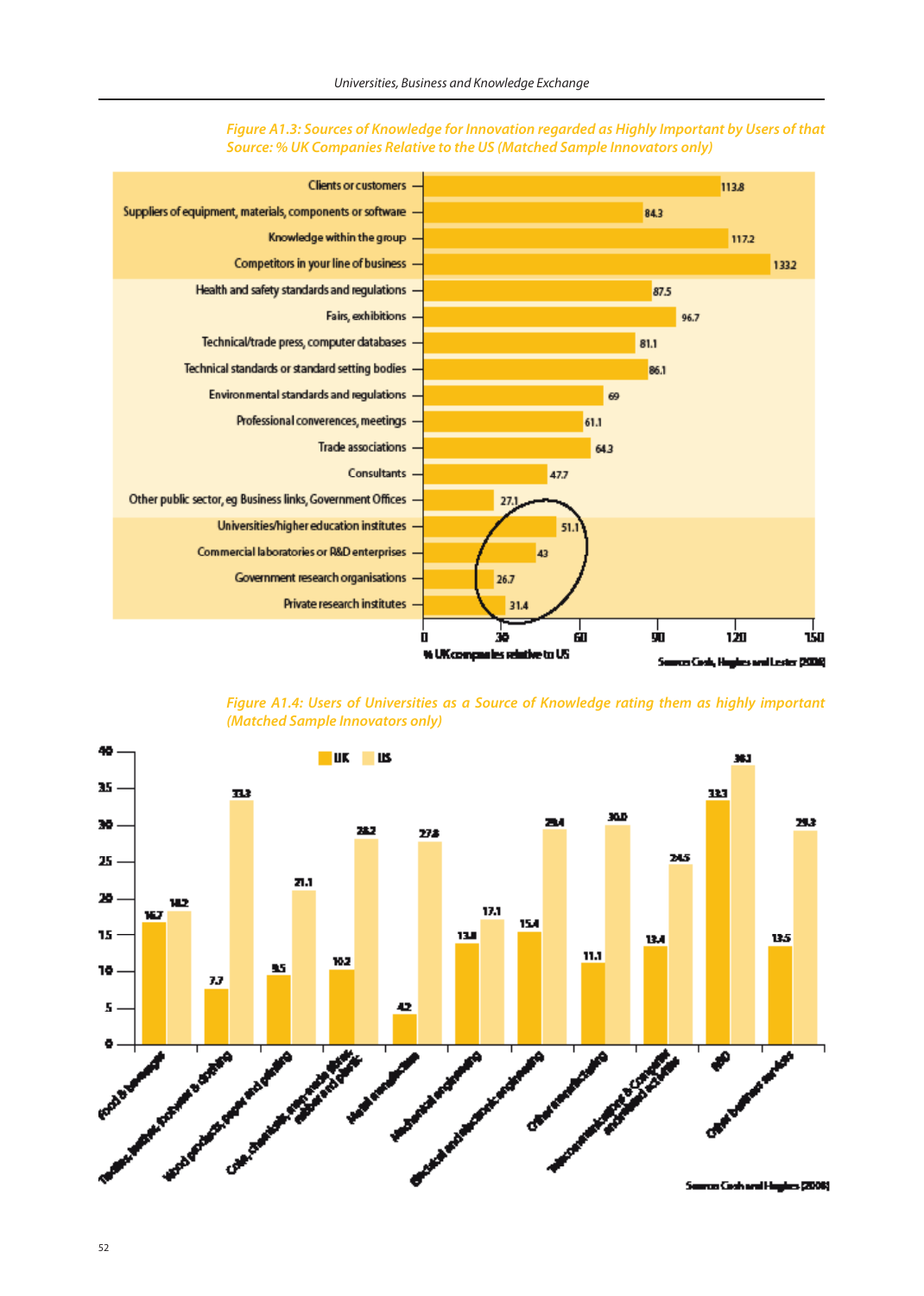### **1.4 The diversity of modes of university business knowledge exchange**

The CBR data can also be used to analyse which modes of interaction characterise those universityindustry links which do occur. This shows, as illustrated in Figure A1.5, a wide variety of modes through which knowledge exchange activity affects innovative performance in businesses (Cosh, Hughes and Lester, 2006). Such modes include not only those that are commonly cited in recent policy debates, such as spin-outs and patents, but also a wider range of interactions including informal contacts, publications, conferences, graduate recruitment, internships, joint research projects, problem solving and consulting by university staff, testing and standard-setting, participation in networks, access to public space for cross-sector engagement.

### *Figure A1.5: Types of University Industry Interaction Contributing to Innovation (% Companies) (Matched Sample Innovators only)*



*Figure A1.6: University Industry Interactions regarded as highly important for Innovation: % of UK Companies relative to US (Matched Sample Innovators only)*



o Cook, Hughes and Lester (2006)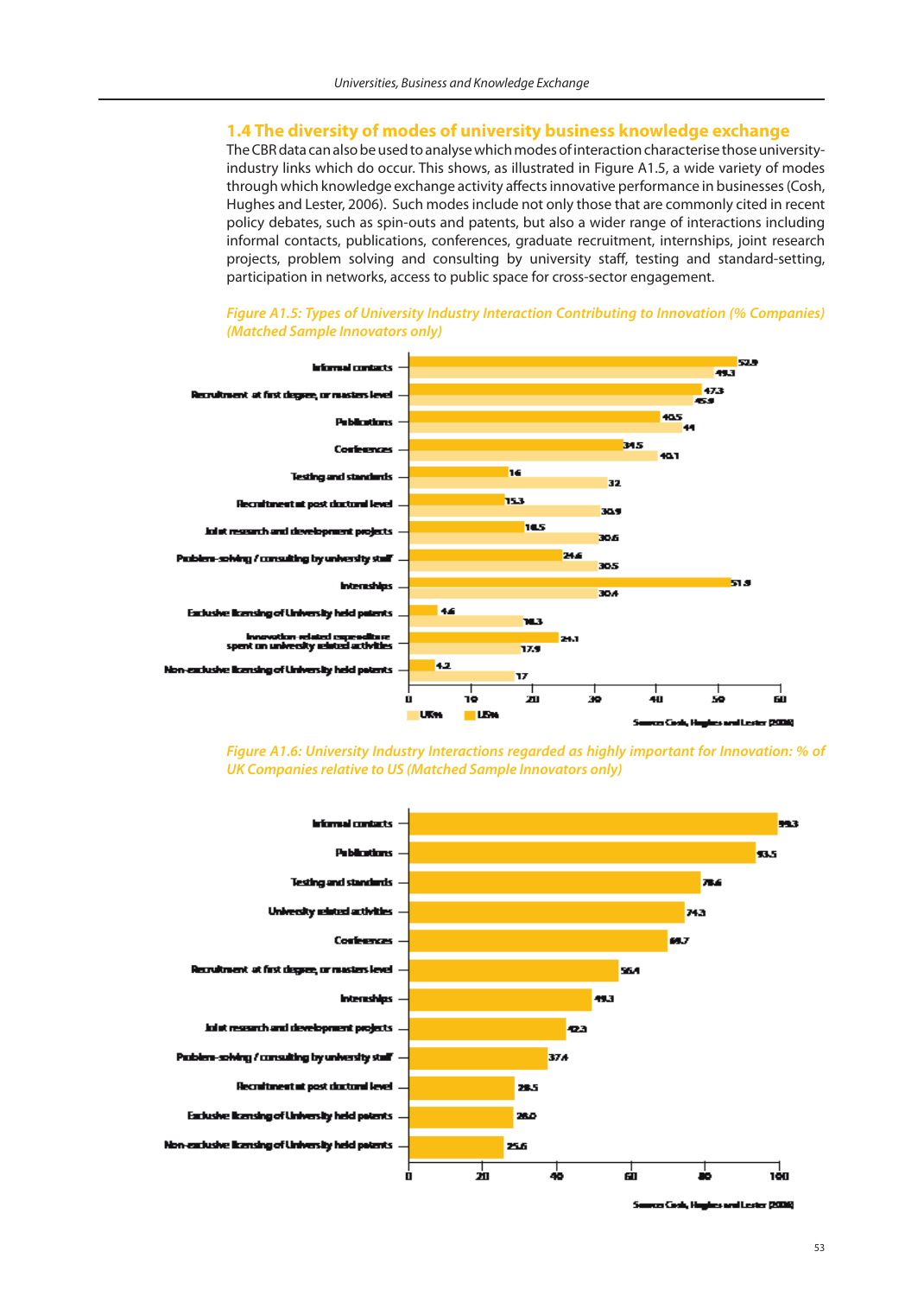The results indicate a broadly similar pattern of university-business linkages in the UK and the US, with informal contacts being the most frequently cited followed by what may be regarded as conventional interactions involving recruiting graduates, using publications, and attending conferences. Licensing and patenting are among the least frequently cited interactions that contribute to innovative activity. Figure A1.6 shows that although UK and US firms are similar in the importance they attach to informal contacts and publications, in the UK they typically place less importance on graduate recruitment, joint publications problem-solving and licensing. The patterns, and the importance attached to particular modes of interaction may however, vary by industry, size and life cycle of the business, and the form of production process.

Moreover, if we look across the experience of other countries it is clear that the impact of various modes of interaction on business value added, and regional and national economic performance varies with the point in the value creation chain of the business and the location of its activities (Gambardello and Malerba, 1999; Adams and Smith, 2004; Malerba, 2005; Mowery and Sampat, 2005; Asheim and Gertler, 2005; Brown and Ternouth, 2006). A central task for our case studies is to identify factors determining the choice of mode, the extent to which multiple modes are followed. We also look at the factors affecting the success of different modes and ask how, if at all, businesses evaluate the success of the modes they use in terms of meeting their objectives.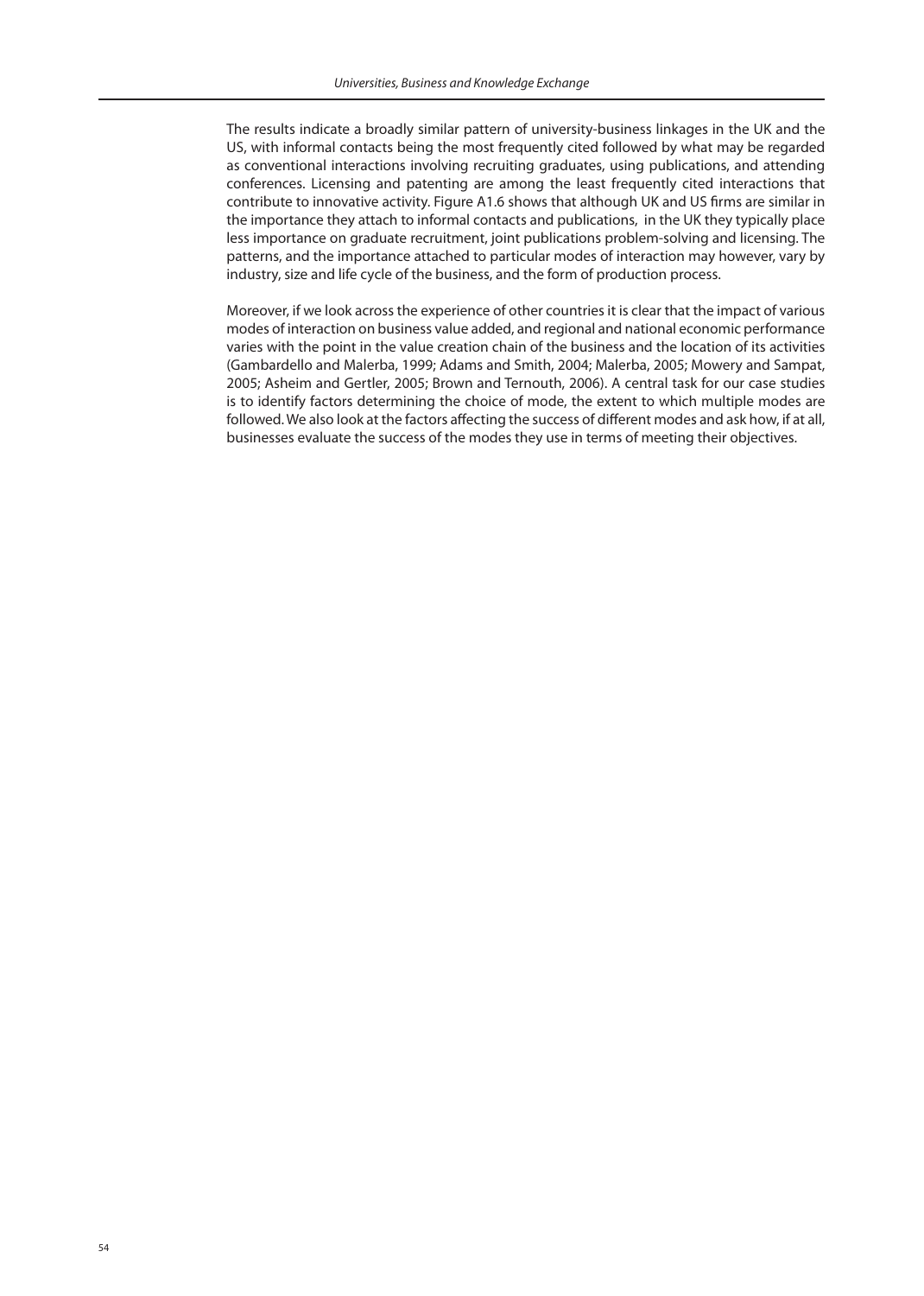## **Appendix 2**

### **Conceptualising basic and applied research**

It is often argued that there is a tension between the desire to carry out research in the quest for fundamental understanding and the desire to carry out research driven by specific considerations of actual or potential use. This broad distinction is embedded in conventional classificatory schema, such as the Frascati Manual, (OECD, 2002) for collecting and organising data on research efforts which as the following definitions show use considerations of use as a key factor separating basic research from applied research and experimental development.

- "Basic Research is experimental or theoretical work undertaken primarily to acquire new knowledge of the underlying foundations of phenomena and observable facts, *without any particular application or use in view*" (our italics)
- "Experimental Development is systematic work, drawing on knowledge gained from research and practical experience that is directed to producing new materials, products or devices, to installing new processes, systems and services; or to improving substantially those already produced or installed."
- "Applied research is also original investigation undertaken in order to acquire new knowledge. It is … directed primarily towards a specific practical aim or objective."

#### *Source: (OECD, 2002)*

In framing our analysis of these issues we draw on the work of Stokes (1997). He argued on the basis of an examination of the process of scientific investigation in several disciplines, and in biology and medicine in particular, that the basic versus applied distinction was fundamentally inaccurate. In particular he showed that there was a dynamic iteration between considerations of use and fundamental understanding within the conduct of science itself and in addition to any specific request for mission driven or applied research made by business or government. His well known quadrant representation plots combinations of research motivated by consideration of use (Edison) or fundamental understanding (Bohr) or both (Pasteur).

In our version in Figure A2.1 we plot columns the relative heights of which indicate the balance of research and development resource commitments across quadrants. Depending on the sector or technology the relative heights of the vertical columns may vary cross quadrants. Thus in more mature technologies the Edison and Pasteur columns could dominate whereas in newly emerging research based areas the Bohr and Pasteur columns could be dominant. The arrows indicate that knowledge flows must, can, and do circle across the quadrant boundaries. The extent to which these boundary spanning flows involve university industry interactions is an empirical matter that we address in our case studies whilst recognising the iterative process by which technological knowledge fundamental understanding and applied research develop.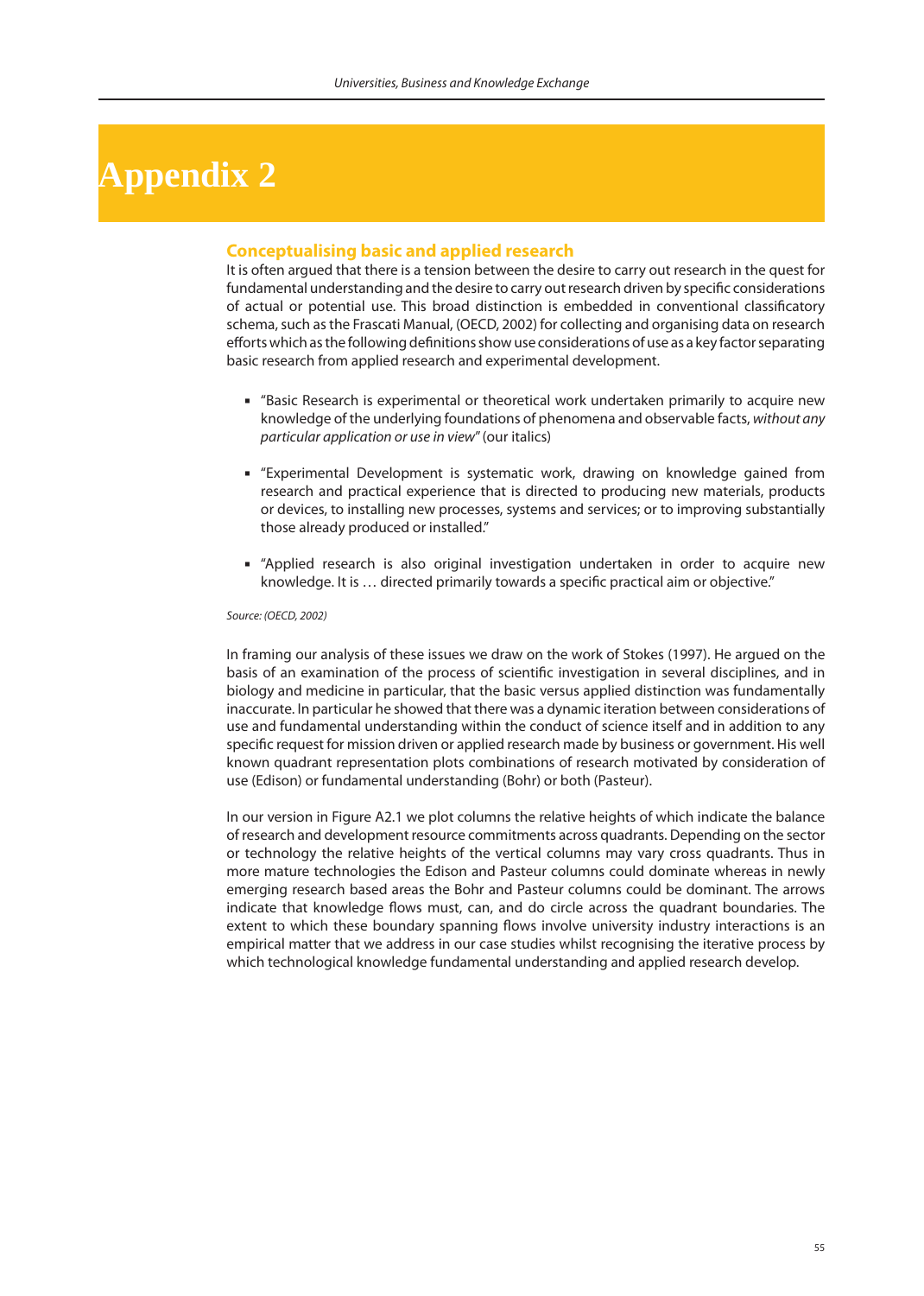



Figure A2.2 reproduces a version of Stokes's less often cited diagram which presents his dynamic view of this interplay. Seen in terms of this schematic diagram in each of our cases the stage at which the mode of interaction occurs will already have embedded in it a past pattern of development between basic and applied research and technological knowledge. It will itself contribute to further iterations. The cases may then be best understood in terms of episodes within a continuing process of knowledge development for the firms.

### *Figure A2.2 Stokes's Dynamic Model*

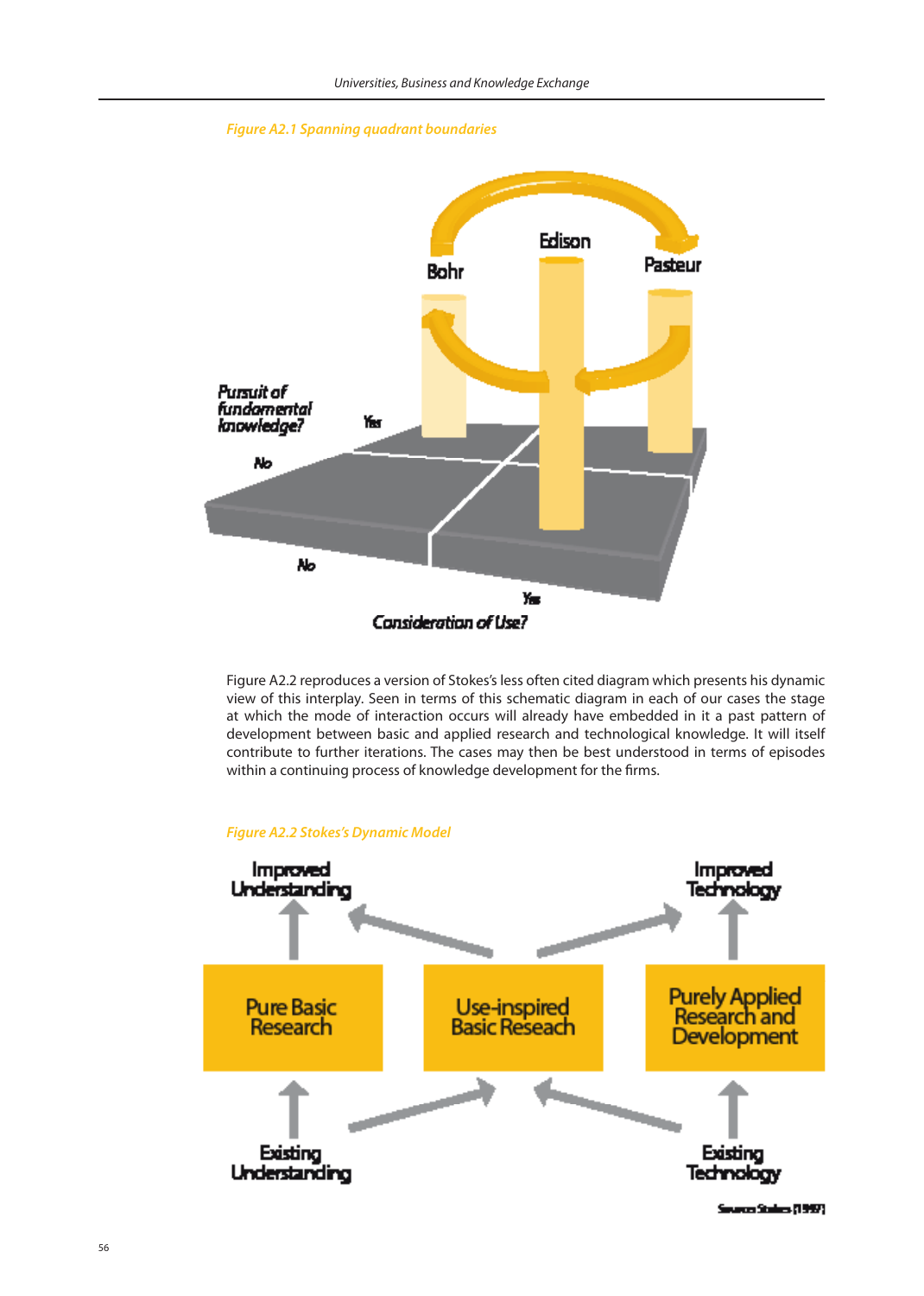## **Appendix 3**

### **Proforma questionnaire for semi–structured interviews**

### **About knowledge exchange activities:**

- 1. Is the company involved in any form of knowledge exchange with HEIs (related to either humanities or sciences or both)?
- 2. In relation to various mechanisms of knowledge exchange which might be available to your company (see below), please comment on:
- actual and potential opportunities;
- motivations and objectives;
- the relative importance and choice of a particular instrument;
- measure of success used; and
- **EXECT:** impact on the company's innovative activities and financial indicators.

Does geography matter? Is this list of mechanisms exhaustive?

### **Modes of Knowledge Exchange with HEIs:**

| Recruitment                               |
|-------------------------------------------|
| Personnel Exchanges and internships       |
| Studentships                              |
| Publications                              |
| Patents                                   |
| Prototypes                                |
| Joint R&D Projects                        |
| Consortia                                 |
| Consulting by University Staff            |
| Testing, Standards, access to specialised |
| equipment                                 |
| Non exclusive and/or exclusive licensing  |
| <b>Meetings and Conferences</b>           |
| Standard setting fora                     |
| <b>Entrepreneurship Centers</b>           |
| <b>Networks</b>                           |
| Joint Curriculum Development              |
| Committees<br><b>Informal Contacts</b>    |
| <b>Invited Lectures</b>                   |
|                                           |
| <b>Brainstorming Sessions</b>             |
| Collaborations with University Spin Outs  |
| Contact with Intermediaries or Boundary   |
| <b>Spanning Organisations</b>             |
|                                           |

### **About Key Example Case - ideally to be volunteered by company based on e.g. perceived value**

- **.** How was the requirement to interact with a university identified? If the opportunity resulted from initial contact with a university, how did this occur (e.g. web search, existing contact, contact from university, networking events, conference)? What alternatives were considered?
- What were the origins of the knowledge transferred and how would it / they be classified? (See classification – draft attached)
- . Was this part of a sequence of activities with the university or a single self-contained project?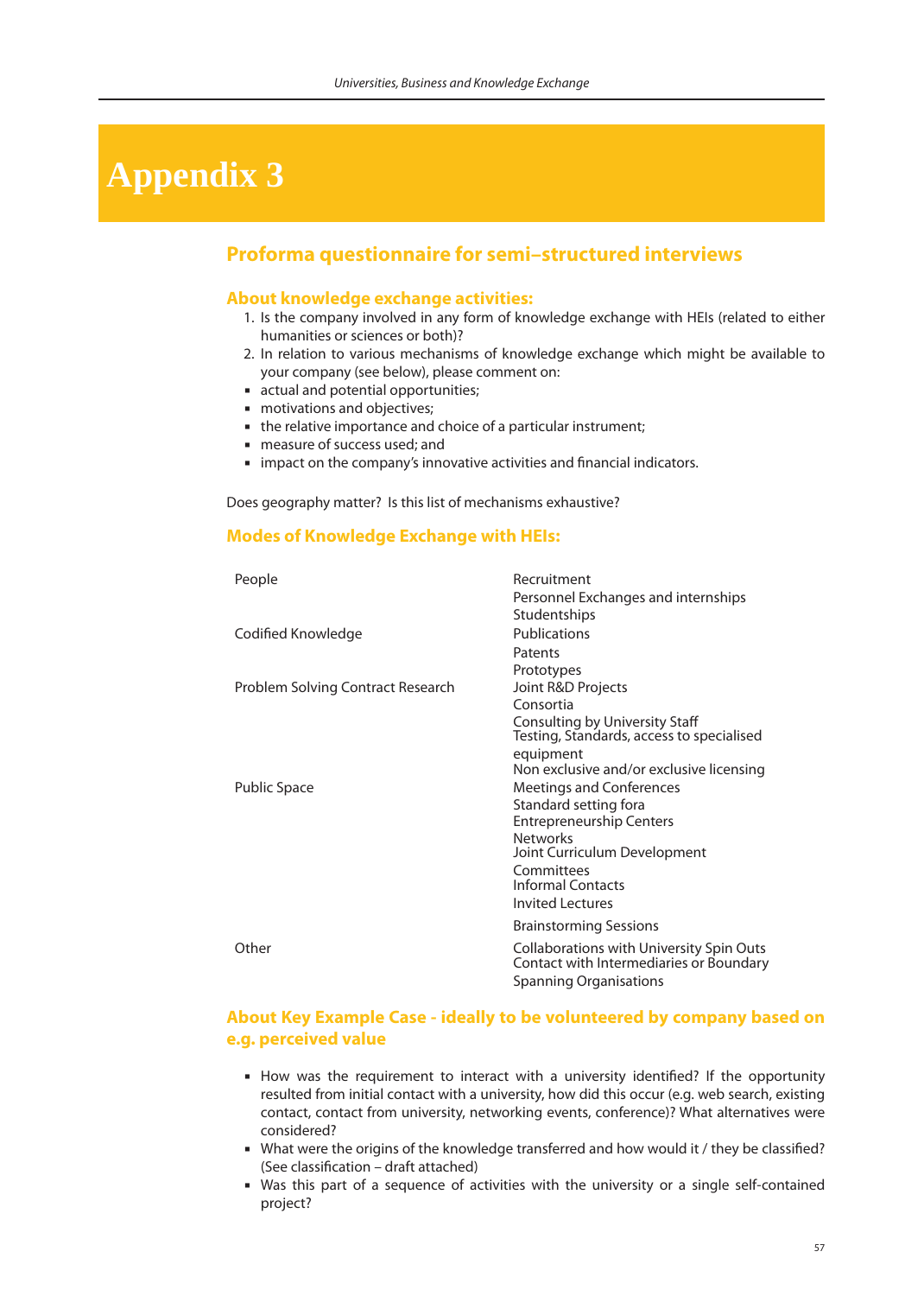- What internal justification in the company was needed to work with the university?
- How did the negotiations to set up the project proceed? How were the negotiations managed and, where there was a financial component (e.g. a research sponsorship, licence agreement) what was your perception of how the university approached this? What were the perceptions of value on each side and how were they assessed? Were there any issues arising in the negotiations and how were they resolved?
- What transactions need to occur to support and give legal effect to the project KT (e.g. IP licensing)?
- **How did the project proceed, i.e. what was the nature of the interaction (e.g. academic** working in a company, work done in university with results transferred via report)?
- By what mechanism did the knowledge transferred become embedded in the company?
- . What was the nature of the embedding (e.g. certain key individuals with new skills and knowledge)?
- How did the company know that this had occurred?
- . What did the company need to do subsequently to realise the potential value generated by the project?
- . What was the nature of the impact upon the company value chain (i.e. direct contribution of technology to product development, manufacturing or logistics process, upskilling / increasing knowledge of staff, service development)? How easy is it to identify?
- What was the nature and scale of the outcome (e.g. increased sales, new market, faster to market, more efficient process) and how was it evaluated?
- Has this project affected the company's potential to collaborate with universities?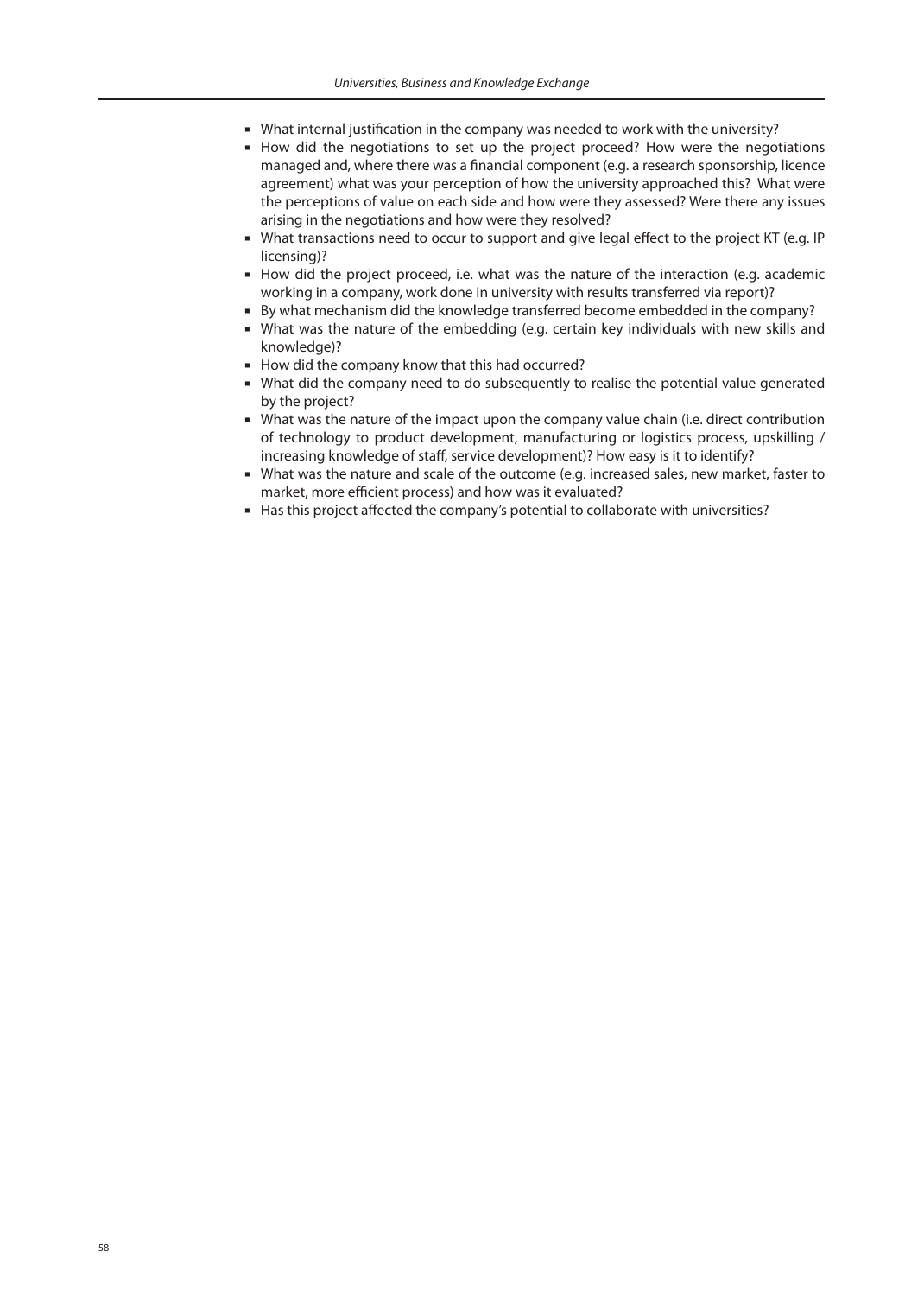## **References**

Abreu, M., Grinevich, V., Kitson, M. and Savona, M. (2008a) *Absorptive capacity and regional patterns of innovation*, DIUS, London

Abreu, M., Grinevich, V., Kitson, M. and Savona, M. (2008b) *Taking services seriously: How policymakers can stimulate the 'hidden innovation' in the UK's service economy.* NESTA, London

Adams, J. and D. Smith (2004), *Research and Regions: An Overview of the Distribution of Research in UK Regions, Regional Research Capacity and Links between Strategic Research Partners,* Evidence Ltd for the Higher Education Policy Institute. Oxford, UK.

Agrawal, A. and Henderson, R. (2002), 'Putting Patents in Context', *Management Science* 48(1), pp. 44-60.

Allen, T. J., Tushman, M. L. and Lee, D. M. S. (1979), "Technology transfer as a function of position in the spectrum from research through development to technical services", *The Academy of Management Journal*, V. 22, N. 4, December, pp. 694-708

Asheim, B.T. and Gertler, M.S. (2005), 'The Geography of Innovation: Regional Innovation Systems' in Fagerberg, J. Mowery, D.C. and Nelson, R.R (Eds), *The Oxford Handbook of Innovation,* Oxford University Press, Oxford.

Boden, M. and Miles, I. (Eds) (2000), *Services and the Knowledge Based Economy Continuum*, London and New York.

Belberbos, R., Carree, M and Lokshin, B. (2004) "Cooperative R&D and firm performance", *Research Policy*, V.33, pp. 1477-1492

Bresnahan, T. and Trajtenberg, M. (1995), 'General Purpose Technologies; Engines of Growth?' *Journal of Econometrics,* V. 65, No 1, pp 83-108.

Brown, R. and P. Ternouth (2006), *International Competitiveness: Businesses Working with UK Universities.* The Council for Industry and Higher Education. London, UK.

Brown, R (2007) *International Competitiveness and the role of universities,* The Council for Industry and Higher Education. London, UK

Brynjolfsson, E. and Hitt, L.M. (2000), 'Beyond Computation: Information Technology, Organisational Transformation and Business Performance, *Journal of Economic Perspectives* V. 14, No 4, pp. 23-48.

Butchart, R.L. (1987). A new definition of high technology industries. *Economic Trends* 400, pp. 82-88.

CBI (2005), 'Innovation Survey 2005' CBI Innovation Brief. The Confederation of British Industry. London, UK.

Chesbrough, H. (2003) *Open Innovation: The New Imperative for Creating and Proting from Technology*, Harvard Business School Press

CIHE, NCGE and NESTA (2008) *Developing Entrepreneurial Graduates: putting entrepreneurship at the centre of higher education,* London, UK

Cook, P. and Morgan, K. (Eds) (1998), *The Associational Economy: Firms Regions and Innovation*, Oxford University Press, Oxford.

Cohen, W. M. and Levinthal, D.A. (1989) "Innovation and Learning: The two faces of R&D", *The Economic Journal*, V.99 (397), pp 569-596

Cohen, W.M., R.R Nelson and J.P. Walsh, (2002), "Links and Impacts: The Influence of Public Research on Industrial R&D", *Management Science* 48 (1), 1-23.

Connell, D 2006, *Secrets of the Worlds Largest Seed Capital Fund,* Centre for Business Research, University of Cambridge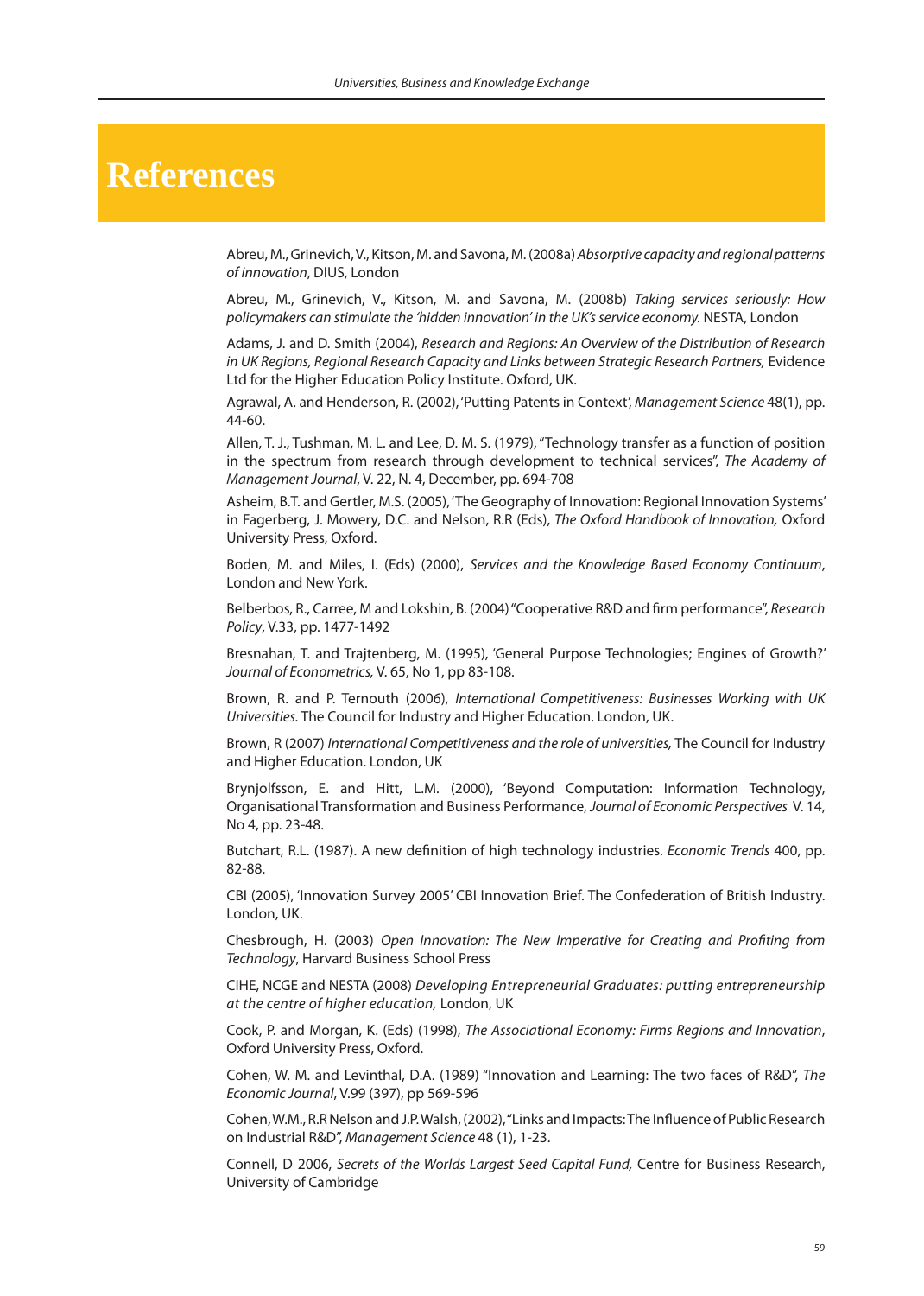Corona, C., Doutriaux, J. and Mian, S.A. (2006), *Building Knowledge Regions in North America: Emerging Technology Innovation Poles*. Edward Elgar, Cheltenham.

Cosh, A. and Hughes, A. (2003) *Enterprise Challenged*, Centre for Business Research, University of Cambridge

Cosh, A. and Hughes, A. (2007), *British Enterprise: Thriving or Surviving?,* Centre for Business Research, University of Cambridge

Cosh, A. and Hughes, A. (2008), 'Science-Based Entrepreneurship: University-Industry Links and Barriers to Innovation in the UK and the USA', Paper presented at PRIME Network Conference on 'The Dynamics of science-based Entrepreneurship', Sestri-Levante, 1 April.

Cosh, A., Hughes A., and Lester R. K. (2006), *U.K. plc: Just How Innovative Are We?* Cambridge, U.K.: Cambridge-MIT Institute.

Council on Competitiveness (2005) *Innovate America. Thriving in a world of challenge and change*. National Innovation Initiative Summit and Report, The Council on Competitiveness, USA

Cunningham M.T. and Homse (1986), E. Controlling the Marketing Purchasing Interface, Industrial Marketing & Purchasing 1 (2), 3-27

D'Este, P. and Patel, P. (2007) 'University-Industry Linkages in the UK: What are the factors underlying the variety of interactions with industry?', *Research Policy.* vol. 36, issue 9, pages 1295- 1313

David, P. and Metcalfe, S. (2008), *Only Connect: Academic-Business Research Collaborations and the Formation of Ecologies of Innovation,* SIEPR Discussion Paper No. 07-33, Stanford Institute For Economic Policy Research

de la Mothe, J and Link, A.N. (Eds) (2002), *Networks Alliances and Partnerships in the Innovation Process.* Kluwer Academic Publishers Boston, Dordrecht, London.

de la Mothe, J and Paquet, G. (Eds) (1998), *Local and Regional Systems of Innovation* .Kluwer Academic Publishers Boston, Dordrecht, London.

DIUS (2008), *Innovation Nation, Department for Innovation*, Universities & Skills: London

Dodgson, M. Gann, D. and Salter, A. (2005), *Think, Play, Do; Technology, Innovation and Organization.* Oxford University Press, Oxford.

DTI (1998), *Our Competitive Future - Building the Knowledge Driven Economy*, Department of Trade and Industry, London

DTI (2006) Innovation in the UK: Indicators and Insights, DTI Occasional Paper No. 6, July, 75 pp, London, HMSO.

Edmunds, A. and Morris, A. (2000) "The problem of information overload in business organisations: A review of the literature", *International Journal of Information Management*, V.20, pp. 17-20

Gambardella, A and Malerba, F. (Eds). (1999), *The Organization of Economic Innovation in Europe,*  Cambridge University Press, Cambridge.

Gill, 2008, *Geese Asked to Consider the Value of Golden Eggs,* Times Higher Education 1,838, p 16

Grant (2008), Tacit Knowledge Revisited: We can still learn from Polanyi, *Electronic Journal of Knowledge Management,* Vol 5,2, pp 173 -180.

Hague, D. and Holmes C. (2006) 'Oxford Entrepreneurs.' London: CIHE.

HEFCE (2006), Higher education-business and community interaction survey 2003-2004, Higher Education Funding Council for England.

Hempel, T (2006), "Computers and Productivity: How Firms Make a General Purpose Technology Work", *ZEW Economic Studies* Vol. 33 , ZEW Centre for European Economic Research, Physica-Verlag Heidelberg, New York.

H.M. Treasury (2001), *Productivity in the UK: 3-The Regional Dimension*, London: H.M. Treasury.

H.M. Treasury (2003), *Productivity in the UK: 4-The Local Dimension*, London: H.M. Treasury.

H.M. Treasury (2004), *Devolving Decision Making: Meeting the Regional Economic Challenge: Increasing regional and local exibility*, London: H.M. Treasury.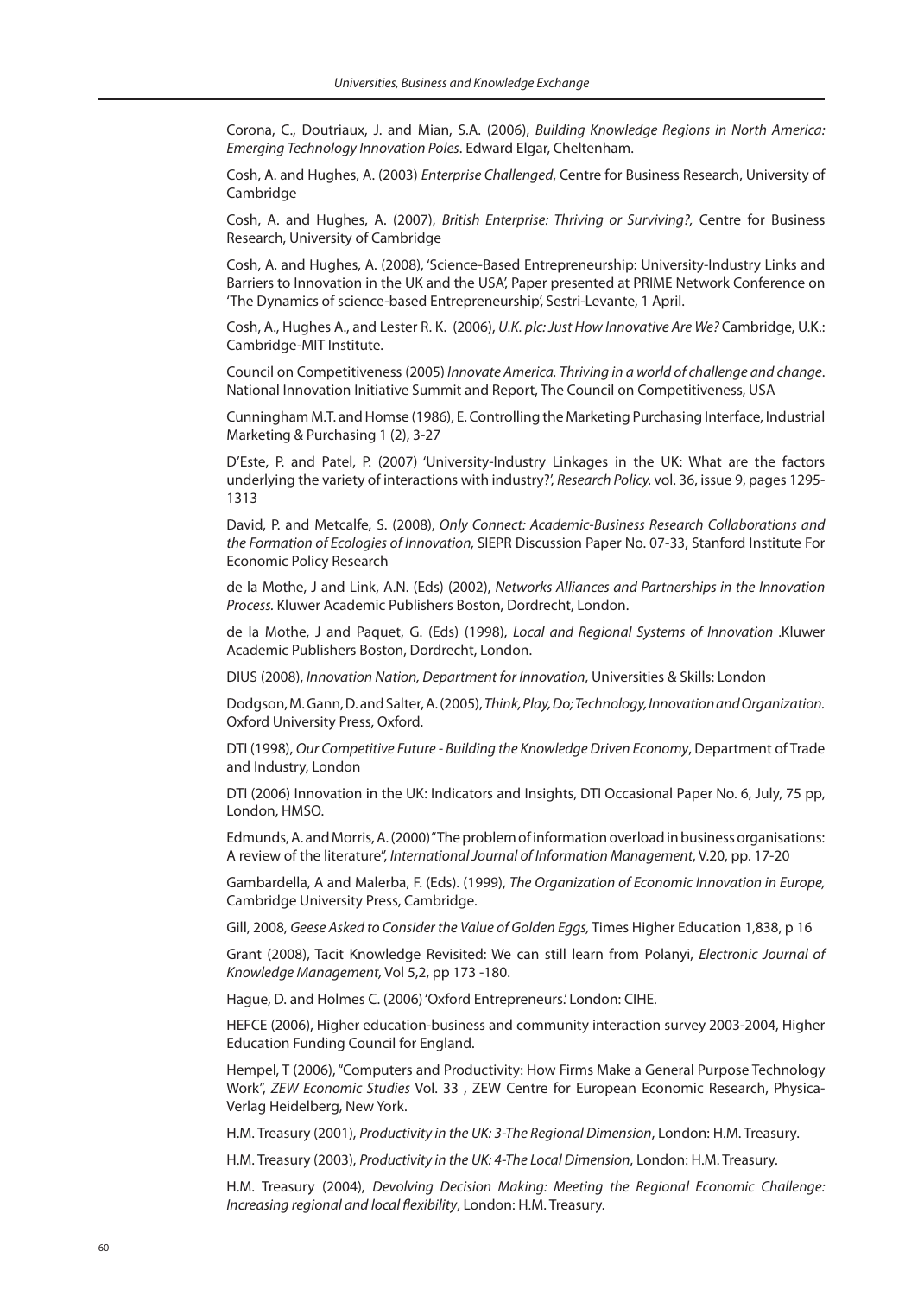HMT, DTI and DfES (2002), *Investing in innovation: A strategy for science, engineering and technology*. HMT, DTI & DfES, London.

HM Treasury, the Department of Trade and Industry and the Office of the Deputy Prime Minister (2003), *A Modern Regional Policy for the United Kingdom*, London: HM Treasury, the Department of Trade and Industry and the Office of the Deputy Prime Minister.

HM Treasury, DTI and DfES (2004), *Science and innovation: Working towards a ten-year investment framework*. HM Treasury, DTI & DfES, London.

HM Treasury 2006, *Gowers Review of Intellectual Property*, HM Treasury, London House of Commons (2006), Research Council Support for Knowledge Transfer House of Commons Science and Technology Committee, Third Report of Session 2005-6 Volume 1 HC 995-1 June, London; The Stationery Office Ltd.

Hughes, A. and Scott Morton, M. (2006), "The Transforming Power of Complementary Assets", *MIT Sloan Management Review,* Summer Vol. 47, No. 4, pp 50-58.

Hughes, A. (2006), 'University-Industry Linkages and UK Science and Innovation Policy' in S.Yusuf (ed) *How Universities Promote Economic Growth.* World Bank Washington D.C.

Hughes, A. (2008), 'Innovation Policy as Cargo Cult: Myth and Reality in Knowledge-led Productivity Growth' in Bessant, J. and Venables, T. (eds) *Creativing Wealth from Knowledge: Meeting the Innovation Challenge*, Edward Elgar, Cheltenham.

IBM (2006) *Expanding the Innovation Horizon, The Global CEO Study 2006*, IBM

IMP Group An Interaction Approach (1982), International Marketing and Purchasing of Industrial Goods, Wiley, Chichester pp 10 -27

Iyer, S., Kitson, M.and Toh, B (2005), Social Capital, Economic Growth and Regional Development', *Regional Studies*, Vol 39.8, pp. 1015–1040, November 2005.

Kitson, M, Martin, R.L. and Tyler, P. (Eds) (2006), *Regional Competitiveness*, Routledge, London.

Kitson, M. (2007), 'Regional Variations in Competitiveness and the Implications for Regional Policy' in A. Cosh and A. Hughes (Eds), *British Enterprise: Thriving or Surviving?,* Centre for Business Research, University of Cambridge

Lambert, R. (2003), *Lambert Review of Business-University Collaboration. Final Report*. HM Treasury. London, UK.

Lester, R.K. and Piore, M.J. (2004), *Innovation: The Missing Dimension*. Harvard University Press Boston, Mass.

Lester, Richard K. (2005a) "LIS Project—Phase I Findings: Overview and Discussion." MIT Industrial Performance Center, Working Paper 05-004, Industrial Performance Center, Massachusetts Institute of Technology, Cambridge, MA.

Lester, R. K. (2005b), 'Universities, Innovation, and the Competitiveness of Local Economies', MIT Industrial Performance Center, Working Paper 05-010. Industrial Performance Center, Massachusetts Institute of Technology, Cambridge, MA.

Malerba, F.(2005), 'Sectoral Systems: How and Why Innovation Differs across Sectors' in Fagerberg, J. Mowery, D.C. and Nelson, R.R (Eds) *The Oxford Handbook of Innovation*. Oxford University Press, Oxford.

Metcalfe, J.S. and Miles, I. (Eds) (2000), *Innovation Systems in the Service Economy: Measurement and Case Study Analysis.* Kluwer Academic Publishers Boston, Dordrecht, London.

Miles, I. (2005), 'Innovation in Services' in Fagerberg, J. Mowery,D.C. and Nelson,R.R. (eds) *The Oxford Handbook of Innovation.* Oxford University Press, Oxford.

Mowery, D.C. and Sampat, B.N. (2005), 'Universities in National Systems of Innovation' in Fagerberg, J. Mowery, D.C. and Nelson, R.R. (Eds) *The Oxford Handbook of Innovation.* Oxford University Press, Oxford.

Nikulainen, T. (2007), What makes a gatekeeper? Insights from the Finnish Nano-community, DRUID Working Paper, No. 07-03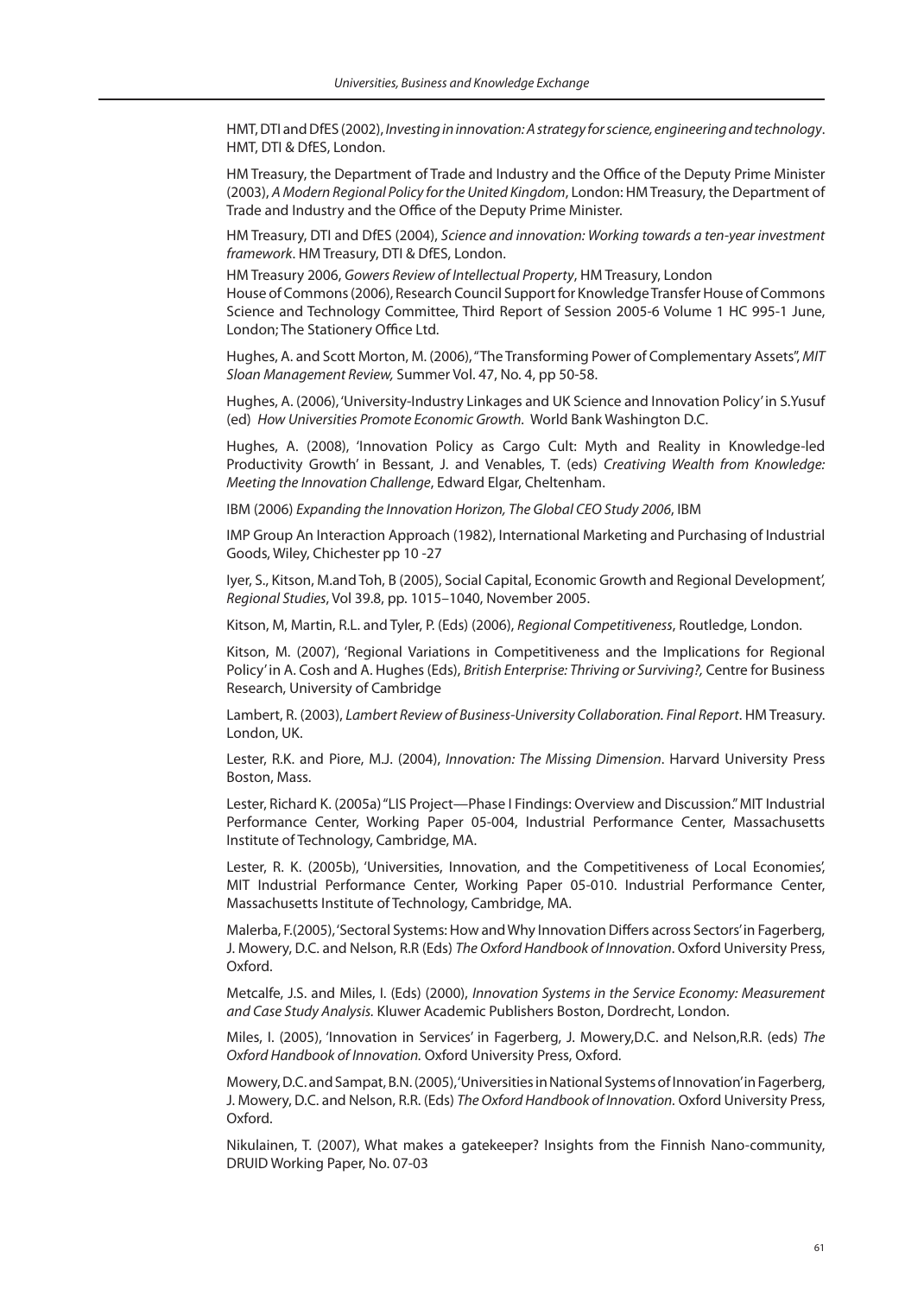Niosi, J, with Bas, T.G. and Zhegu, M (2005), *Canada's Regional Innovation Systems: The Sciencebased Industries.* McGill-Queen's University Press, Montreal and Kingston, London, Ithaca.

ODPM (2003), *Cities, Regions and Competitiveness*. London: Office of the Deputy Prime Minister.

OECD (2002), *Frascati Manual: Proposed Standard Practice for Surveys on Research and Experimental Development,* 6th edition, Paris: OECD

OPDM (2004), Competitive European cities: where do the core cities stand? Office of the Deputy Prime Minister, Urban Research Paper 13, London: OPDM.

ODPM (2005), *Realising the Potential of All: Our Regions: the story so far*. London: Office of the Deputy Prime Minister.

OECD (2006), *Innovation and Knowledge-Intensive Service Activities OECD*, Paris.

Pavitt, K. (2001), 'Public Policies to Support Basic Research: What Can the Rest of the World Learn from US Theory and Practice? (And What They Should Not Learn)', *Industrial and Corporate Change,*  Vol. 10, No. 3, pp. 762-779.

Research Council Economic Impact Group (2006), 'Increasing the Economic Impact of Research Councils: Advice to the Director General of Science and Innovation from the Research Council Economic Impact Group', Research Council Economic Impact Group London, July 2006.

Rutten, R. Boekema, F. and Kuijpers, E. (Eds) (2005), *Economic Geography of Higher Education: Knowledge infrastructure and learning regions*, Routledge Taylor and Francis Group, London and New York

Sainsbury (2007), *The Race to the Top: A Review of Government's Science and Innovation Policies*, Lord Sainsbury of Turville, London: H.M. Treasury.

Salter, A and Tether, B.S. (2006), 'Innovation in Services through the Looking Glass of Innovation Studies', Advanced Institute of Management (AIM) Background Paper for the AIM Grand Challenge on Service Science, April 2006, AIM, London.

Shane, S. (2004), *Academic Entrepreneurship: University Spinos and Wealth Creation*, Edward Elgar, Cheltenham.

Shane, S. (2005), *Economic Development through Entrepreneurship*, Edward Elgar, Cheltenham.

Sosa, M. E., Eppinger, S.D., Pich, M., McKendrick, D. G. and Stout, S. K. (2002) "Factors that influence technical communication in distributed product development: An empirical study in the telecommunications industry", *IEEE Transactions on Engineering Management*, V. 49, N.1, February

SQW (1985) *The Cambridge phenomenon*, Segal Quince Wicksteed

SQW (2000) *The Cambridge phenomenon revisited*, Segal Quince Wicksteed

Stokes, D. E. (1997) *Pasteur's Quadrant. Basic science and technological innovation.* Brookings Institution Press, Washington, D.C.:

Ternouth P. (2007) *Using Public Procurement to Stimulate Innovation,* CIHE

Tushman, M and Katz, R. (1980) "External communication and project performance – An investigation into the role of gatekeepers", *Management Science*, V. 26, N.11, pp. 1071-1085

UNICO (2005), *UK University Commercialisation Survey: Financial Year 2004*. UNICO, Nottingham, UK.

Veugelers, R. and Cassiman, B. (2005) "R&D cooperation between firms and universities. Some empirical evidence from Belgian manufacturing", Research Policy, V.23, pp 355-379

Zahra, S. and George, G. (2002) "Absorptive capacity: A review and reconceptualisation and extension", *Academy of Management Review*, V. 27 (2), pp 185-203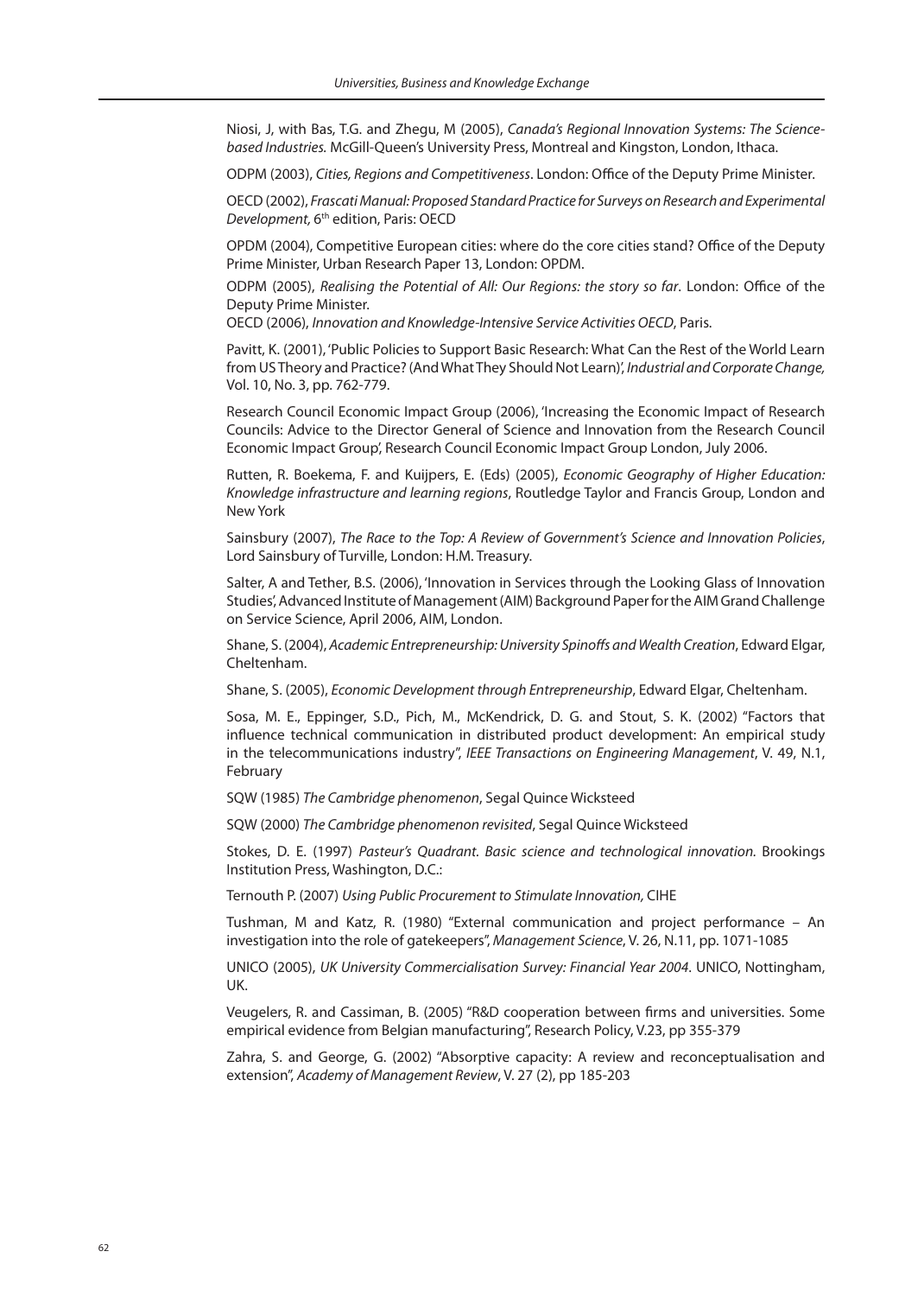### **Recent CIHE Publications**

### **Global Horizons for Employers**

Reveals the value businesses (those trading globally) place on graduates who are globally aware as well as the added value to international students of their studying in the UK.

*CIHE with i-graduate (£10) September 2008 ISBN 1 874223 74 2*

### **Developing Entrepreneurial Graduates: putting entrepreneurship at the centre of higher education**

With guidance from a panel of international experts, this report proposes an Implementation Framework for universities to develop more enterprising and entrepreneurial graduates through creating an enabling institutional environment, engaging stakeholders and developing entrepreneurial teaching practices.

*CIHE, NESTA and NCGE September 2008 ISBN 978 1 84875 027 2*

### **Influence through Collaboration: Employer Demand for Higher Learning and Engagement with Higher Education**

Focuses on employer demands for higher level learning and how these get articulated and then met through effective employer engagement by universities and colleges. It identifies success stories and suggests that HE supply can only be achieved through genuine collaboration between employers and universities.

*Helen Connor and Wendy Hirsh (£6) September 2008 ISBN 1 874223 73 4*

### **Higher Education and Colleges: a Comparison between England and the USA**

This report provides a comparison between the roles of the Community College sector in the US and the Further Education sector in the UK and makes recommendations on how the latter might be supported in particular to develop the skills of those in the workforce.

*Madeleine King, John Widdowson and Richard Brown (£6) June 2008 ISBN 1 874223 70 X*

### **Leadership in the Age of Supercomplexity: challenges for the 21st century**

This summary from our St George's House consultation in partnership with SRHE reports on the challenges facing 21st century businesses and universities as they consider management, leadership and corporate governance and opportunities for cross-learning between business, universities and the charity sector.

*Keith Herrmann (£6) May 2008 ISBN 1 874223 69 6*

### **Graduate Employability: What do employers think and want?**

There remains a mismatch between what employers seek and what graduates currently offer. This report explores the views of large, medium and small employers regarding graduate employability.

*Will Archer and Jess Davison (£6) March 2008*

### **Using Public Procurement to Stimulate Innovation**

Takes forward the proposal from the Government and the Opposition that public procurement in the UK could usefully build on the US experience to drive the innovation process, including in small businesses. *Philip Ternouth (£6) November 2007, ISBN 1 87422 67 X* 

### **Global Horizons for UK Universities**

Offers guidance for universities on the issues they face as they internationalise with a range of examples on current good practice.

*John Fielden (£10) November 2007, ISBN 1 874223 68 8*

### **Global Horizons for UK Students: A guide for Universities**

Offers guidance for universities on how they might increase the numbers of students studying overseas as part of their course.

John Fielden, Professor Robin Middlehurst and Steve Woodfield July 2007, ISBN 1 874223 66 1

### **A full list of CIHE publications can be found and ordered through our website**

**www.cihe-uk.com**